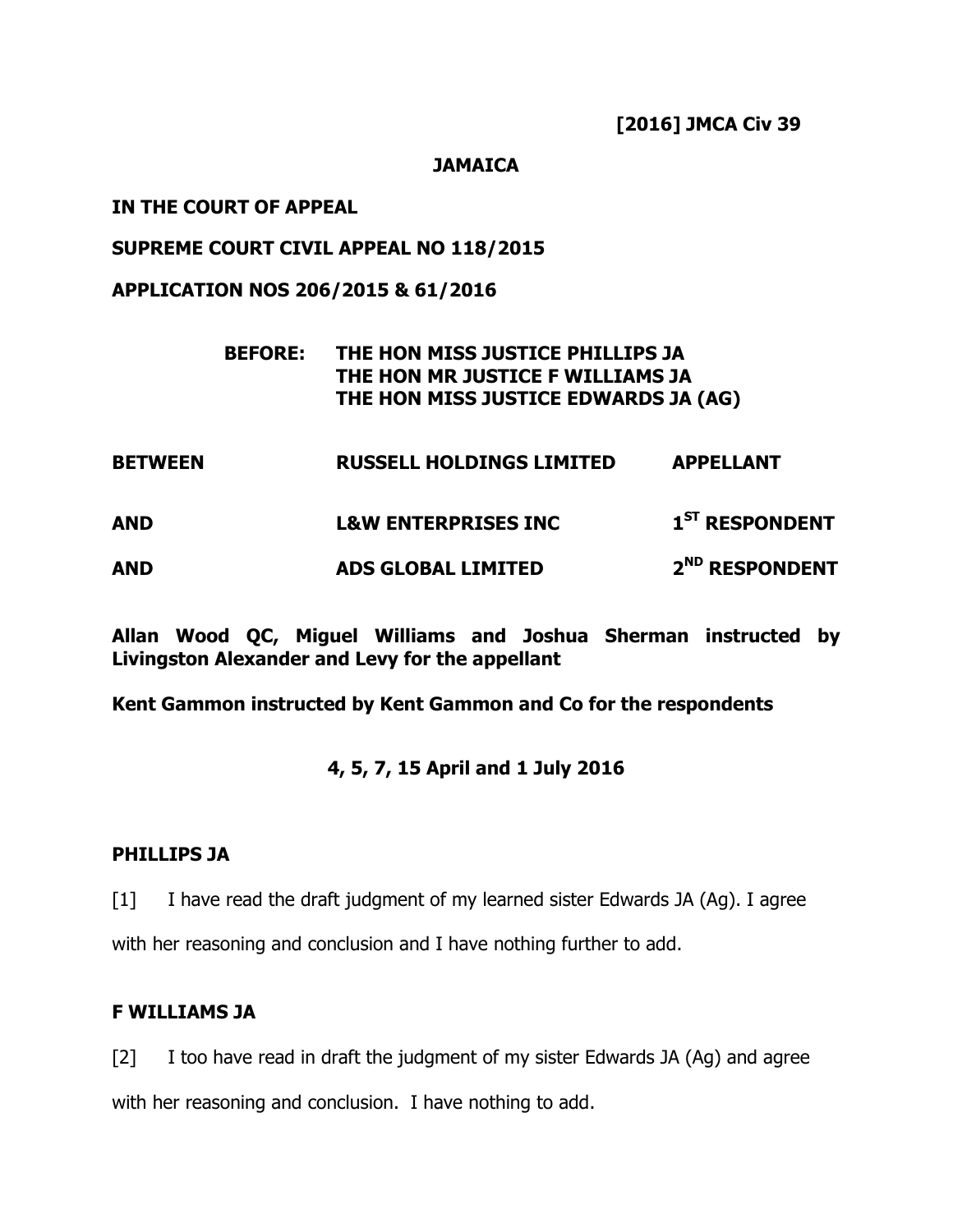#### **EDWARDS JA (AG)**

[3] This is an appeal filed by Russell Holdings Limited (the appellant) challenging the decision of Morrison J to strike out its application to set aside a default judgment regularly obtained against it by L&W Enterprises Inc and ADS Global Limited (the respondents). Default judgment had been entered in favour of the respondents by P Williams J (as she then was) on 1 February 2013. The appellant had applied to set aside the judgment and the respondent applied to strike out that application. Morrison J heard both applications, granted the respondents' application and consequently ordered costs against the appellant.

[4] The matter came to this court by way of a notice of application for leave to appeal out of time, a notice of application for permission to adduce fresh evidence and an application to treat the application for leave to appeal as the hearing of the appeal. Notice and grounds of appeal were also filed on 1 December 2015 and supported by the affidavit of Khadine Colman, the appellant"s former attorney-at-law, which was also filed on 1 December 2015. We heard the notice of application for permission to appeal as a preliminary matter and directed that an application be made in the Supreme Court by virtue of rule 1.8(2) of the Court of Appeal Rules (CAR). On 4 April 2016 the parties appeared before Morrison J in the Supreme Court where, on hearing an application made by the appellant, he granted leave to appeal.

[5] The appellant having obtained leave in the Supreme Court, we allowed the notice and grounds of appeal filed on 1 December 2015 to stand as properly filed and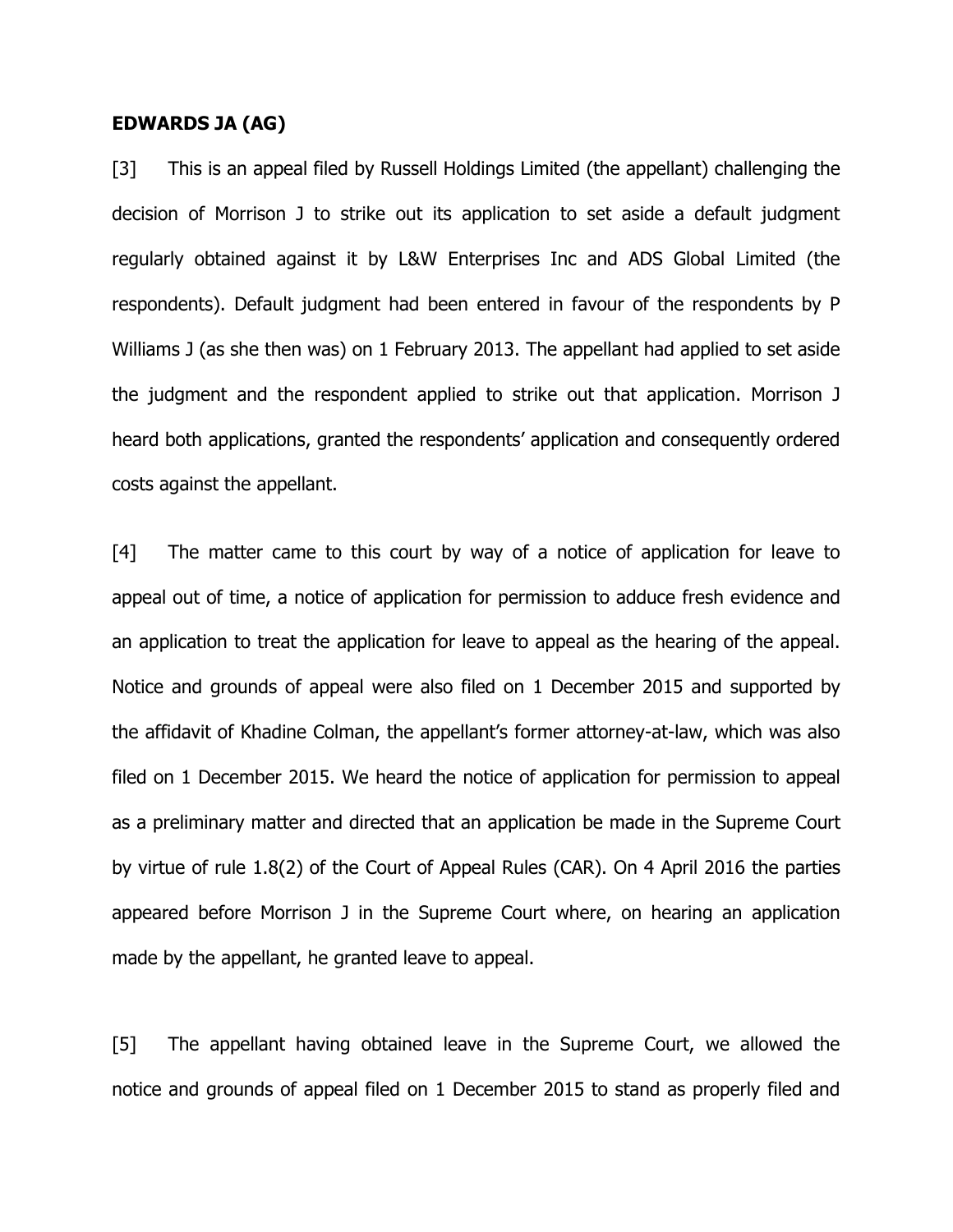heard arguments on the substantive appeal along with the notice of application for permission to adduce fresh evidence. Having heard extensive arguments from both parties we reserved our decision and on 15 April 2016 we permitted the fresh evidence to be adduced, allowed the appeal and set aside the orders of Morrison J. We also ordered that the default judgment be set aside with costs to the appellant both here and in the court below and gave the appellant permission to file a defence within 14 days of the date of this order. We promised to put our reasons in writing and this is in fulfillment of that promise. The orders granted are as follows:

- 1. Application no 206/2015 for leave to appeal directed to be heard in the Supreme Court.
- 2. Leave having been granted by Morrison J, on the 4 April 2016, the notice and grounds of appeal filed on 1 December 2015 is allowed to stand as properly filed.
- 3. On application no 61/2016 the following affidavit evidence be adduced as fresh evidence in the appeal:-
	- I. Affidavit of Keith Russell sworn to on 14 March 2016.
	- II. Affidavit of Joshua Sherman sworn to on 16 March 2016.
	- $III.$  $2<sup>nd</sup>$  Affidavit of Joshua Sherman sworn to on 1 April 2016.
	- IV. Witness statement of John Spencer dated 13 November 2013 and admitted into evidence on 21 January 2016 during the hearing of the claimant's assessment of damages.
	- V. Affidavit of John Spencer in response to affidavit of Keith Russell sworn to on 30 March 2016.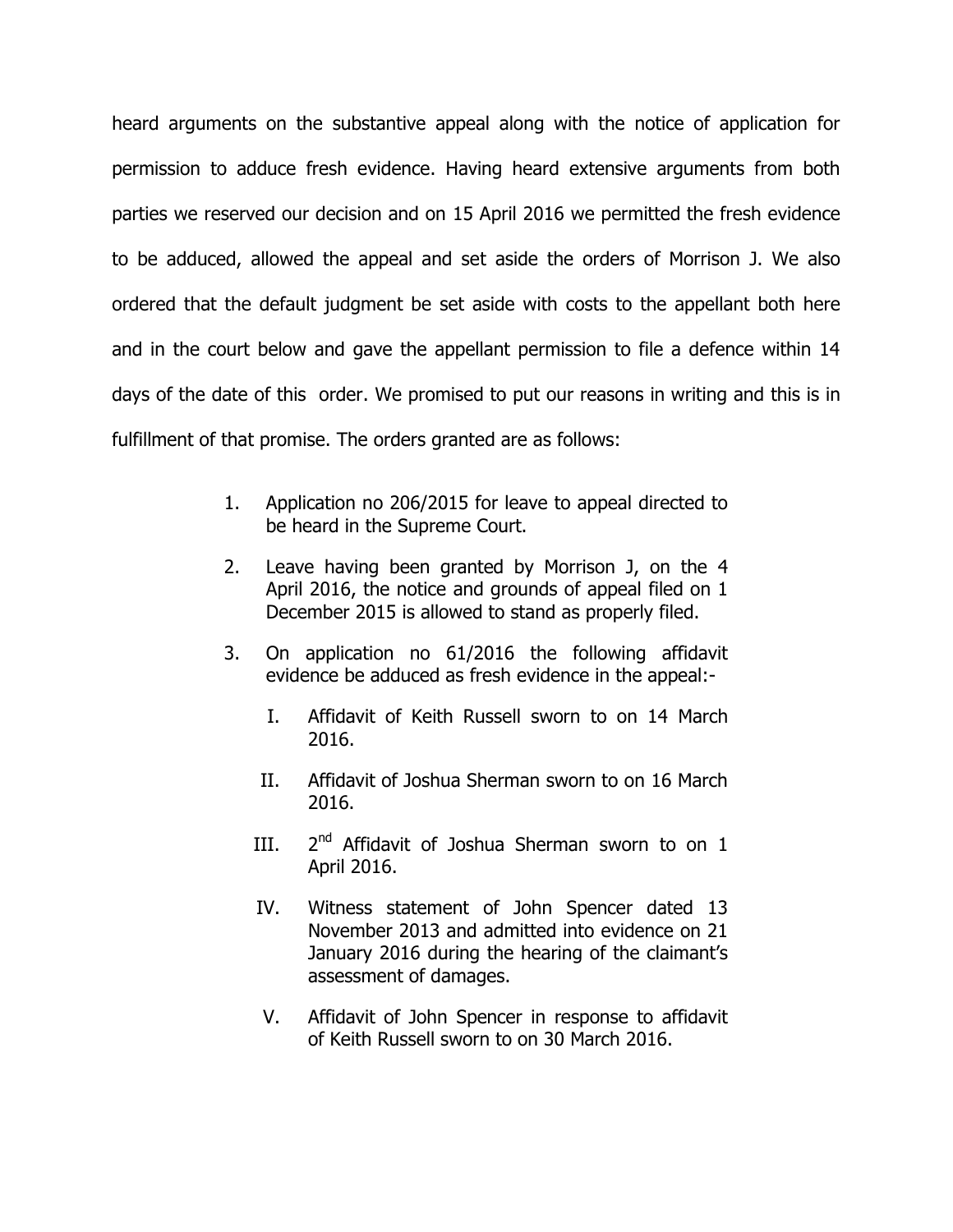- VI. Affidavit of John Spencer in response to the second affidavit of Joshua Sherman sworn to on 4 April 2016.
- VII. Affidavit of John Spencer in response to the second affidavit of Joshua Sherman sworn to on 6 April 2016.
- 4. The appeal is allowed.
- 5. Orders 1, 2, and 3 granted by Morrison J on 30 September 2014, on the notice of application for court orders filed 22 August 2014, are hereby set aside.
- 6. Judgment in default of acknowledgment of service of the claim form and defence with loss of revenue to be assessed, granted to the respondents against the appellant on 1 February 2013, by P Williams J, is hereby set aside.
- 7. The appellant is permitted to file and serve its defence within 14 days of the date of this order.
- 8. Costs of this appeal and in the court below to the appellant to be agreed or taxed.

## **Background**

[6] The appellant is the owner of commercial property situated at 1 River Bay Road, Montego Bay in the parish of Saint James. The  $1<sup>st</sup>$  respondent is a company that was incorporated in the state of Nevada in the United States of America in 2009. The 2<sup>nd</sup> respondent is a company duly incorporated in Jamaica with registered offices at 21-22 Fairview, 11 Office Park, Montego Bay in the parish of Saint James.

[7] The appellant and the  $1<sup>st</sup>$  respondent entered into an agreement for a lease in relation to six units which comprised 5,600 square feet of the property with an option to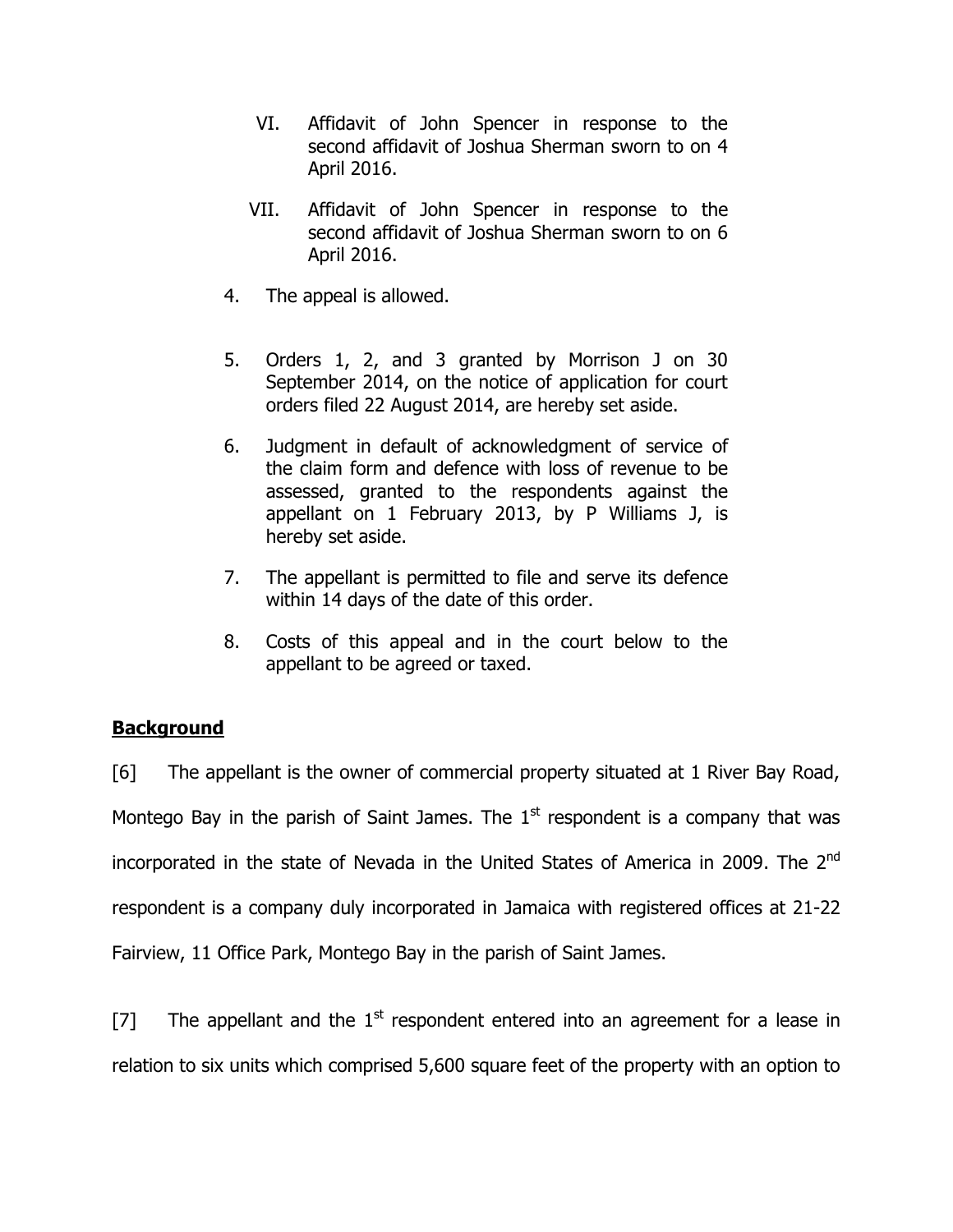lease for two more units when they became available and ready for occupation. By virtue of this agreement the appellant would lease to the  $1<sup>st</sup>$  respondent the six units situated at 1 River Bay Road, Montego Bay in the parish of Saint James to commence on 5 January 2010, for a duration of three years with an option to renew for a further two years. Whilst no formal lease agreement had yet been drawn up or executed the parties agreed to certain terms of lease.

[8] The terms of the lease which were agreed are as follows:

## **"TERMS OF LEASE**

## **FIRST SCHEDULE**

## ITEM ONE

1. Description of the Said Land

All those parcels of land being LOTS NUMBERED NINETEEN, TWENTY part of the CATHERINE HALL ESTATE at the intersection of RIVER BAY ROAD link road, and Lower Bevin Avenue, Catherine Hall Estate, Montego Bay, in the parish of Saint James, and being the lands comprised in Certificate of the Title registered at Volume 1004 Folios 590, 591.

## ITEM TWO

2. Description of Leased Premises

The premises known as THE RUSSELL CENTRE, offices C1, C2, C3 C4, C5, C6=5,600 sq. ft.

D & E1 at the same terms as above, commencing 30 days after landlord advises lessee of the availability and readiness of the premises.

## **ITEM THREE**

1. THE LANDLORD

Russell Holdings Limited, owners of the Commercial Building (THE RUSSELL CENTRE) duly registered at 1 River Bay Road, Montego Bay, St. James.

## **ITEM FOUR**

The Tenant L&W ENTERPRISES, INC, duly registered at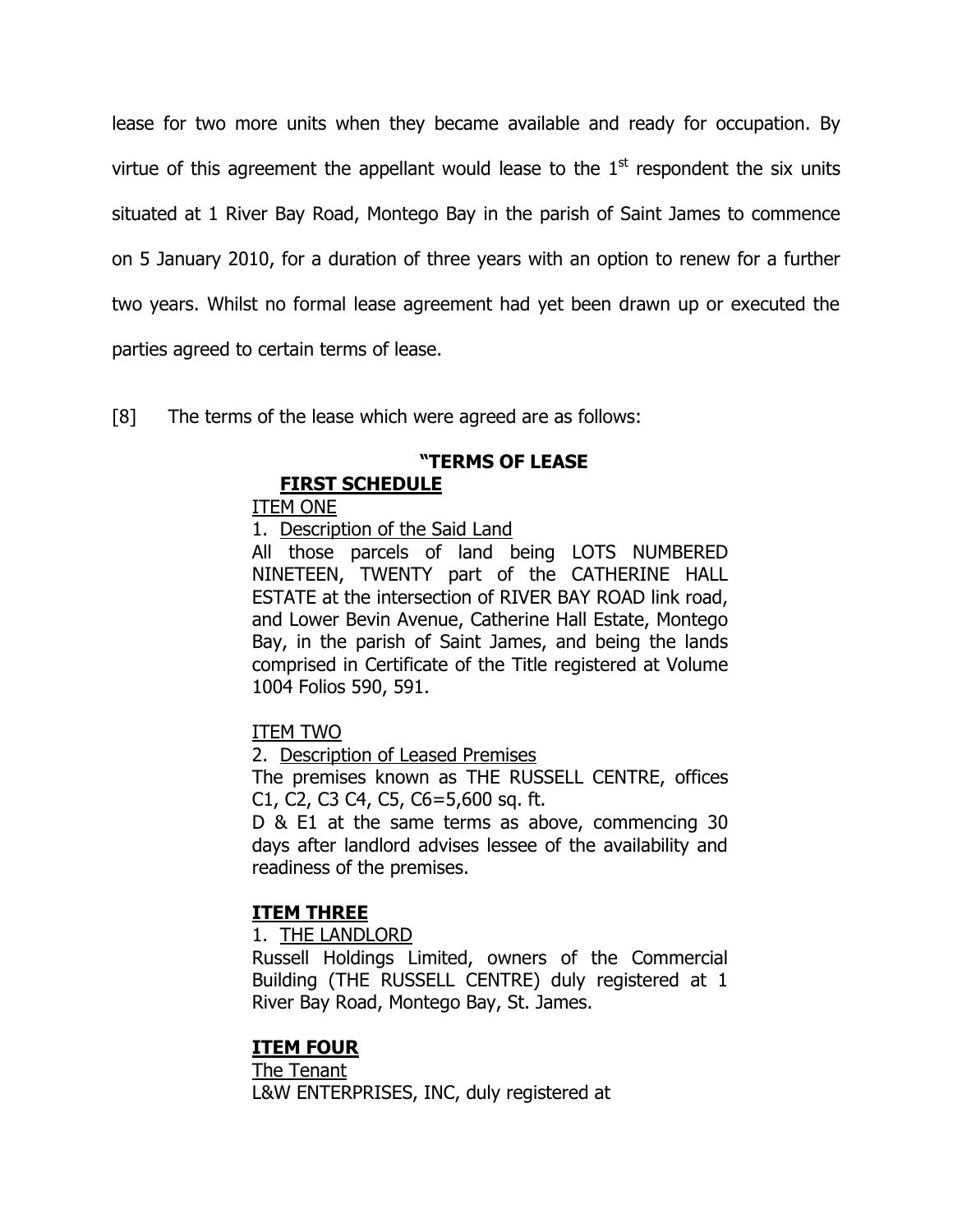## **ITEM FIVE**

The RENT

The lease is subject to proof of the approved Free zone status with General Consumption Tax waiver letter. The rent as stated below per annum:

Year 1: US\$8.00 per sq. ft.

Year 2: US\$9.00 per sq. ft.

Year 3: US\$10.00 per sq. ft.

## **ITEM SIX**

## **Other Terms of Rental**

- a.) Offices D & E-1 to be agreed at the same terms as above, commencing 30 days after landlord advises lessee of the availability and readiness of the premises.
- b.) First right of refusal on any vacant offices.
- c.) Signage & additional security will be allowed at Tenant"s expense. The landlord must approve the placing of signage which when approved will be given in writing which will not be unreasonably withheld.
- d.) The Tenant must produce drawings for general layout more specifically, electrical wiring and installation along with drawings for partitions to be installed for the lessor"s approval which will not be unreasonably withheld.

## **LANDLORD LEASEHOLD IMPROVEMENTS**

Air Conditioning of Offices C4, C5 with a 3 year warranty. Offices D and E1,

- $\blacksquare$  to be air conditioned.
- and All floors where not tiled, to be finished with tiles or commercial grade carpeting,
- and for the wall separating Office D & E1 to be removed, upon activation of Item two, point two.

## **ITEM FOUR**

EFFECTIVE DATE The lease will start January 5, 2010.

## **ITEM FIVE**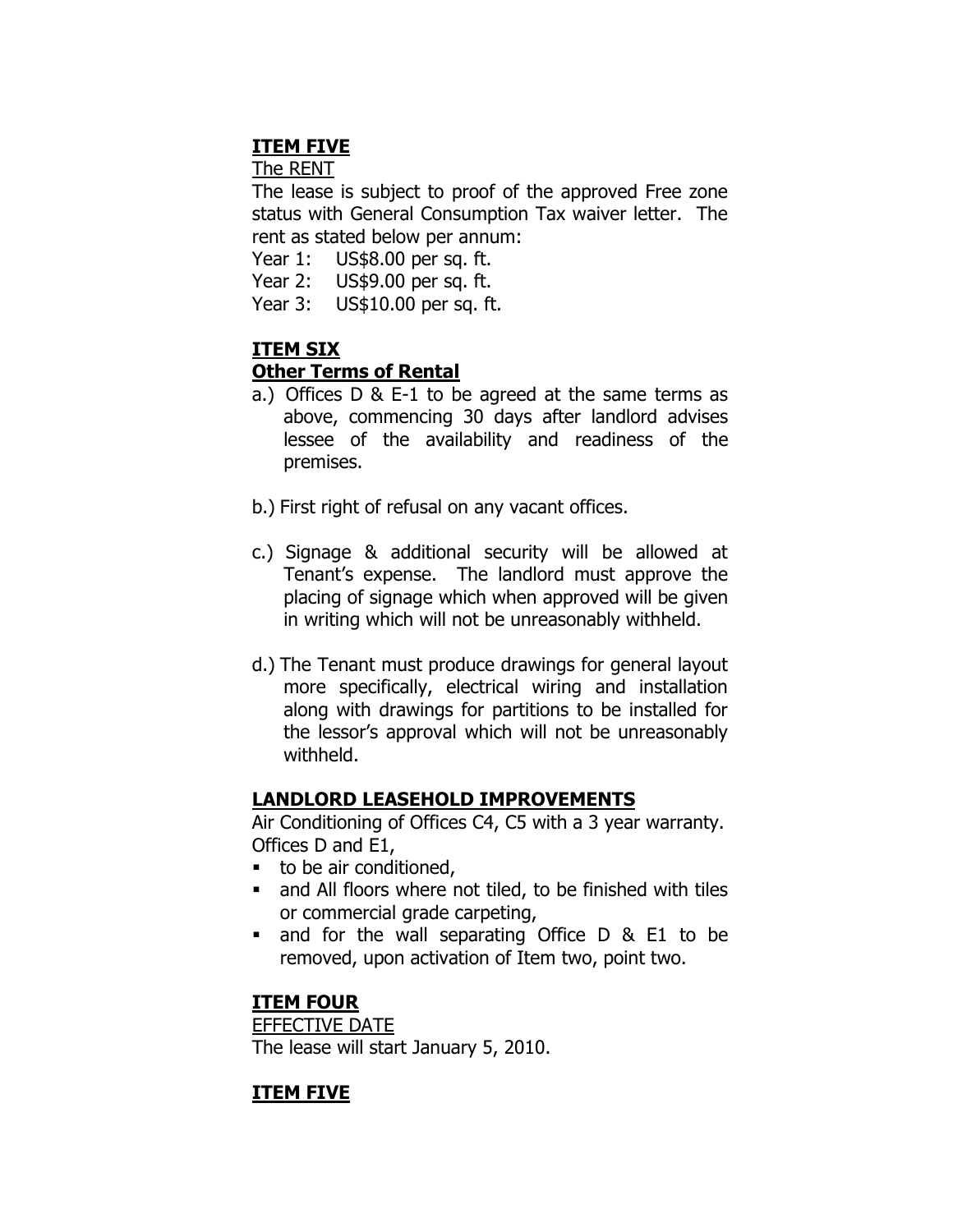#### THE TERM OF LEASE

Three (3) Year Lease with an option to renew for additional two years.

#### **ITEM SIX**

THE PERMITTED USE Carrying on the business of Information Technology.

#### **ITEM SEVEN**

NOTICE OF TERMINATION OF LEASE Both Lesser and Lessee are obliged to give a minimum of SIX months' [sic] Notice in writing as specified in Clause 12, Page 18.

# **ITEM EIGHT**

OPENING AND CLOSING HOURS

#### **ITEM NINE**

SECUIRTY DEPOSIT One Month"s Rent of **US\$3,734.00**

#### **ITEM TEN**

..."

Special Notation

- i.) Ron McKay of L&W Enterprises, Inc. and Khadine Colman the lessor's Attorney-at-Law, will confer and finalize the REMAINDER of the Lease Agreement.
- ii.) This Agreement is binding on the parties and is signed pending the completion and signing of the formal Lease Agreement and none of the items contained herein shall be deviated from.

[9] This "terms of lease" was signed and sealed by the appellant but was not witnessed and was signed by only one director of the  $1<sup>st</sup>$  respondent, Ron McKay, but not by the second director of the  $1<sup>st</sup>$  respondent, John Spencer, and was neither sealed nor witnessed. A later formal lease document was drafted, however, this was never executed. It is important for the purposes of the arguments in this appeal to note that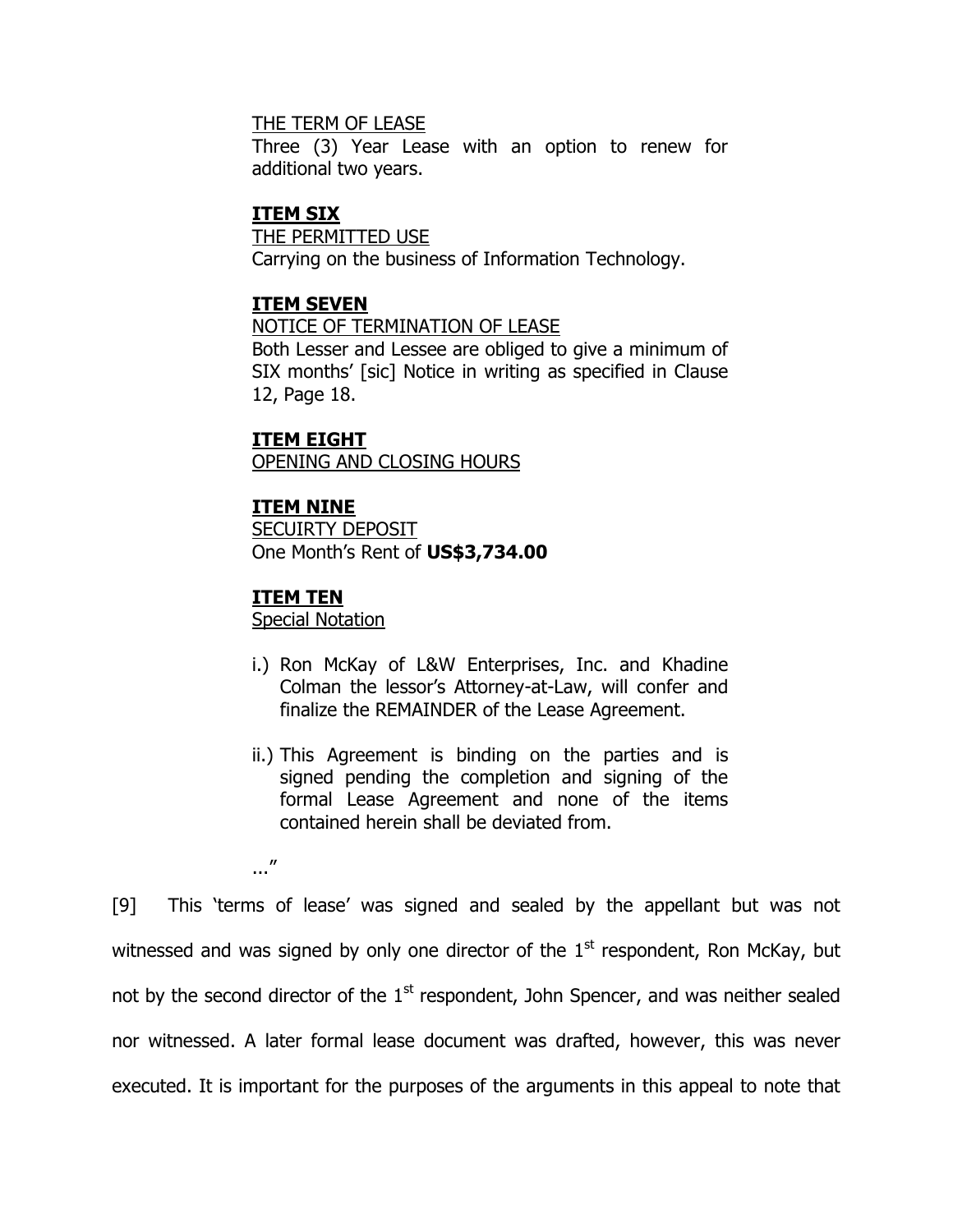the parties to this first draft lease were the appellant and the  $1<sup>st</sup>$  respondent. A second lease document was also drafted but this was only signed by the  $2<sup>nd</sup>$  respondent who in the second draft lease had replaced the  $1<sup>st</sup>$  respondent as the party to the lease with the appellant.

[10] The relationship between the parties broke down and on 7 February 2011 the respondents filed a claim against the appellant seeking damages for breach of contract pursuant to the lease, loss of revenue as a consequence of the breach of contract, damages to capital assets of the respondents" companies, the costs of improvements made to the property and an injunction. A further amended claim form and further amended particulars of claim were filed 10 December 2015.

[11] The appellant did not file an acknowledgement of service or a defence in response to the claim, and as a result on 5 October 2012 the respondents applied for a default judgment. This application was supported by an affidavit of John Spencer filed on 16 October 2012 in which he stated that he was "a Director of the Claimant companies and duly authorised to swear to this Affidavit". In his affidavit he outlined, amongst other things, the relationship between the two respondent companies, the general agreement between the parties, the executed terms of the lease, the significance of the unsigned lease, the alleged breaches of contract and the resultant loss sustained by the company. There were two exhibits annexed to John Spencer"s affidavit. These were an appendix with production hours for stated periods and a requisition form from the registrar of the Supreme Court. Of significance to the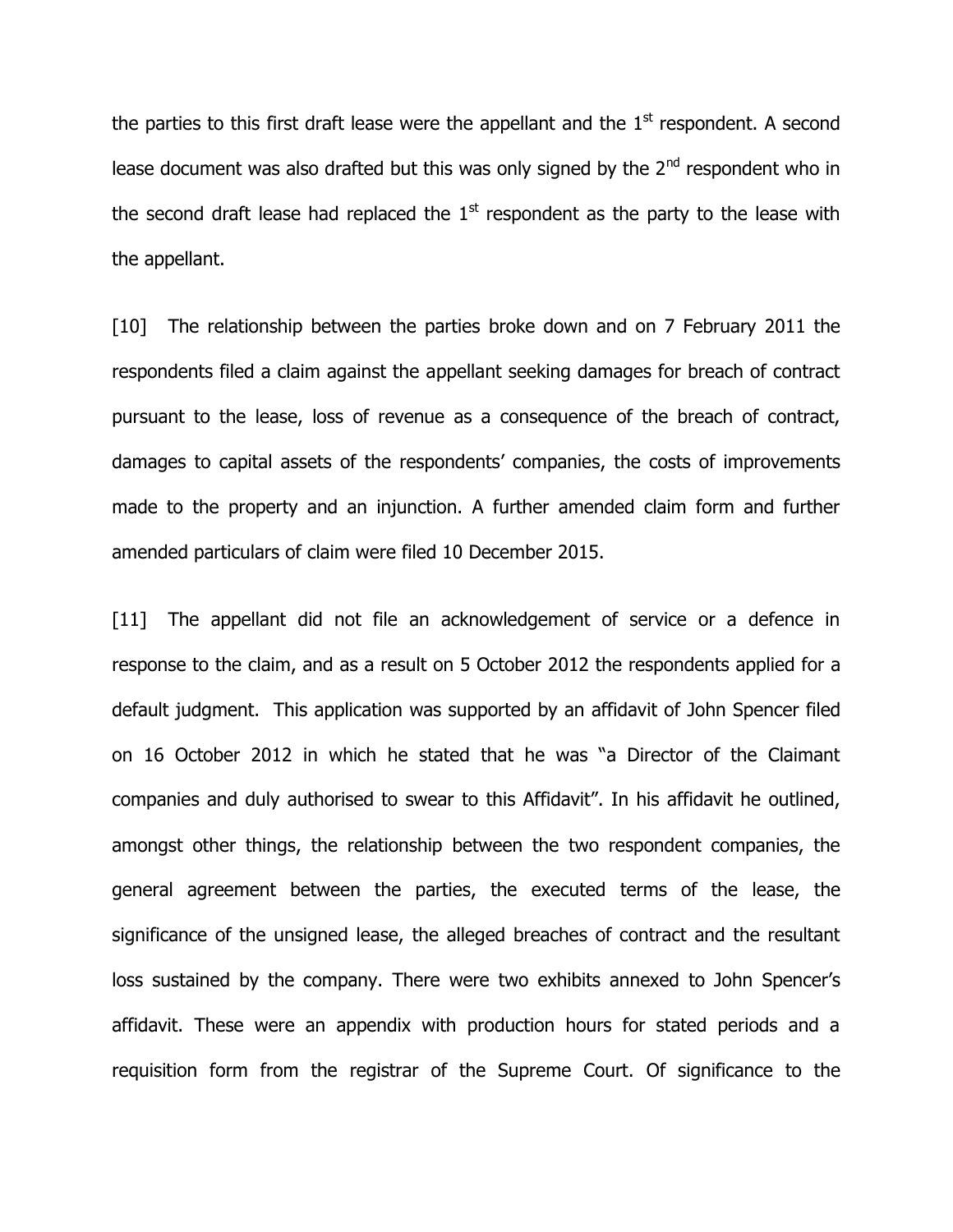arguments in this appeal is the fact that he avers, inter alia, in paragraph 3 of the affidavit that:

> "...the 1<sup>st</sup> Claimant company is a private limited liability company registered in Jamaica and has a commercial interest in the 2<sup>nd</sup> Claimant..."

[12] On 1 February 2013 the notice of application for court orders to enter default judgment in favour of the respondents against the appellant came on for hearing before P Williams J. At the hearing the appellant"s attorney contended that she had not been served with the claim form and particulars of claim but only with an application for an injunction, thus the reason for not filing an acknowledgment of service or a defence. After hearing both parties, P Williams J accepted the respondents" evidence that the claim form and particulars of claim had been properly served on the appellant's then attorney-at-law and found therefore, that service had been properly effected. The judgment in default of acknowledgment of service and defence was entered in favour of the respondents and the following order made:

> "Judgment in Default of Acknowledgement of Service of Claim Form and Defence for the Claimants with loss of revenue to be assessed."

[13] It is important to note even at this stage that in the affidavit of John Spencer filed on 16 October 2012 in support of the application for entry of default judgment, he states that the  $1<sup>st</sup>$  respondent is a private limited liability company registered in Jamaica. This, as the course of events unfolded turned out not to be true and the respondents have now asserted that it was in fact stated in error. The affidavit also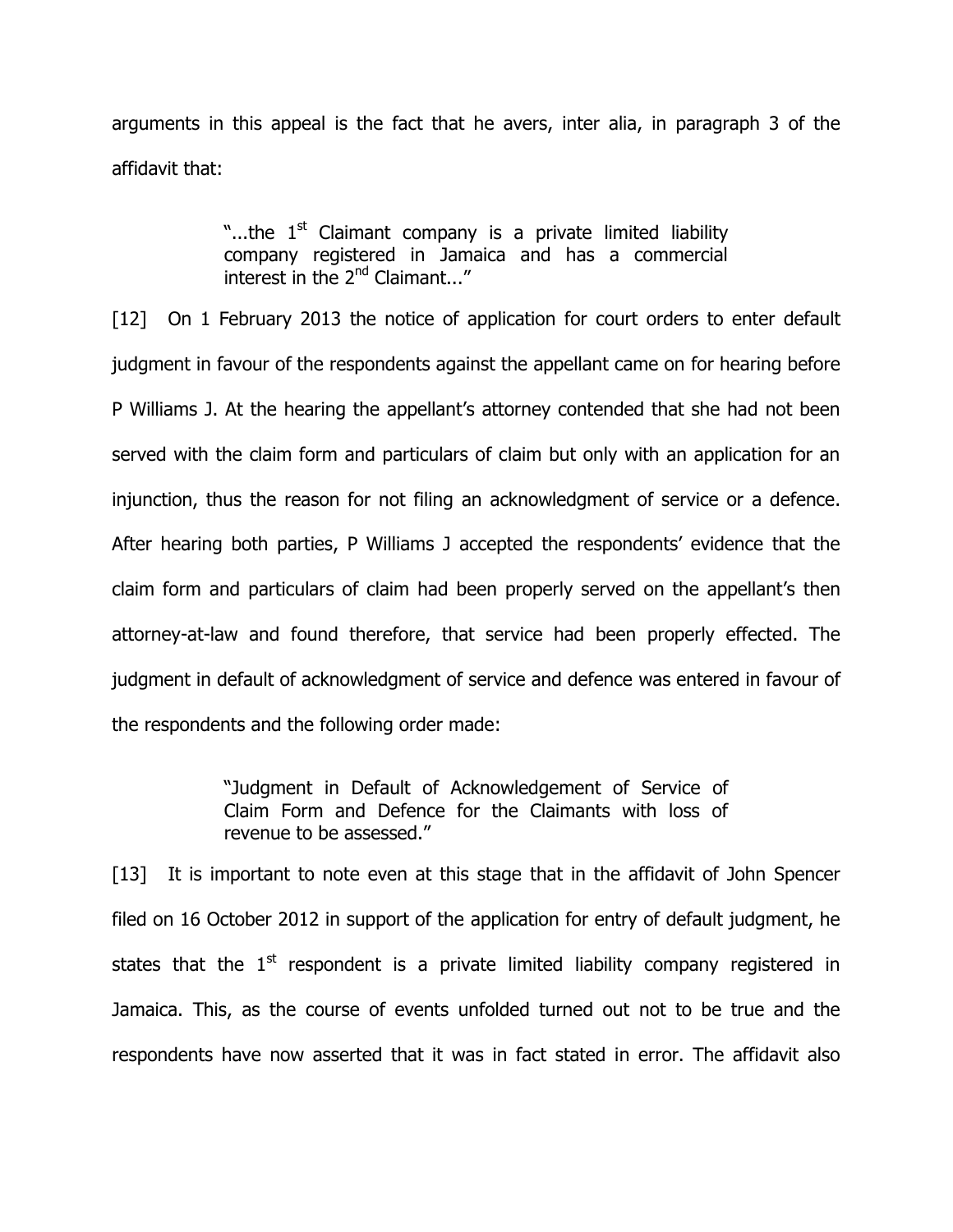indicated that the  $1<sup>st</sup>$  respondent was a call centre hiring over 100 persons with a commercial interest in the 2<sup>nd</sup> respondent.

[14] On 16 June 2014 the appellant applied to set aside the default judgment obtained by the respondents. The grounds of the application were two-fold. The first was on the basis of non-service of the claim form and particulars of claim and the second was on the basis that the appellant had a good defence. If the first ground succeeded the judgment would be set aside as of right pursuant to rule 13.2 of the CPR, the second ground would be pursuant to rule 13.3. But I will return to that later.

[15] The application to set aside the default judgment was supported by the affidavit of Keith Russell, a director of the appellant, and was filed on 16 June 2014. Attached to that affidavit was a draft defence which had the following documents annexed, namely: the agreed terms of lease, the first draft lease signed by the two directors of the  $1<sup>st</sup>$ respondent and sealed, witness statements of Andrew Williams, Rupert R Hodges and Dwayne Swaby, as well as five emails between the parties concerning the proposed increase in rent.

[16] On 22 August 2014, the respondents applied to strike out the appellant's application to set aside the default judgment as an abuse of process of the court. This application was supported by the affidavit of John Spencer filed on 22 August 2014 relying on and exhibiting his earlier affidavit filed on 16 October 2012 and which was considered by P Williams J in the earlier proceedings for entry of default judgment. The affidavit filed on 22 August 2014 spoke to the issue of service of the claim form and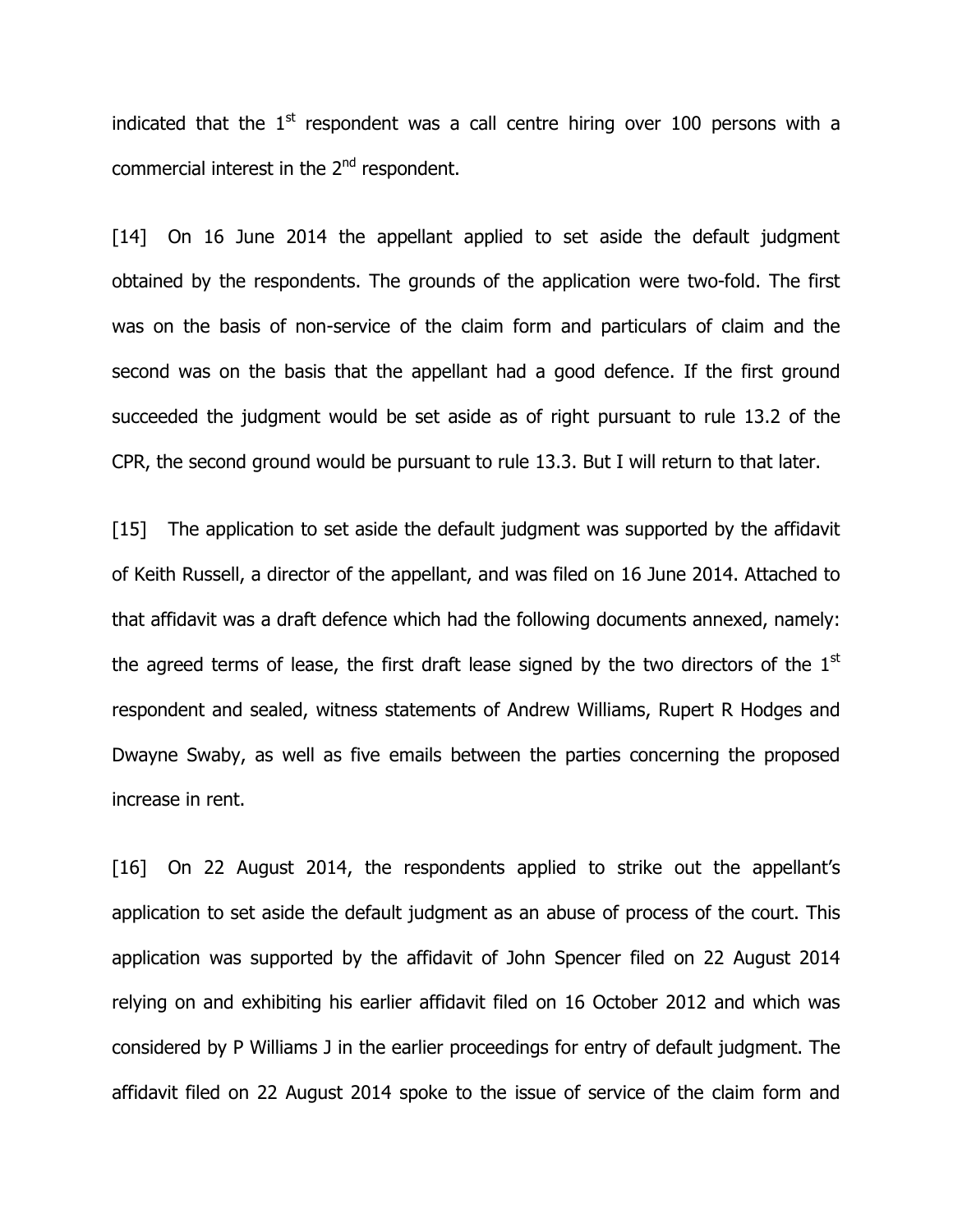particulars of claim on the appellant"s attorneys-at-law. In addition, exhibited in that affidavit was also an affidavit from Aleksandra Balyasnikova-Smith filed on 20 April 2011, which addressed the issue of the service of the claim form and the particulars of claim on the appellant at its registered office, by fax transmission and on their attorneys–at-law Murray and Tucker.

[17] On 30 September 2014 when both applications came on for hearing before Morrison J, he granted the respondents' application to strike out the appellant's application to set aside the default judgment on the ground that the appellant"s application was as an abuse of the process of the court. No reasons for the learned judge"s decision were supplied to this court. The appellant filed notice and grounds of appeal and notice of application for permission to file appeal out of time on 1 December 2015. On 17 March 2016 the appellant filed notice of application to adduce fresh evidence and for the application to be treated as the hearing of the appeal. Khadine Colman of the firm of Murray and Tucker who acted for the appellant at the relevant time filed affidavit dated 1 December 2015 in support of the appellant's application to this court, in which she deposed that the learned judge did not consider whether the appellant had a real prospect of success, but focused solely on the point that the correct procedure was for the appellant to have appealed the orders of P Williams J. I will first deal with the application for permission to file appeal out of time.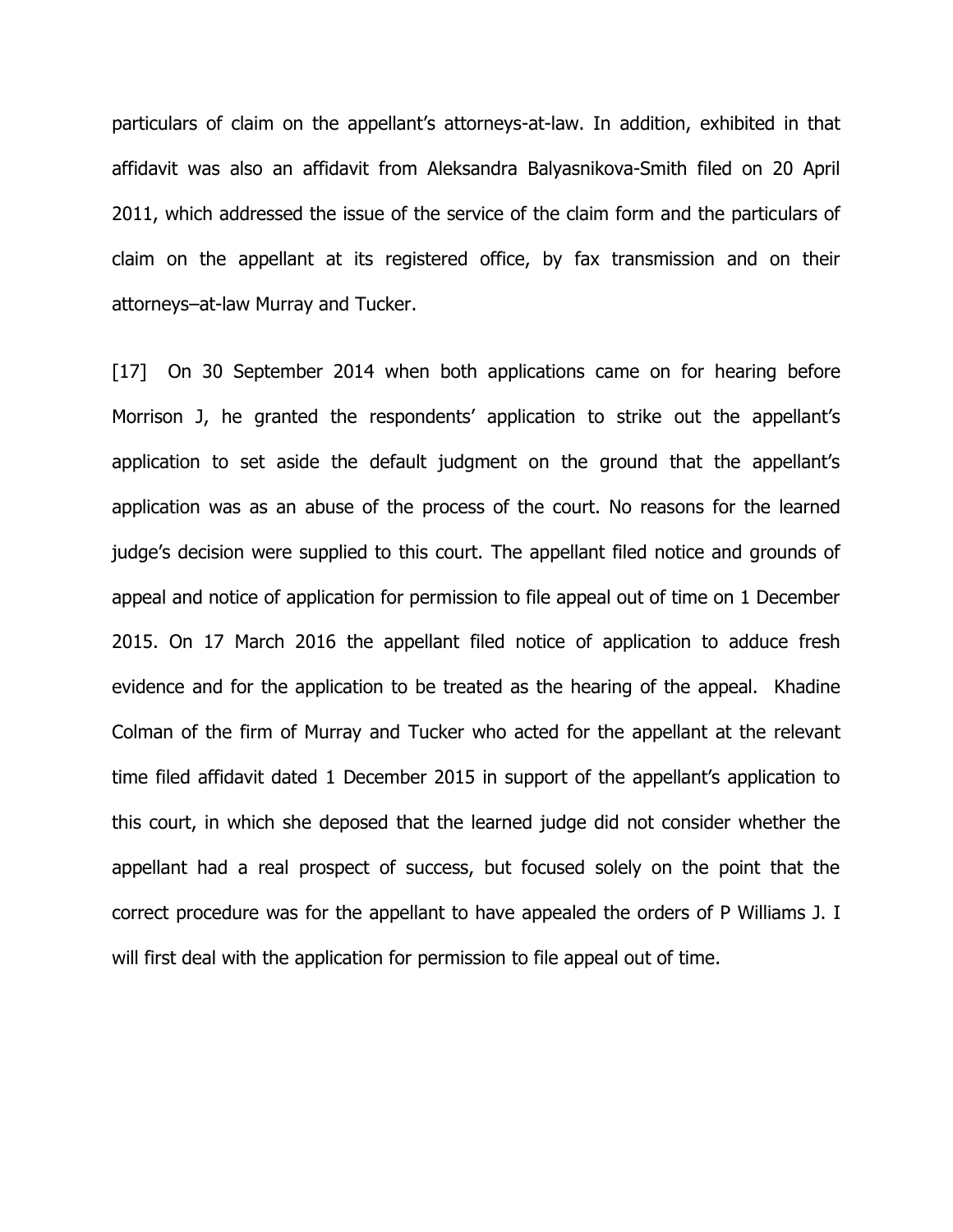## **The application for leave to appeal out of time**

[18] The appellant applied for leave to appeal under and by virtue of section 11 (1)(f) of the Judicature (Appellate Jurisdiction) Act (JAJA) and the Court of Appeal Rules (CAR). The orders of Morrison J required leave to appeal as the proceedings before him were interlocutory in nature.

[19] Section 11  $(1)(f)$  states:

"11-(1) No Appeal shall lie-

...

(f) without the leave of the Judge or of the Court of Appeal from any interlocutory judgment or any interlocutory order given or made by a judge except-"

The restriction on appeals in the section goes on to list certain exceptions which are not applicable to this case.

[20] The application for leave to appeal is governed by rules 1.8(1), 1.8(2) and 1.7(2)(b) of the CAR. Rule 1.8(1) and 1.8 (2) states:

- "1.8 (1) Where an appeal may be made only with the permission of the court below or the court, a party wishing to appeal must apply for permission within 14 days of the order against which permission to appeal is sought.
	- (2) Where the application for permission may be made to either court, the application must first be made to the court below".

[21] Where a party seeking permission to appeal has not complied with the time given to do so, an application for an extension of time within which to do so must be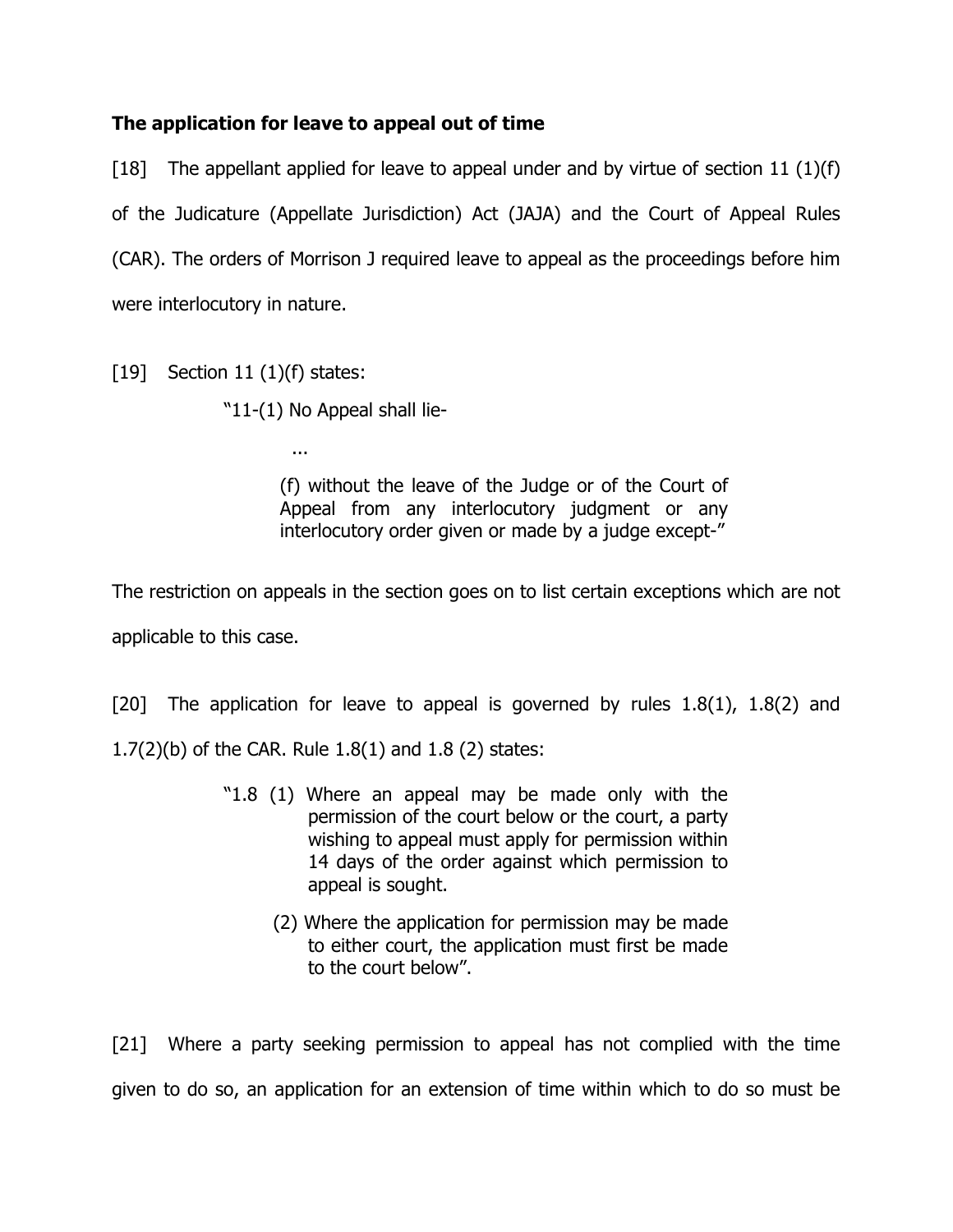made. Rule 1.7(2)(b) of the CAR gives this court the general power to extend or shorten time.

[22] A preliminary point was raised by the court that the appellant had not made an application for permission to appeal to the court below before seeking permission in this court. Counsel for the appellant, Mr Wood QC, argued unsuccessfully that this court had a residual discretion to hear and determine the application despite rule 1.8(2) of the CAR. Learned Queen"s Counsel argued that rule 1.14 of CAR allowed the court to dispense with procedural requirements in the rules and that the requirement to seek leave in the court below should be dispensed with in keeping with the overriding objective and to save time, and expense. He encouraged this court to adopt the approach approved in **Eldemire v Eldemire** (1990) 38 WIR 234, where the Privy Council approved a more modern approach of saving expenses by not taking technical objections, unless it was necessary to do so in order to produce fairness and clarification. That case involved a matter brought by way of originating summons which it was complained ought to have been brought by way of writ.

[23] Rule 1.14 of the CAR does allow the court to dispense with certain procedural requirements. It states:

- "1.14 On the application of any party, a single judge may dispense with any procedural requirements in these rules if he is satisfied that –
	- (a) the appeal is of exceptional urgency; or
	- (b) the parties are agreed; or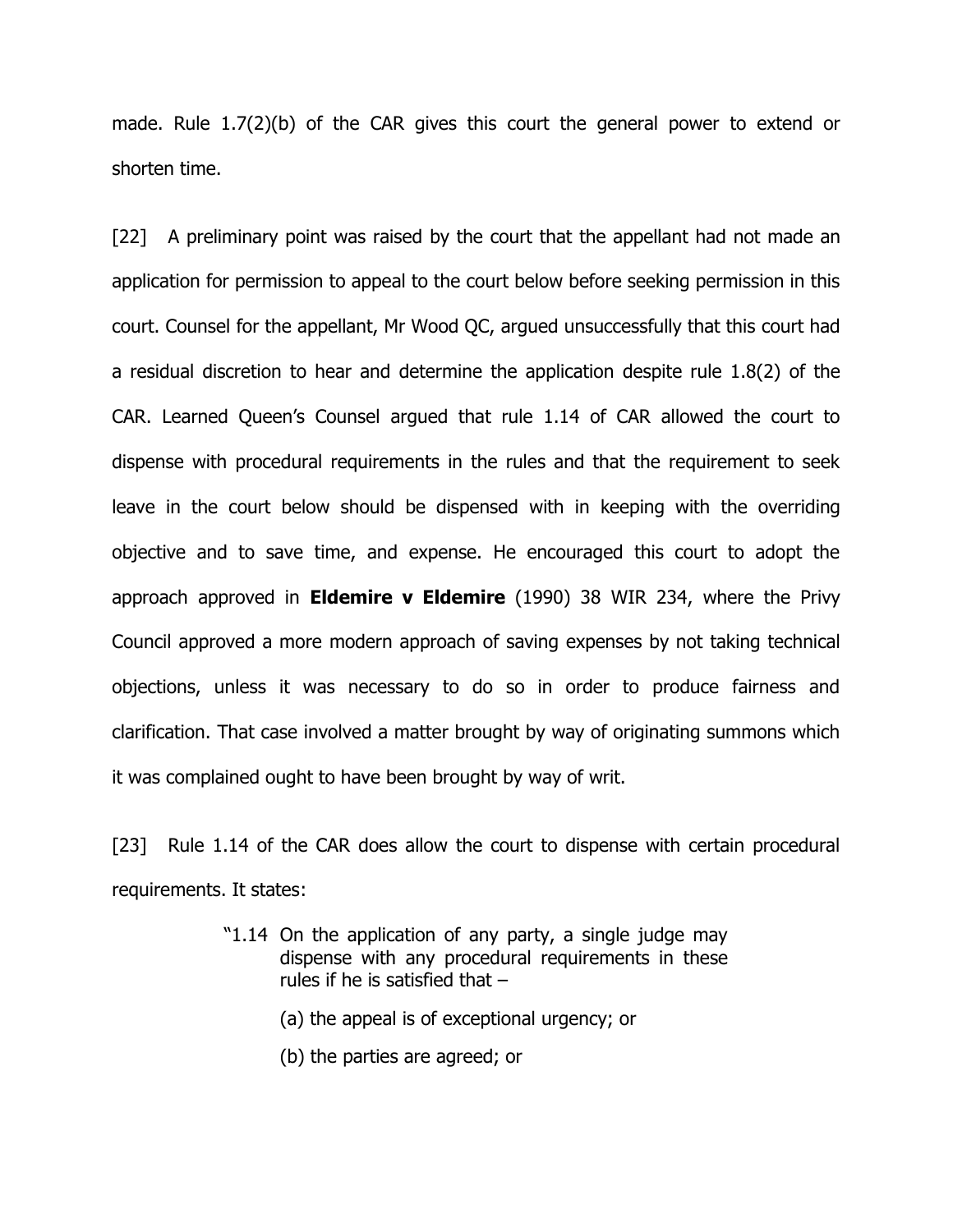(c) the appeal relates to specific issues of law and can be heard justly without the production of the full record".

[24] Counsel for the respondents, Mr Gammon, submitted that rule 1.8 of the CAR must be read with section  $11(1)(f)$  of the JAJA and that the rules must be complied with. He argued that under the rules permission must be requested firstly from the court below and the rules must be followed. He cited **Mechanical Services Company Limited v Clinton Ellis** [2015] JMCA App 20. In that case it was held that an application to set aside a default judgment was an interlocutory order for the purposes of section 11(1)(f) of the JAJA so that permission to appeal was required from either the court below or this court. He noted that the issue was whether this court was given a residual discretion in rule 1.14 of the CAR which, he stated, it was not but argued however, that even if there was such a residual discretion this court should not exercise that discretion in this case.

#### **The ruling on the application for permission to appeal**

[25] This court has never taken the view that there is any residual discretion in rule 1.14 of the CAR to dispense with the requirements in section  $11(1)(f)$  of the JAJA and rule 1.8(2) of the CAR. Additionally, this application for leave relates to access to the court which requires different considerations. This court has stated in **Evanscourt and others v National Commercial Bank and ors** SCCA No 109/2007 Application No 166/07, delivered 26 September 2008 that where leave is required, as in the case of an interlocutory appeal, a notice of appeal filed before leave has been granted is a nullity. We, therefore, declined to depart from this court's time honoured approach of sending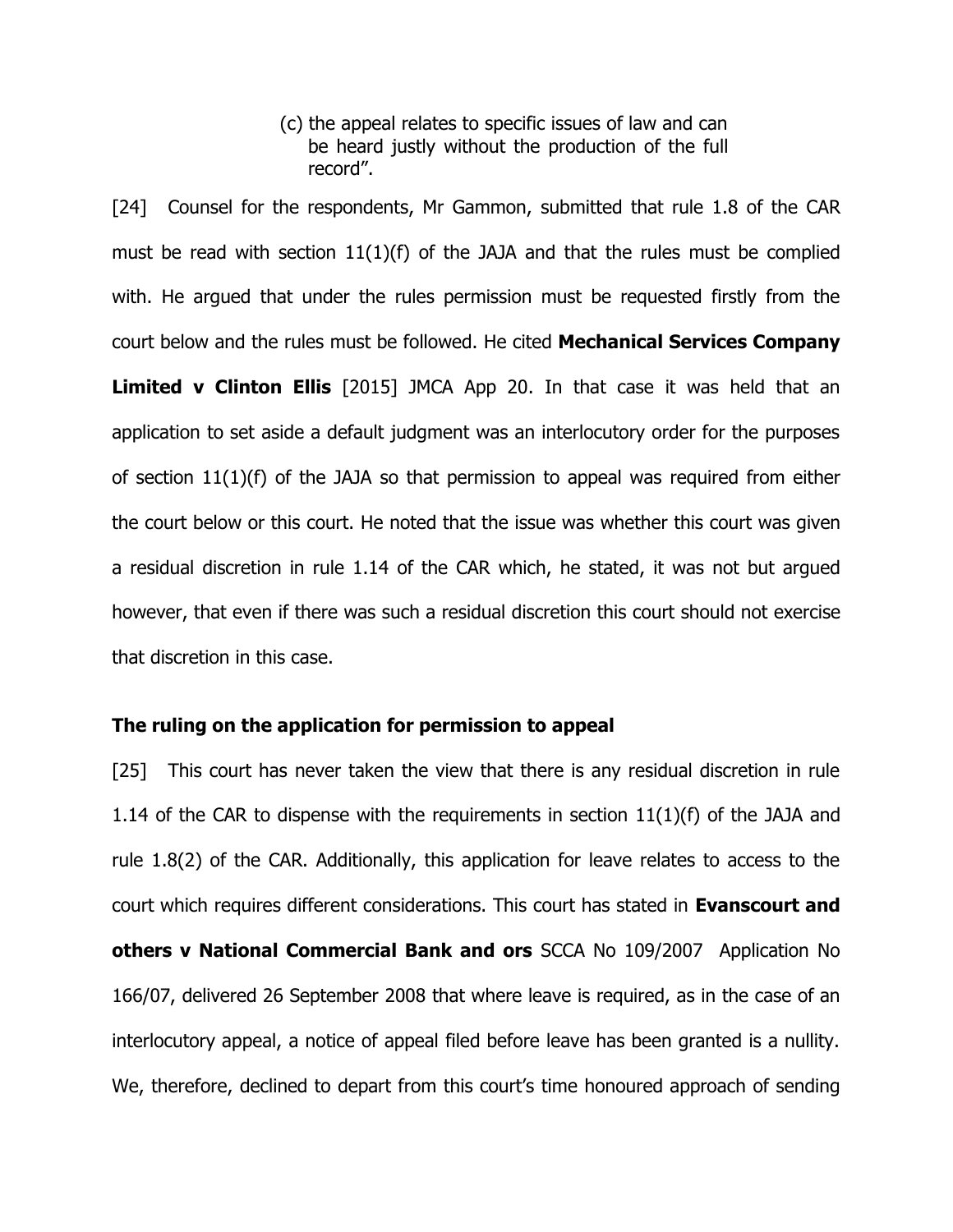such matters back for permission to appeal to be sought first in the court below. Consequently, the order was made for the application for leave to be heard in the court below and as indicated, it was heard and granted by Morrison J and so we proceeded to hear all the applications which were properly before this court.

## **The application to adduce fresh evidence**

[26] The appellant's notice of application for leave to adduce fresh evidence filed on

17 March 2016 was in the following terms:

- "1) Leave to adduce fresh evidence, namely:
	- (a) The Affidavit of Keith Russell sworn to on  $14<sup>th</sup>$ March 2016 and the Affidavit of Joshua Sherman sworn to on  $16<sup>th</sup>$  March, [sic] 2016 which confirms that the  $1<sup>st</sup>$  Respondent, L&W Enterprises Inc., is not an incorporated company and that the evidence to that effect tendered to support the grant of the default judgment is false.
	- (b) Witness Statement of John Spencer, filed on  $13<sup>th</sup>$  November, 2013 and was admitted into evidence on the  $21<sup>st</sup>$  January, 2016 during the hearing of the Claimants' Assessment of Damages.
- 2) That this Honourable Court treats the hearing of the application for leave as the hearing of the appeal.
- 3) Any other further relief that this Honourable Court deems just.
- 4) Costs of application to be costs in the appeal."

[27] The grounds on which the appellant sought the orders were as follows: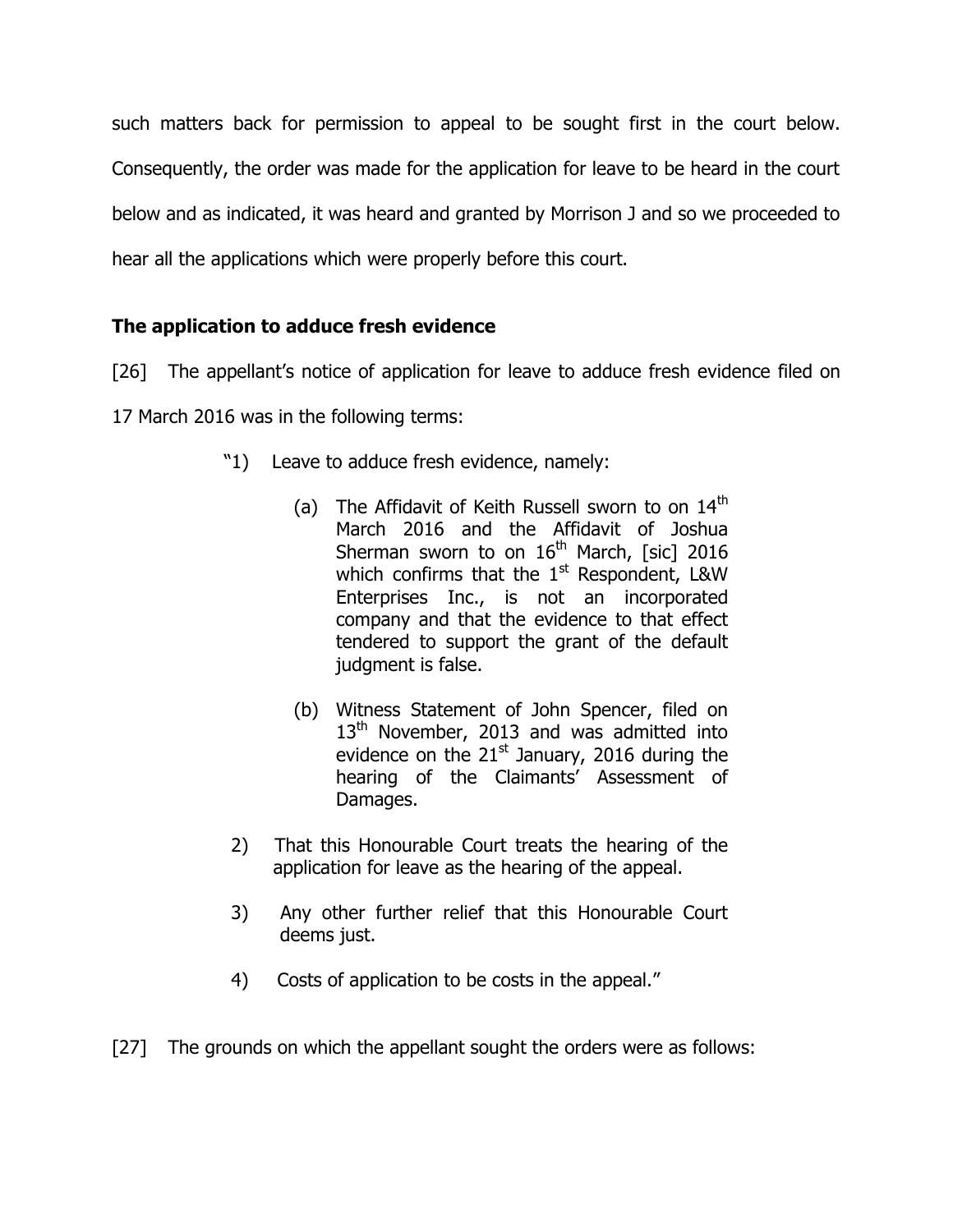- "1) The Applicant"s Attorneys-at-Law caused a search to be done to ascertain the status of the  $1<sup>st</sup>$  and  $2<sup>nd</sup>$  Claimants who are stated to be private limited liability companies in the Claim Form and Particulars of Claim. It has since been confirmed by the Registrar of Companies that there is no record of the 1<sup>st</sup> Claimant, the company that purportedly entered into the lease agreement, ever being incorporated.
- 2) The  $1<sup>st</sup>$  Respondent/Claimant therefore was never registered as a private limited liability company contrary to the Particulars of Claim and is in fact a non-existent entity incapable of filing and /or maintaining suit. The judgment in Default therefore has to be set aside on that ground that a non-existent entity cannot maintain an action and further the Defendant"s defence is made out in the that the lease entered into with the  $1<sup>st</sup>$  Claimant is void.
- 3) That in the Affidavit given in support of entry of the default judgment and again at the assessment of damages hearing which commenced on January 21, 2016 evidence was tendered on behalf of the Respondents in the form of a witness statement of John Spencer filed on  $13<sup>th</sup>$  November 2013, Mr. Spencer deponed in his witness statement that he was a director of the  $1<sup>st</sup>$  Respondent/Claimant and further that the  $1<sup>st</sup>$  Respondent is a private limited liability company registered in Jamaica and has a commercial interest in the 2<sup>nd</sup> Respondent. He further testified that the Claimant companies are related in that they share similar objectives and directors and shareholders. He then goes on to state that the  $2^{nd}$  Respondent took over all the operations and commercial affairs of the  $1<sup>st</sup>$  Respondent on or about the  $1<sup>st</sup>$ December, 2009.
- 4) The evidence tendered to the Court to obtain judgment in default and again at the assessment of damages hearing by the witness for the Respondents has sought to and in fact has misled the Court and accordingly the judgment that has been obtained as a result is based on the fraud of the court.
- 5) The knowledge of the status of the  $1<sup>st</sup>$  Respondent is a matter that was known to the Claimants and they clearly misled the Court. Accordingly, it cannot be said that the Defendant has not ascertained this new evidence with reasonable diligence. The Defendant cannot be faulted for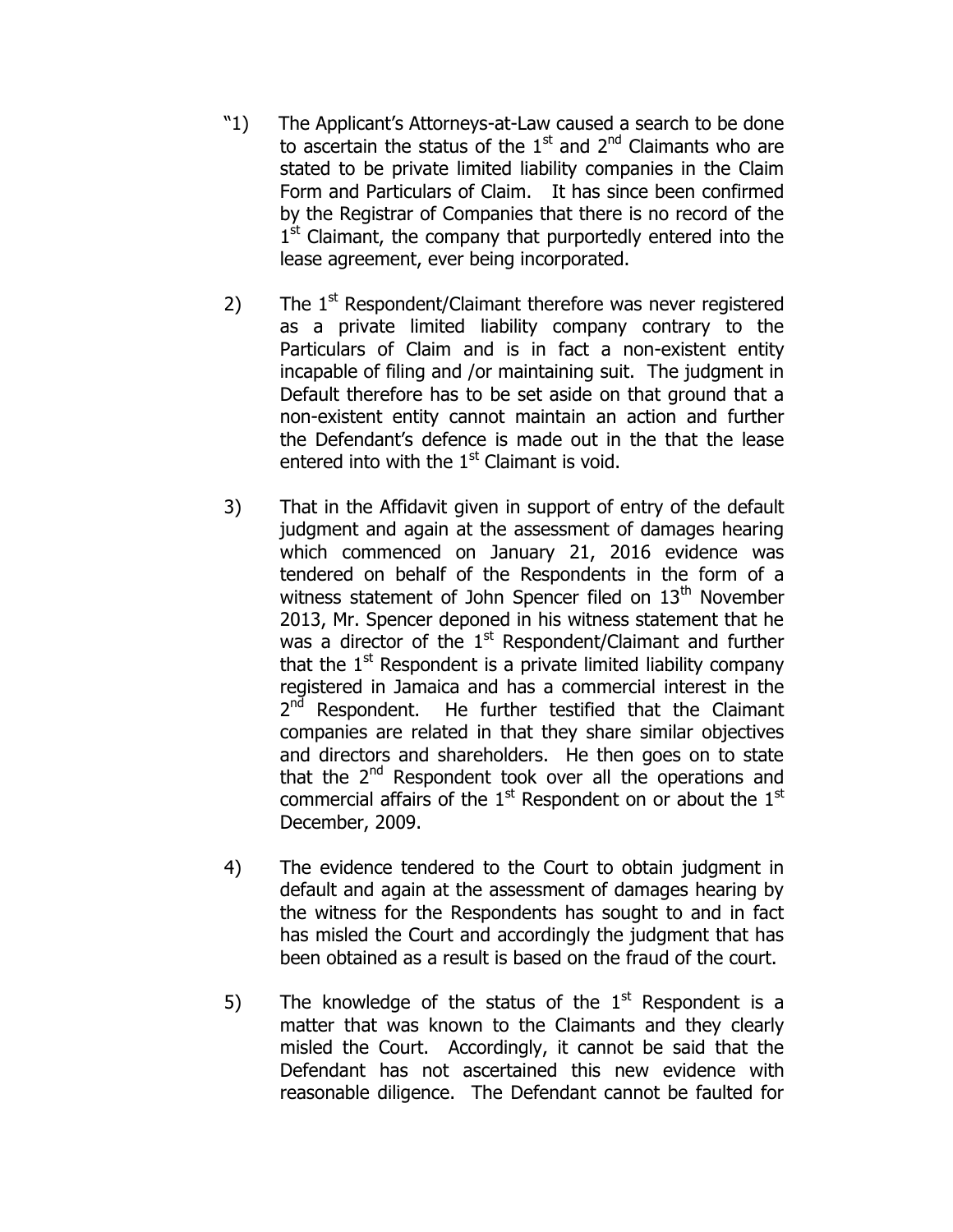relying on the assurances of the Claimants and the evidence that the  $1<sup>st</sup>$  Respondent was a company incorporated in Jamaica. In such circumstances, the Court being misled, has always allowed the material to be admitted and set aside any judgment which is a nullity. Further, this is a matter where once it is brought to the Court or it becomes aware of it [sic] must act on its own motion to admit the evidence.

- 6) The fresh evidence [sic] given by Mr. Spencer at the assessment of damages hearing could not have been discovered by the Defendant with due diligence as it pertains to matters solely between the Claimant companies in terms of their internal structure and operations. The fresh evidence is credible and is decisive of the result of the case as it supports the Defendant"s position that it has a real prospect of successfully defending the claim and that the  $1<sup>st</sup>$ Respondent should not have brought this claim and should not have been granted a judgment.
- 7) The fresh evidence sought to be adduced is probative and necessary in the interests of justice and will assist the court in the determination of the real issues in dispute.
- 8) The Court of Appeal should treat this application for leave to appeal as the substantive appeal given the fact the Claimants filed full submissions in response to the application. Further, the Court of Appeal in **The Junior Doctors Association v The Central Executive of the Junior Doctors Association and the Attorney General for Jamaica, SCCA No. 21/2000 delivered July 12, 2000** did so in similar circumstances where the order had been made in favour of a non-existent entity and was therefore held to be a nullity".

[28] The application to adduce fresh evidence was in relation to the capacity of the  $1<sup>st</sup>$ respondent to institute legal proceedings and have a judgment entered in its favour. The fresh evidence sought to be adduced related to the status of L&W Enterprises Inc and the status of its directors. The respondents filed affidavit evidence in opposition to the appellant"s application to adduce fresh evidence.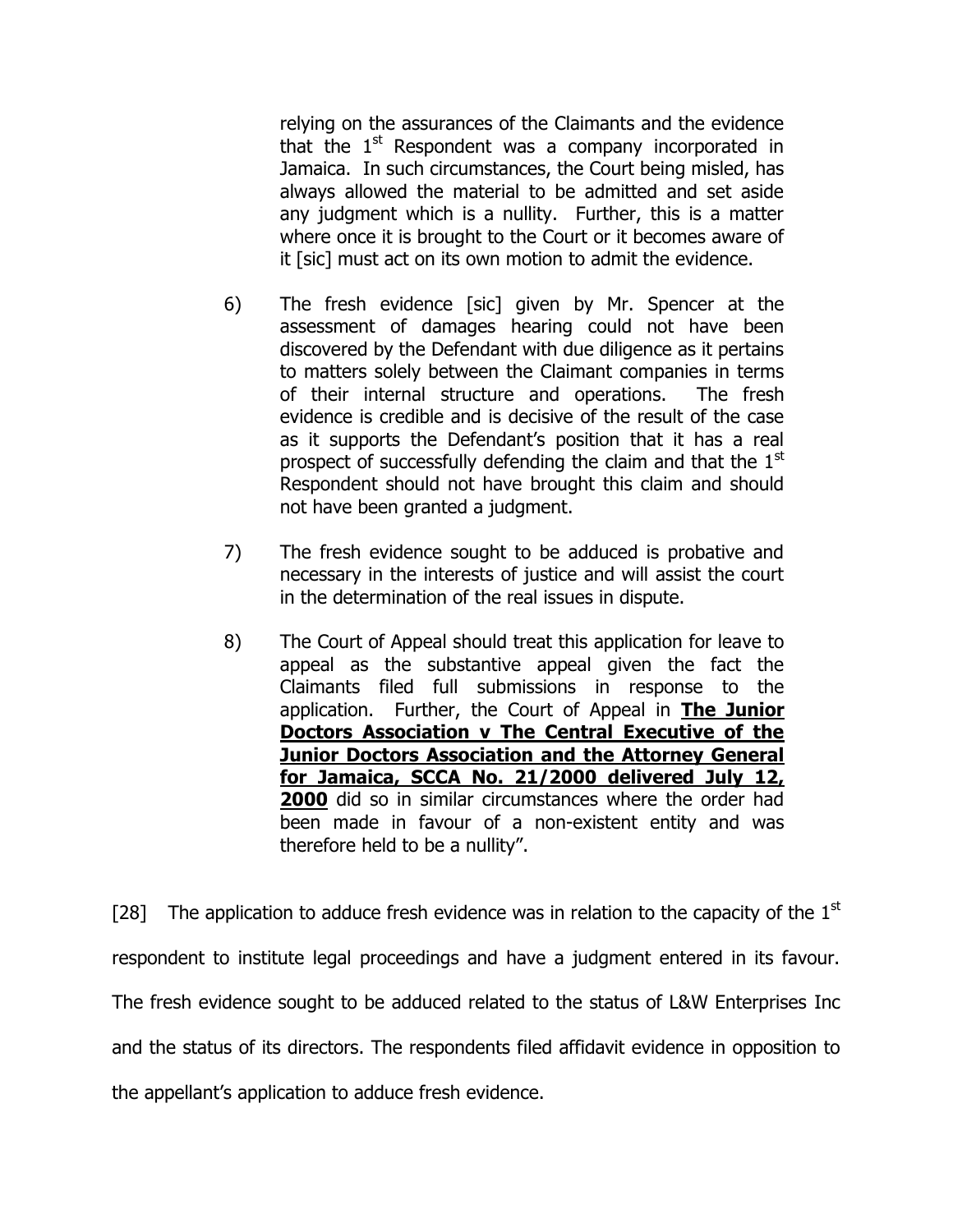[29] Learned Queen's Counsel Mr Wood submitted on behalf of the appellant that the test for the admission of fresh evidence is that which was laid down in **Ladd v Marshall** [1954] 3 All ER 745. It was also submitted that based on this court's decision in **Henriques v Tyndall and others** [2012] JMCA Civ 18 and the line of English decisions which this case adopted, these rules are to be applied based on the overriding objective and as a result there is a relaxation of the tests and its application to interlocutory proceedings.

[30] Learned Queen's Counsel also submitted that based on the decision in **The Canada Trust Company and another v Stolzenberg and others (No 4)** All England Official Transcripts (1997–2008), judgment delivered on 12 October 2000 and Cooke JA"s judgment in **Leymon Strachan v The Gleaner Co Ltd and Dudley Stokes** Motion No 12/1999, judgment delivered on 6 December 1999, the strict application of the **Ladd v Marshall** principles are inappropriate in relation to interlocutory proceedings. He also cited the case of **Terluk v Berezovsky** [2011] EWCA Civ 1534.

[31] In relation to the application to adduce fresh evidence it was argued that the import and effect of the fresh evidence is that it not only shows that the  $1<sup>st</sup>$  respondent was not a duly incorporated company at the time the judgment was entered and therefore not a legal person in whose favour a judgment could be entered, but shows equally importantly that the court acted on information that was false. It was further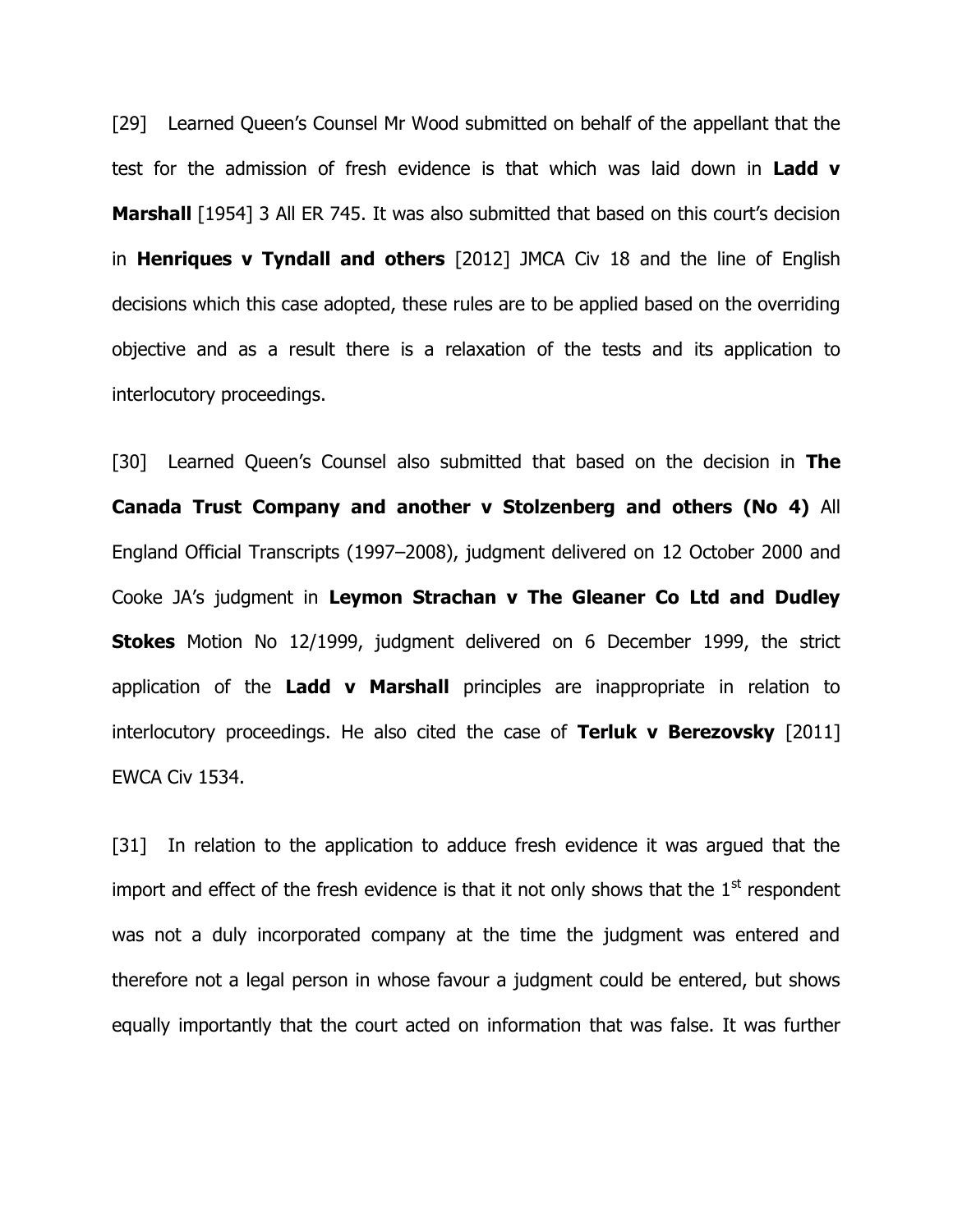argued, that based on the applicable principles, once the truth becomes known the court must proceed on the true facts and act on its own volition.

[32] Learned Queen's Counsel submitted that the delay in relation to the application to adduce fresh evidence was due to the fact that, like the court, it had been misled. He also pointed out that in addition, based on the authorities, a default judgment entered on false evidence about an issue which was material to what the court had to decide must be set aside once the court becomes aware of it and it must hear the matter afresh.

[33] He further contended that the fresh evidence was clearly cogent material and would be decisive in determining the appeal in the appellant's favour. Learned Queen's Counsel also noted that the fresh evidence showed that the  $1<sup>st</sup>$  respondent was not a legal entity at the time the default judgment was entered and that would render the default judgment a nullity.

[34] Counsel for the respondents submitted that the court should refuse to hear the fresh evidence as the requirements in **Ladd v Marshall** have not been satisfied. Counsel noted that the information which the appellant was seeking to adduce into evidence was available at the time of the hearing. Counsel cited **Rose Hall Development Limited v Minkah Mudada Hananot** [2010] JMCA App 26. Counsel argued that the evidence contained in the affidavit of Joshua Sherman was available and could have been obtained with reasonable diligence. He argued that only in exceptional circumstances should such evidence be allowed. He also asked the court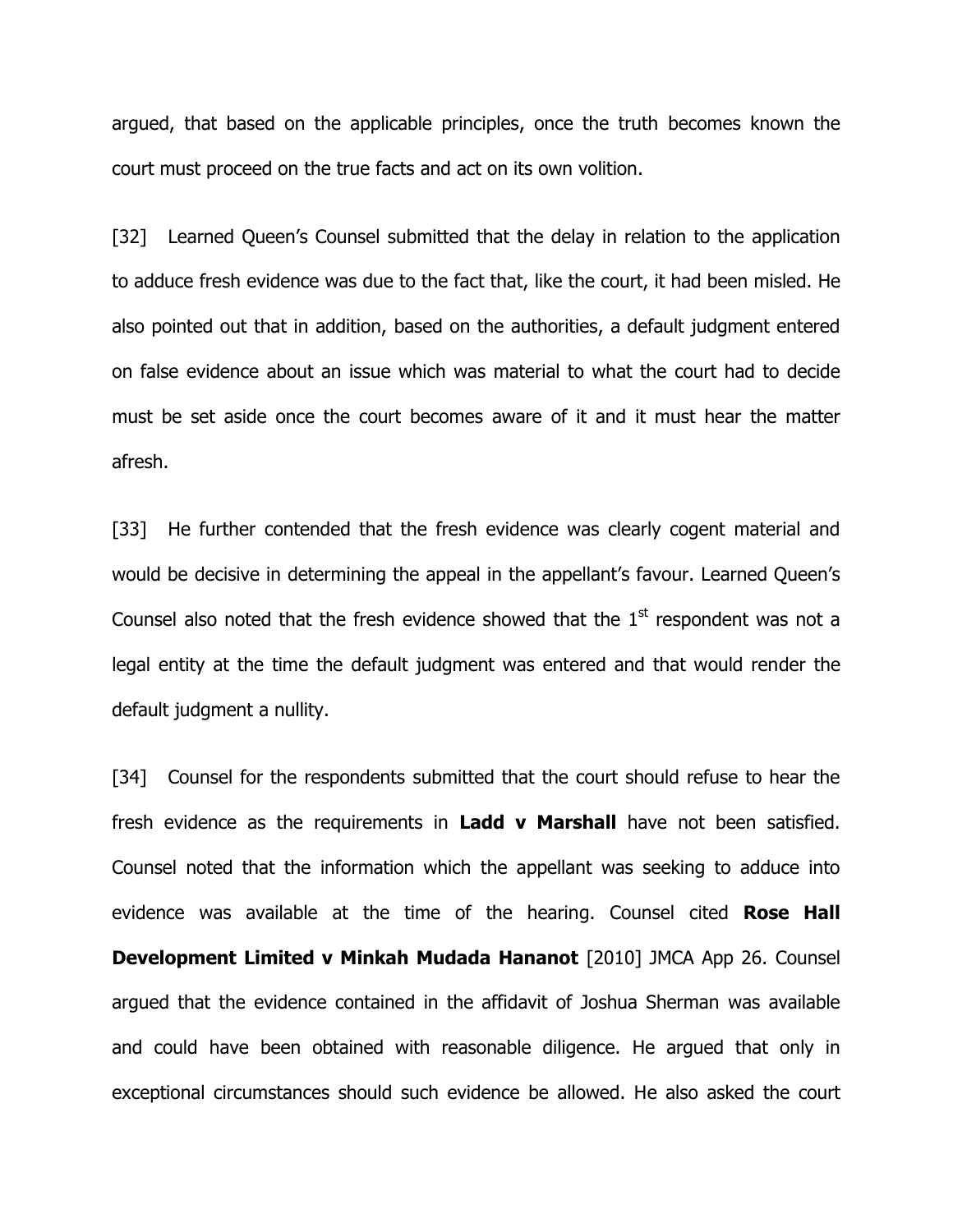not to rely on **Terluk v Berezovsky** which he says has not been judicially interpreted in these courts but to accept the decision in **Leighton Gordon v Patrick Thompson et al** [2012] JMCA App 24 which has been approved in **Ladd v Marshall**.

[35] Counsel also submitted that the evidence showed that the  $1<sup>st</sup>$  respondent was incorporated in the state of Nevada in the United States of America at the time of entering into the lease. Counsel submitted that based on the course of dealings by the parties it was clear that the  $2<sup>nd</sup>$  respondent was treated as a party to the lease agreement. Counsel argued further that the court should rely on the final draft lease that had not been executed where the  $2<sup>nd</sup>$  respondent was the named lessee as governing the relationship between the parties. He argued that as a result the second limb of the criteria in **Ladd v Marshall** would not be met because even if the 1<sup>st</sup> respondent was not a duly registered company the  $2^{nd}$  respondent would still stand as a proper party to the agreement.

[36] Counsel contended that the substantive claim is not nugatory and the  $1<sup>st</sup>$ respondent was only included out of an abundance of caution. Counsel also argued that if there was any uncertainty as to who was the proper party to the lease agreement this would have been clarified by the subsequent conduct of the parties evidenced in a series of correspondence between them. He relied on the decision in **Jamaica Public Service Company Limited v Rose Marie Samuels** [2012] JMCA Civ 42.

[37] According to counsel the fact that the  $1<sup>st</sup>$  respondent was registered in the state of Nevada meant that it is a juristic person and is recognised as such under the laws of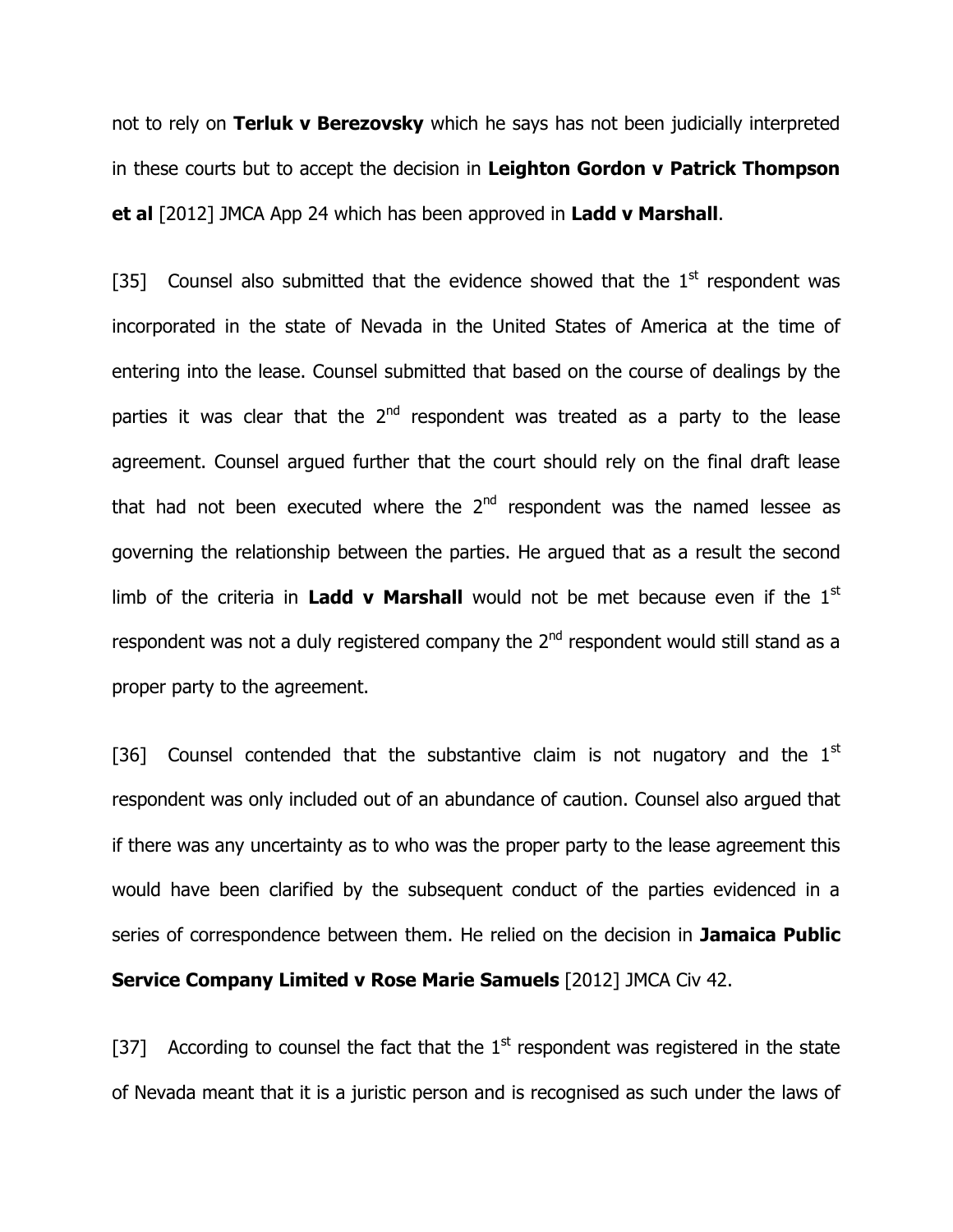Jamaica. He also pointed out that the  $1<sup>st</sup>$  respondent would have had status as a juristic person at the time of the execution of the agreed terms of lease. He asked the court to take note of the two affidavits sworn to by Mr John Spencer, the first on 4 April 2016 and the second on 6 April 2016 in response to the appellant's applications before this court. Counsel also argued that the appellant was estopped from relying on the assertion that the  $2<sup>nd</sup>$  respondent was not a party to the lease agreement as it knew or ought to have known that it was.

#### **The ruling on the fresh evidence application**

[38] In determining whether or not to allow the appellant to adduce the fresh evidence I considered whether the requirements laid down in **Ladd v Marshall** were applicable. The three requirements are:

- (1) "It must be shown that the evidence could not have been obtained with reasonable diligence at the trial"
- (2) "...the evidence must be such that, if given, it would probably have an important influence on the result of the case, though it need not be decisive"
- (3) "...the evidence must be such as is presumably to be believed, or in other words, it must be apparently credible, though it need not be incontrovertible"**.**

[39] In **Rose Hall Development** the court recognized its power to consider an application for fresh evidence within the context of the Civil Procedure Rules (CAR). In that case the principles in **Ladd v Marshall** were applied against the background of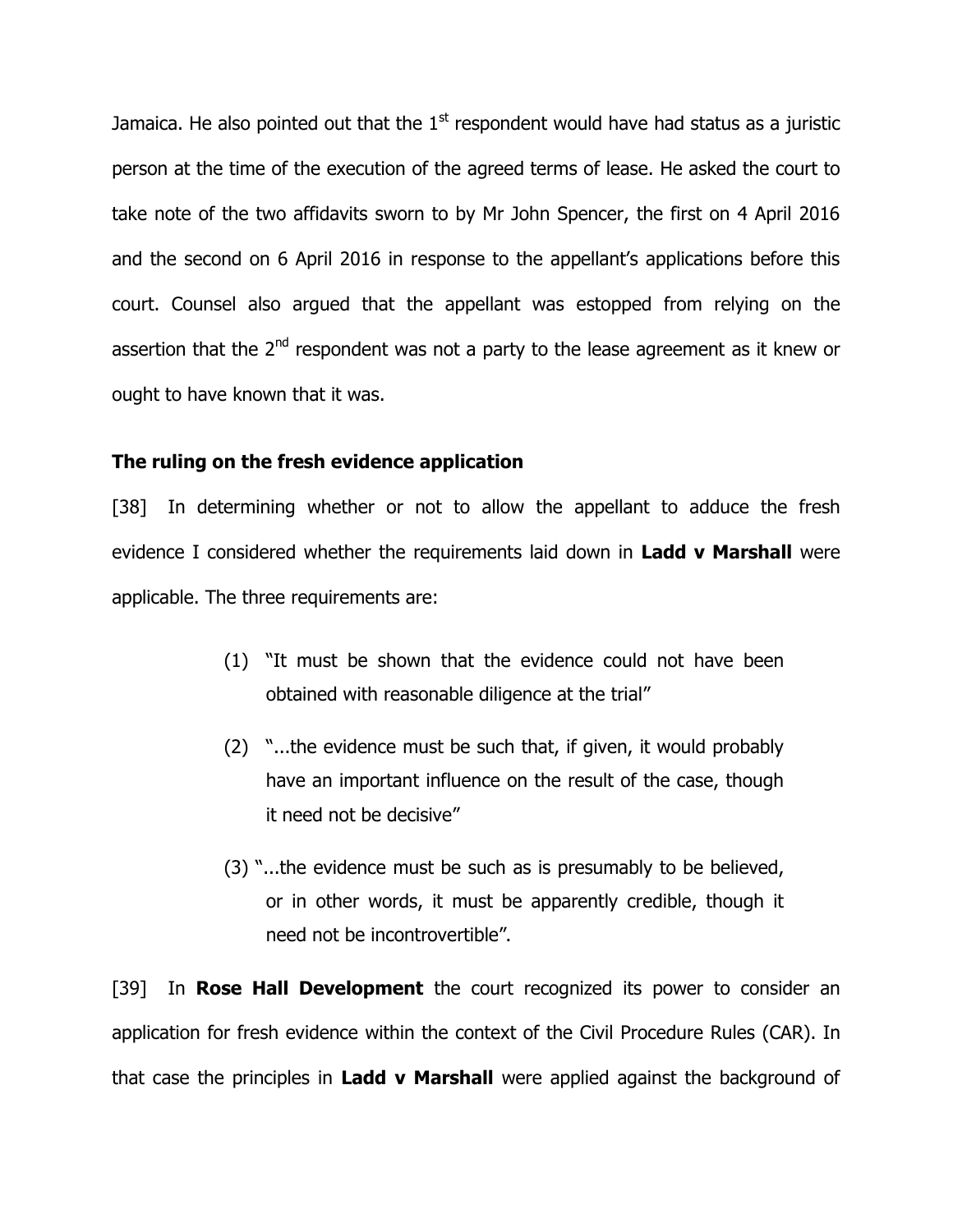the overriding objective. This approach was adopted by this court in **Henriques v** 

#### **Tyndall and Others**. In **Terluck v Berezovsky** the English Court of Appeal noted:

"The *Ladd v Marshall* criteria remain important ("powerful persuasive authority") but do not place the court in a straitjacket (*Hamilton v Al-Fayed (No 4)* [2001] EMLR 15 per Lord Phillips MR as he then was at paragraph 11). The learning shows, in my judgment, that the *Ladd v Marshall* criteria are no longer primary rules, effectively constitutive of the court's power to admit fresh evidence; the primary rule is given by the discretion expressed in CPR 52.11(2)(b) coupled with the duty to exercise it in accordance with the overriding objective. However the old criteria effectively occupy the whole field of relevant considerations to which the court must have regard in deciding whether in any given case the discretion should be exercised to admit the proffered evidence".

[40] Rule 52.11(2)(b) of the English Court of Appeal Rules simply states that the appeal court will not receive fresh evidence unless it makes an order to do so. That rule did not spell out the principles on which the court will act to make such an order. Previous to the changes in those rules, the court would have made such an order on special grounds and those which were spelt out in **Ladd v Marshall**. The court now makes such orders based on the overriding objective and the criteria laid down in **Ladd v Marshall** which are now only relevant factors to be taken into account in arriving at a decision in accordance with the overriding objective.

[41] In **Canada Trust Company**, the parties to the appeal and indeed the appeal court accepted that the principles in **Ladd v Marshall** did not apply to interlocutory proceedings but applied strictly only to trials and hearings on the merits. In that case the court found that: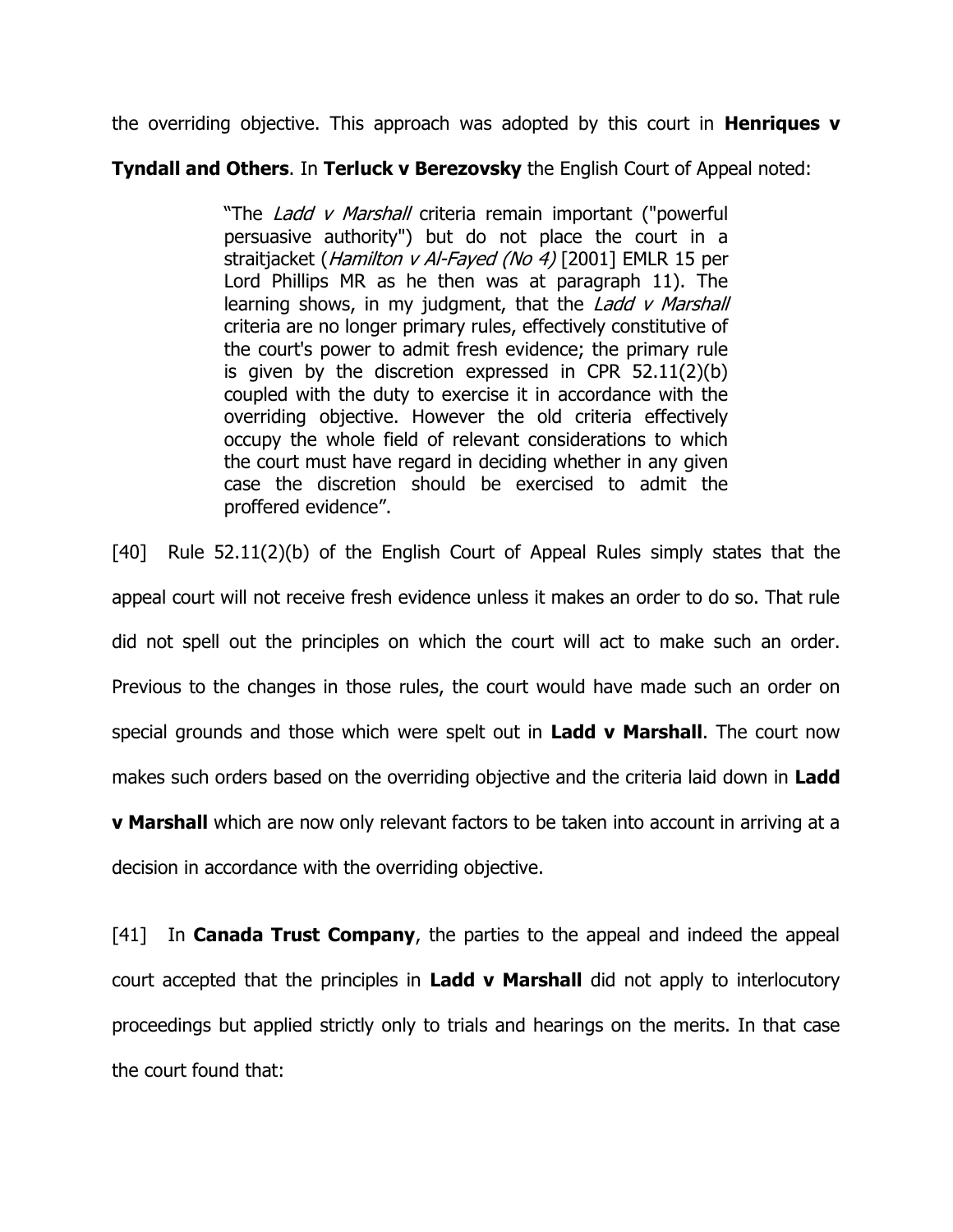"The notes in the Annual Practice and indeed the Court of Appeal decision in Star News Shops Ltd v Stafford Refrigeration Ltd [1998] 1 WLR 536 support the view that so far as appeals in interlocutory matters are concerned, since there has been no trial or hearing on the merits, "the strict rules of *Ladd v Marshall* [1954] 1 WLR, 1489' do not apply; the Court of Appeal has in such appeals, "a general discretion" to admit fresh evidence; (see Otton LJ at 541 H). The indication from use of the word "strict" when applied to the rules in *Ladd v Marshall* would seem to support the view that in interlocutory matters a less strict regime exists."

[42] The court in **Canada Trust Company** seems to have taken the view that in the exercise of its "general discretion" the court should consider factors such as; the nature of the interlocutory application, the reason why the evidence was not adduced in the court below, the opportunity provided for putting in evidence in the court below and the nature of the evidence sought to be put in.

## [43] In **Star News Shops Ltd v Stafford Refrigeration Ltd UPO (UK) Ltd and**

**others** [1998] 1 WLR 536, Otton LJ said at page 542:

"An application was made to adduce further evidence before us on behalf of the [appellants] as to what occurred before the judge, to explain why there was no affidavit and what has transpired since the order was made. It was agreed between the parties that this was not a situation where the strict rules of Ladd v Marshall (1954) 1 WLR 1489 apply; this is an interlocutory matter and there has not been a trial or hearing on the merits. Consequently the Court of Appeal has a general discretion to admit fresh evidence under R.S.C., Ord. 59, r. 10(2). An important factor to be taken into account in exercising that discretion is the reason why the evidence was not adduced in the court below".

## [44] In **Dubai Bank Ltd v Fouad Haji Abbas and Another** (Transcript: Smith

Bernal), judgment delivered on 17 July 1996, it was held that where the court below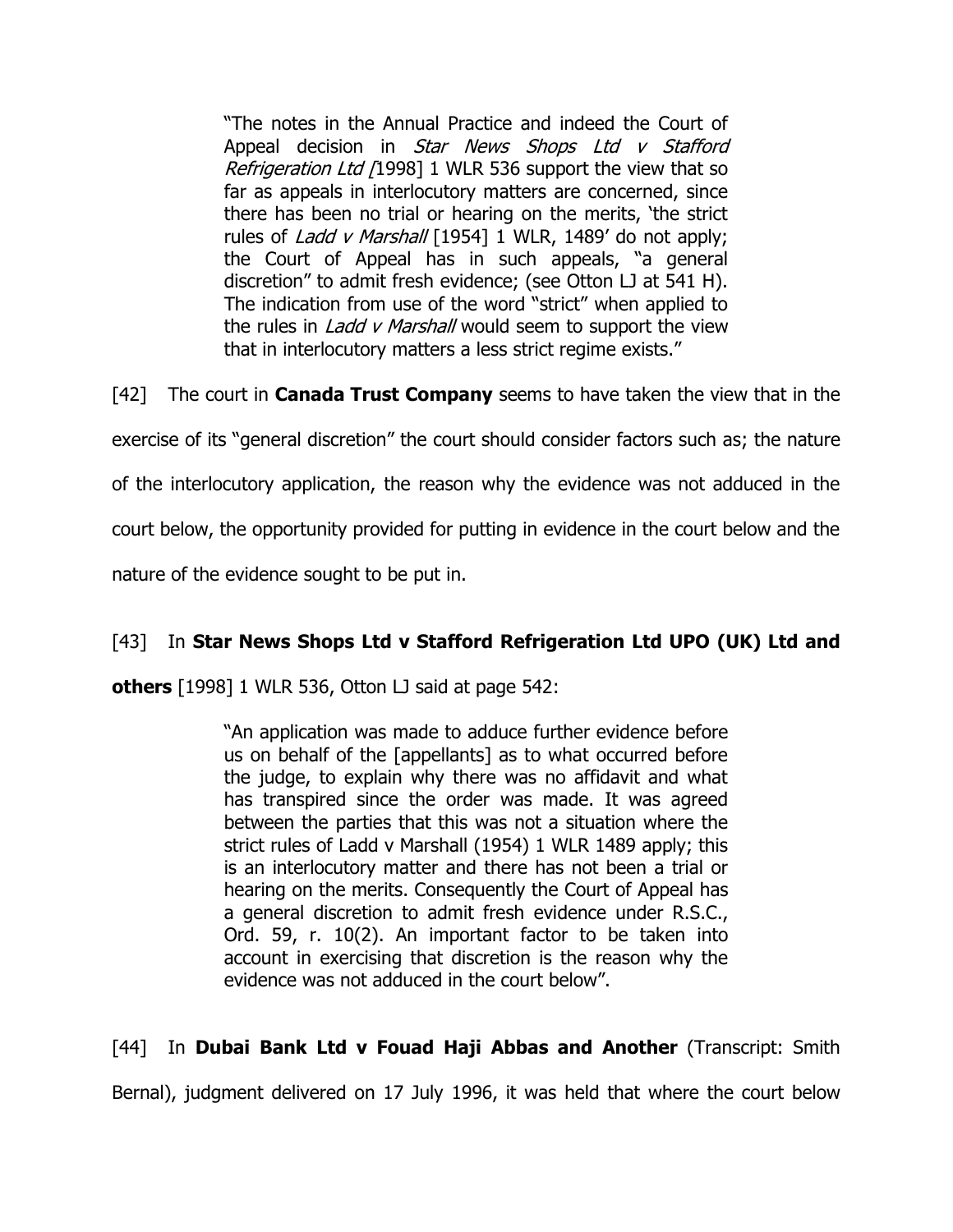had considered a matter and made decisions based on material information put before it, which material turned out to be false, then the Court of Appeal must consider the matter afresh. In considering the matter afresh the court acceded to an application to adduce fresh evidence on the basis that it was not available to be put before the judge even upon the exercise of due diligence and that it was of significance to the case of the bank. In **Dubai Bank** false evidence had been presented to the court below. It had not been checked because it had been assumed that persons acting for the bank had carefully checked to ensure the information was correct and therefore it was thought that there was no point in cross-checking. There was no evidence from the bank about how they came to be supplied with false information.

[45] In the light of the authorities which make a distinction in relation to the circumstances of a trial or a hearing on the merits where the principles in **Ladd v Marshall** are strictly applicable and the treatment of the issue in relation to interlocutory matters where they are not, it seems patently clear that it is not necessary to strictly apply all the requirements in **Ladd v Marshall** to the instant case. The reliance by counsel for the respondents on **Rose Hall Development** is misplaced as that case involved a trial and final judgment.

[46] As far as it concerns the availability of the evidence it could fairly be said that much of the blame for the delay in this information coming to light could be laid at the feet of the respondents. This is because based on the description of themselves as duly incorporated entities in their statement of case and sworn affidavits the appellant could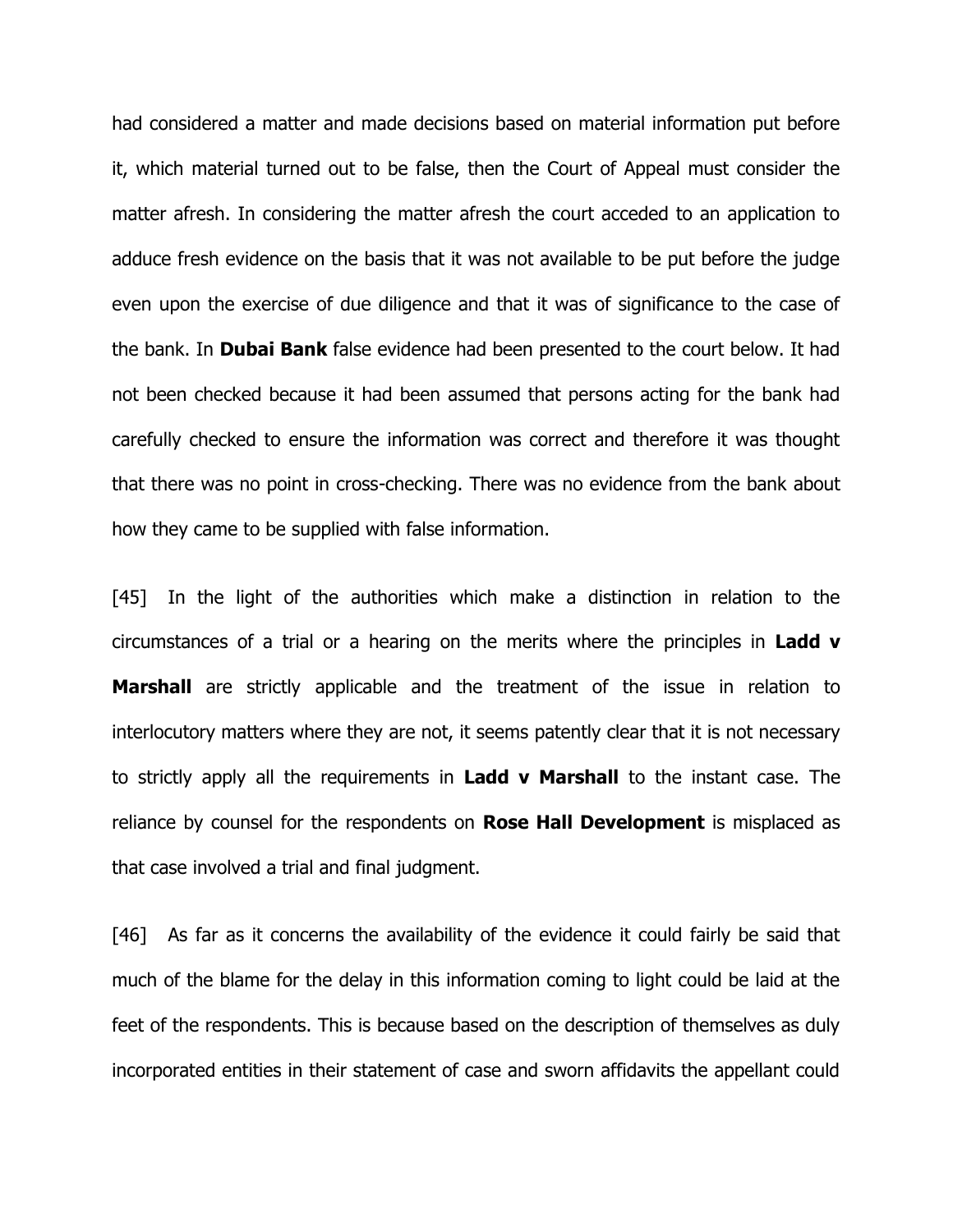not be blamed for accepting and relying on this information rather than taking up valuable time and resources in cross checking whether the respondents were being honest in their claim as to their status or place of incorporation. Therefore, whilst it is accepted, that it was possible to get this information during the hearing of the application in the strictest sense, there was nothing to alert the appellant that this was in fact necessary. So, it is not reasonable to say that in doing its due diligence in relation to the hearing the search should have been done.

[47] Nevertheless, in all the circumstances I find that the appellant has satisfied the first requirement, as the information in the fresh evidence was not an issue at the time of the hearing of the applications. In addition, one should be able to rely on a party"s description or statements about itself in documents sworn to and submitted to be relied on or considered by the court without time and resources being wasted by cross checking the truth of such statements.

[48] It is without question that based on the nature of the evidence it would have a great impact on the outcome of the appeal. I also find that the evidence is credible; it has not been challenged by the respondents except to say that at the time the lease was entered into the first respondent was duly incorporated in the state of Nevada and was therefore a juristic person.

[49] In the light of the above, we gave leave to adduce the fresh evidence and therefore took it into consideration in arriving at our decision.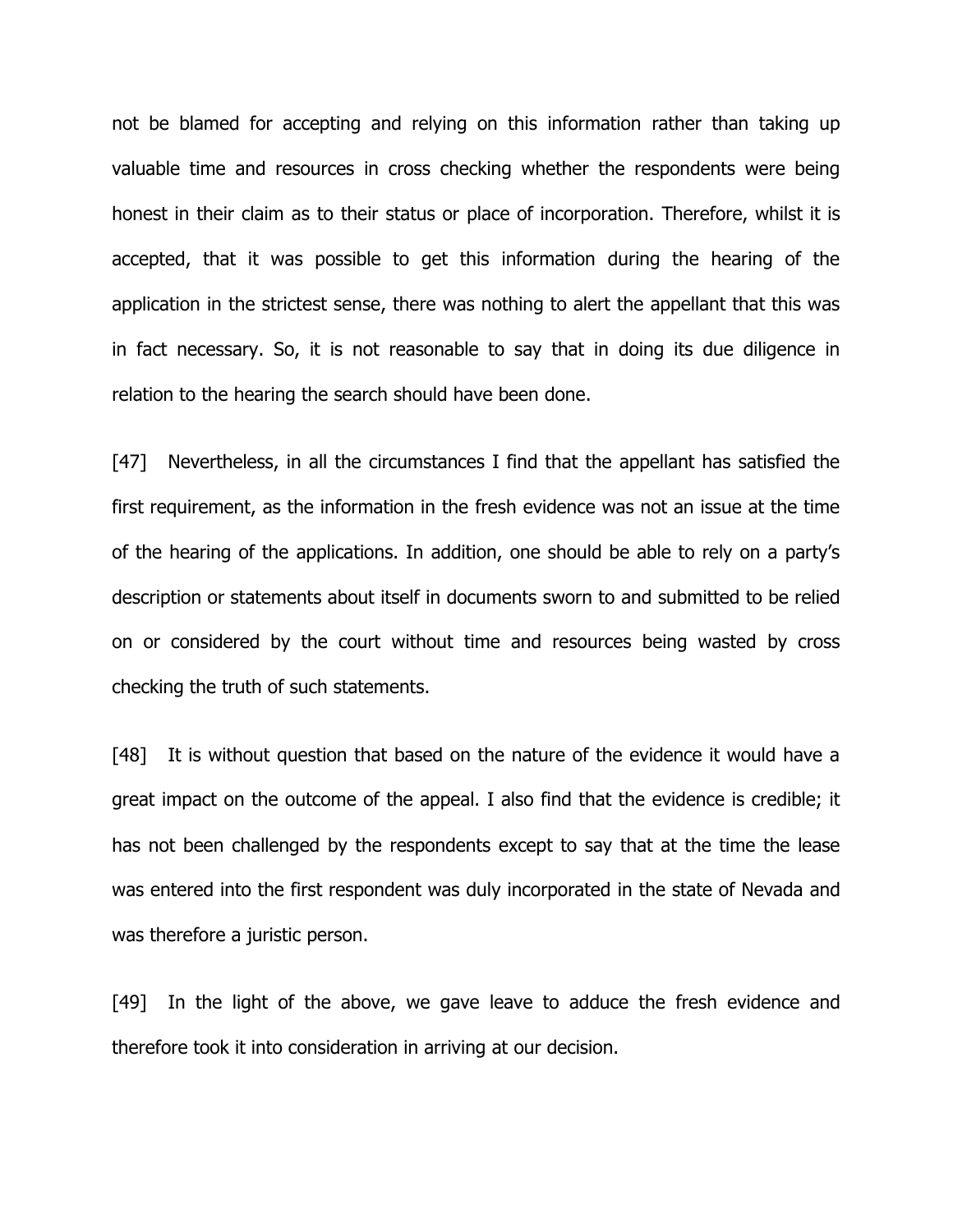## **The grounds of appeal**

[50] The appellant filed notice and grounds of appeal challenging the following orders of Morrison J made on 30 September 2014 that:

- "(i) The Claimants" application that the Defendant"s Notice of Application for Court Orders filed on the  $16<sup>th</sup>$  June 2014 be struck out as being vexatious and an abuse of process of this Honourable Court and will obstruct the just disposal of these proceedings is granted.
- (ii) The Defendant"s application to set aside the judgment in default of Acknowledgment of Service of claim form and Defence for the Claimants with loss of revenue to be assessed is refused.
- (iii) Costs to the Claimants to be paid by the Defendant to be agreed or taxed".
- [51] The appellant also challenged the following finding made by the learned judge:

"That the Learned Judge could not hear the Defendant"s application to set aside the Default Judgment as the correct procedure would have been to appeal the order of the Honorable Miss Justice Paulette Williams when she entered Judgment in Default of Acknowledgement of Service and Defence against the Defendant on the 1<sup>st</sup> February, 2013".

- [52] The appellant filed the following grounds of appeal:
	- "(i) Pursuant to Rule 1.8(9) of the Court of Appeal Rules (CAR) the Appellant has a real chance of success.
	- (ii) The Learned Judge in Chambers erred in law in holding that the application to set aside the Default Judgment was a wrong procedure, and that an appeal of the order of Miss Justice Paulette William [sic] to enter judgment in default should have been pursued.
	- (iii) The Appellant had a right to make an application to set aside the Default Judgment and the Learned Judge should have proceeded to hear the application on the basis that the order of the Learned Miss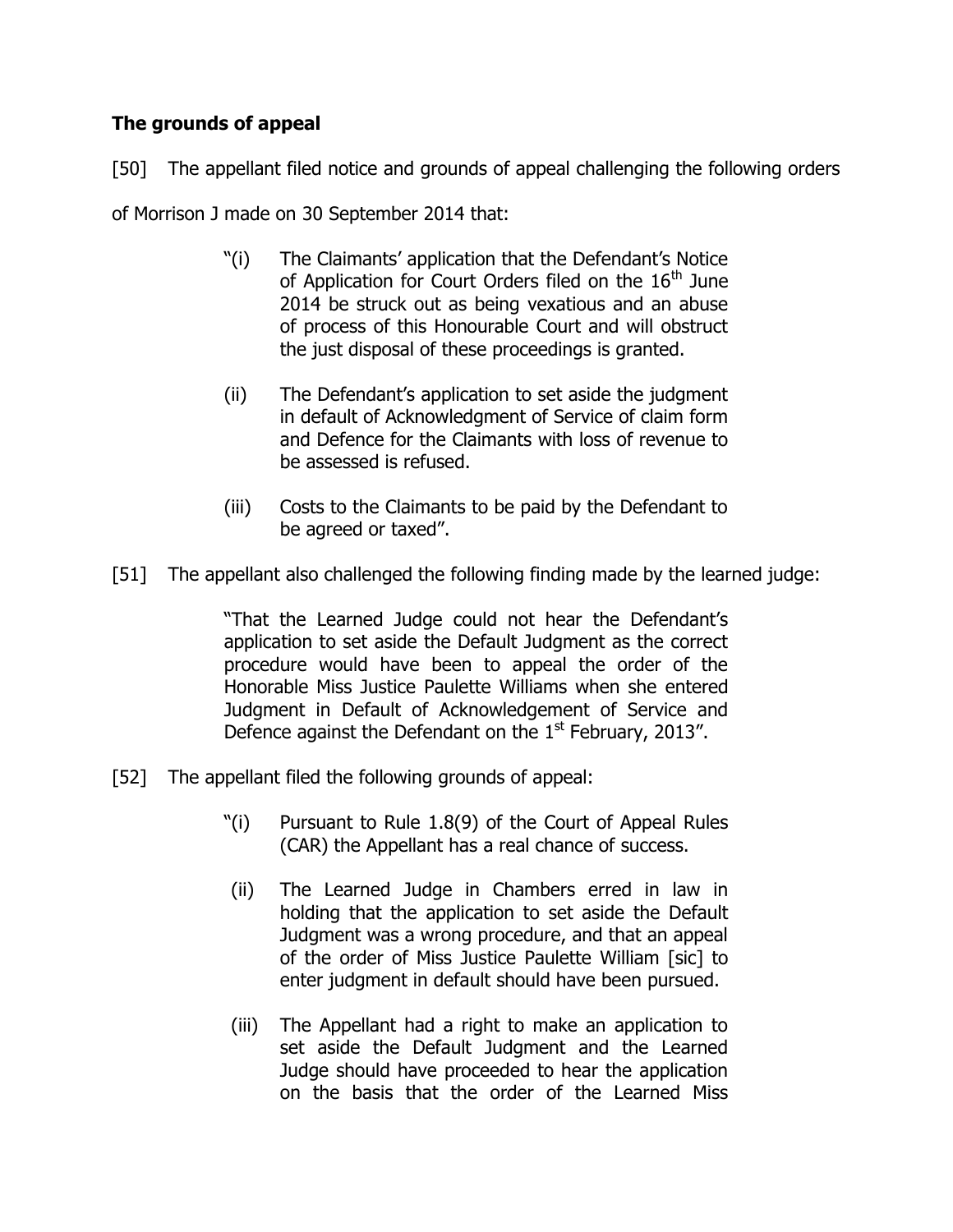Justice Paulette Williams to enter judgment in Default was not on the merits.

- (iv) The Defendant has a real prospect of successfully defending the claim and there was sufficient material placed before the Learned Mr. Justice Bertram Morrison which permitted him to set aside the Default Judgment however he failed to consider the Appellant"s prospect of success."
- [53] The appellant therefore sought the following orders:
	- "(i) Judgment in Default of Acknowledgement of Service of Claim Form and Defence for the Claimants with loss of revenue to be assessed to be set aside.
	- (ii) That the Defendant is granted permission to file and serve its Defence within fourteen (14) days of the Order".

#### **The appellant's submissions on the appeal**

[54] In relation to the substantive appeal it was submitted that this was the first and only such application made by the appellant; that Morrison J had clearly erred when he ruled that the application to set aside the default judgment entered by P Williams J, was not the proper procedure and that an appeal ought to have been filed to challenge the order made.

[55] Learned Queen"s Counsel also submitted that in light of the decisions from this court such as **Rohan Smith v Elroy Pessoa and Nickeisha Samuels** [2014] JMCA App 25, which held that multiple applications could be made to set aside a default judgment, the application before Morrison J was properly made. It was argued that Morrison J was obliged to consider the application in relation to rule 13.3(1) and (2) of the CPR as to whether or not the appellant had a reasonable prospect of successfully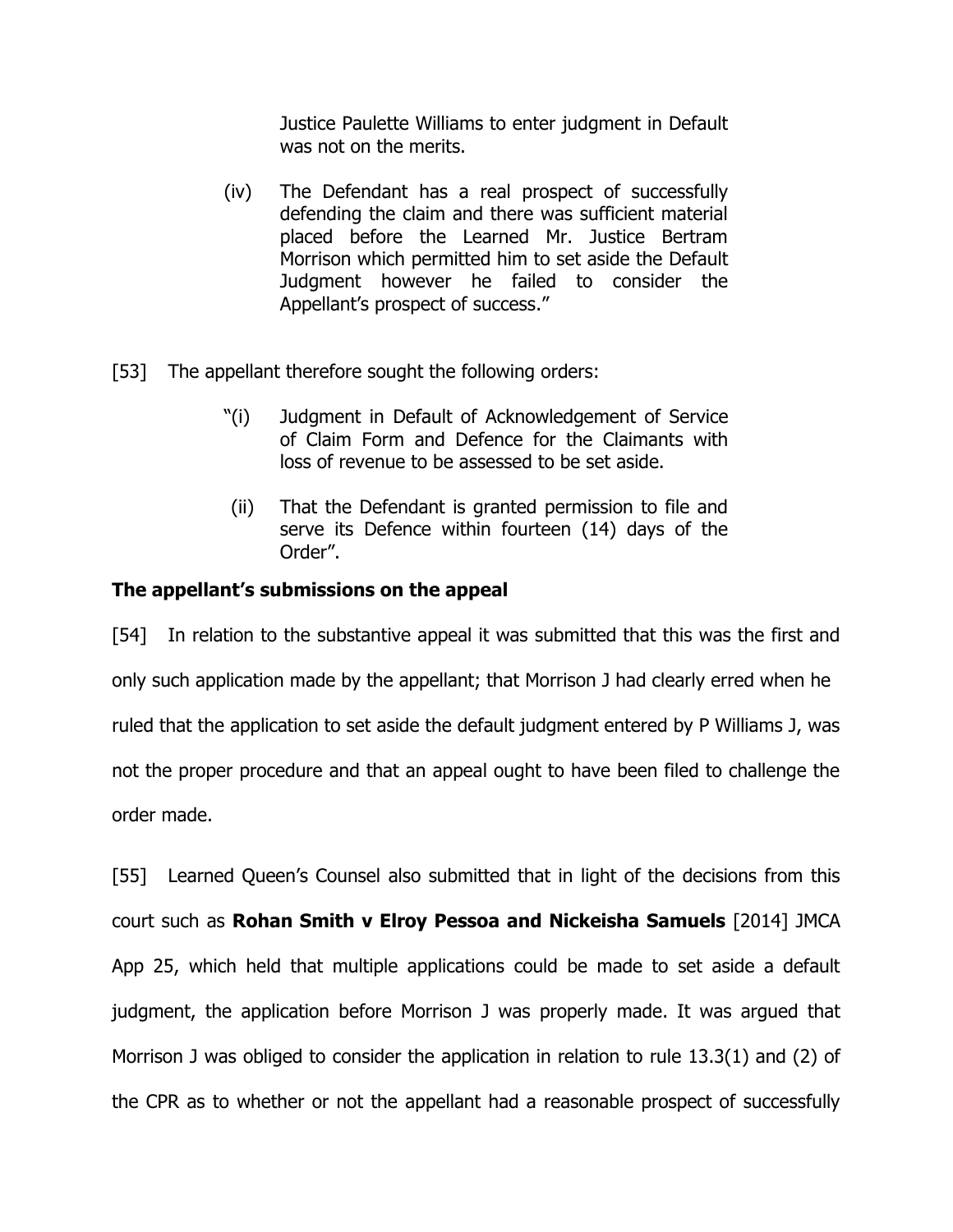defending the claim based on the affidavit of Keith Russell and the draft proposed defence exhibited thereto and exercise his discretion accordingly.

[56] It was also submitted that based on the applicable principles, delay was a factor to be considered but it was not determinative of the application and the merits of the case was always of paramount importance. Learned Queen"s Counsel accepted that there was undoubted delay in making the application to set aside the default judgment but he pointed to the explanation given by Khadine Colman that she did not appreciate that she could have applied for leave and that she also believed that she would have been allowed to contest the assessment of damages. It was contended that where the problem arose from the manner in which counsel had approached the matter, which turned out to be erroneous, the court may exercise its discretion in the appellant"s favour. He also pointed to the affidavit of Keith Russell filed 17 March 2016 where he asserts that at all times the appellant relied on the advice and representation of counsel Khadine Colman in contesting the action brought by the respondents. In particular he claimed that the appellant relied on her advice in not filing an acknowledgment of service or defence on the basis that there was no proper service of the claim form and particulars of claim.

[57] Learned Queen"s Counsel also contended that in **Barons Bridging Finance PLC v Nnadiekwe QBD** [2002] EWHC 4078, the court set aside a default judgment in circumstances where there was a delay of five years, in the interests of justice since the issues raised were never fully ventilated.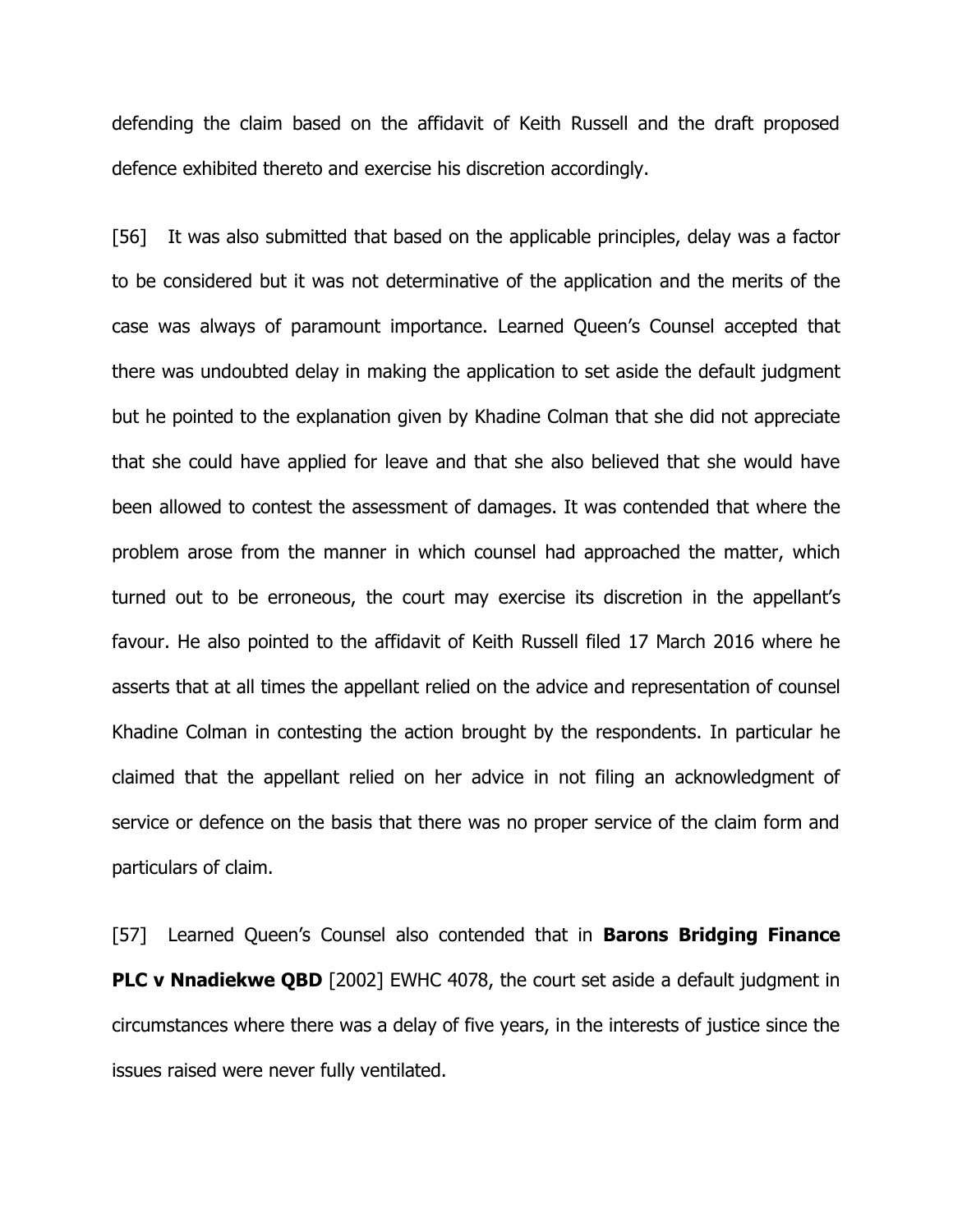[58] It was also submitted that the lease agreement with a non-existent company was void and that the appellant did not enter into any lease agreement with the  $2<sup>nd</sup>$ respondent. Learned Queen's Counsel also contended that based on the 'terms of lease' the defendant was responsible for their electrical needs and the appellant had not undertaken that responsibility. Further the losses claimed were as a result of the respondent's own actions, in that they failed to connect all four metres on the property in order to get sufficient power supply. It was argued that the claim by the respondents for losses for permanent improvements to the property was flawed as the draft lease on which they relied provided that all fixtures should be removed by them on determination of the lease.

[59] In relation to the damages it was submitted that the damages claimed were too remote. It was argued that the losses alleged related to a contract with a third party. Further, that there was no term in the contract notifying the appellant of the special requirements on which a claim for damages for loss of revenue could be based.

[60] Learned Queen's Counsel further submitted that the court ought to set aside the default judgment entered as there is incontrovertible evidence which shows that the judgment obtained is a nullity as it was entered based on material evidence which was false in substance relevant to the matter.

#### **The respondents' submissions on appeal**

[61] Counsel for the respondents submitted that the default judgment was a regularly obtained judgment and that it must necessarily be the case that the learned judge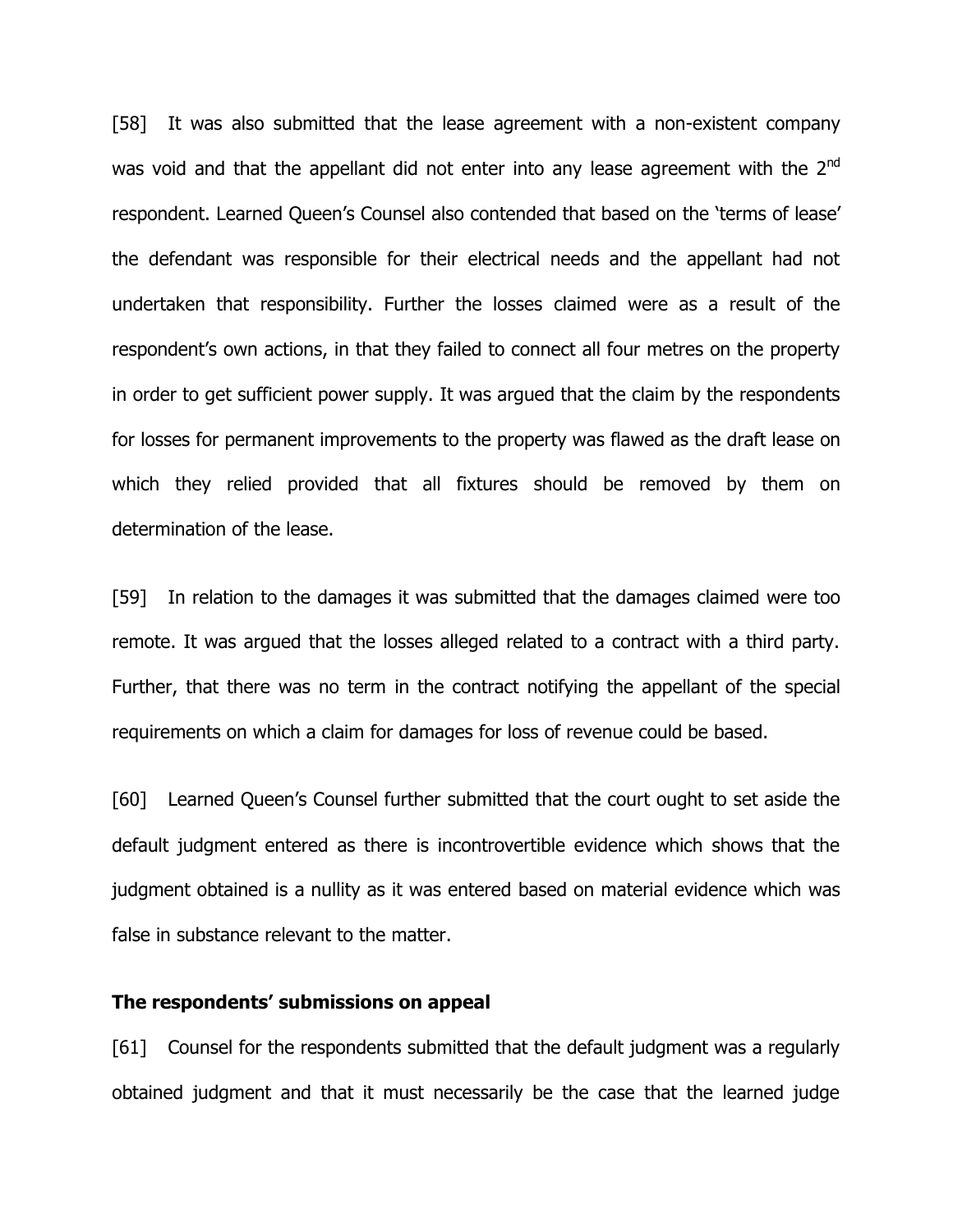looked at everything that was before him including the appellant"s draft defence. The draft defence, it was submitted, was not considered by Morrison J to have a reasonable prospect of success and that he did apply his mind to rule 13.3 of the CPR in coming to his decision. It was submitted that the appeal should be dismissed on the basis that it is vexatious and frivolous.

#### **Basis to hear the case afresh**

[62] This court will not lightly interfere with a judge's decision arrived at after the due exercise of his discretion but will interfere if it was based on an misunderstanding of the law or a misapplication of the correct principles of law or the evidence before him or if the decision was so perverse that it must be set aside on the basis that no judge in the exercise of his judicial duties could have arrived at that decision (see Phillips JA in the case of **Rohan Smith** at paragraph [26] of that judgment).

[63] In this case the learned judge gave no indication of the basis upon which he arrived at his decision. The notes of evidence were singularly unhelpful and whilst it is not in every interlocutory matter that reasons are required, where the decision affects the substantive rights of the parties, the reasons should be clearly demonstrated or the parties and the appellate court should be able to glean from the evidence or the circumstances why the judge ruled in the way he did (see **English v Emery Reimbold & Strick Ltd** [2002] 1 WLR 2409). In **Eagil Trust Co Ltd v Pigott-Brown and another** [1958] 3 ALL ER 119 at 122 Griffiths LJ said: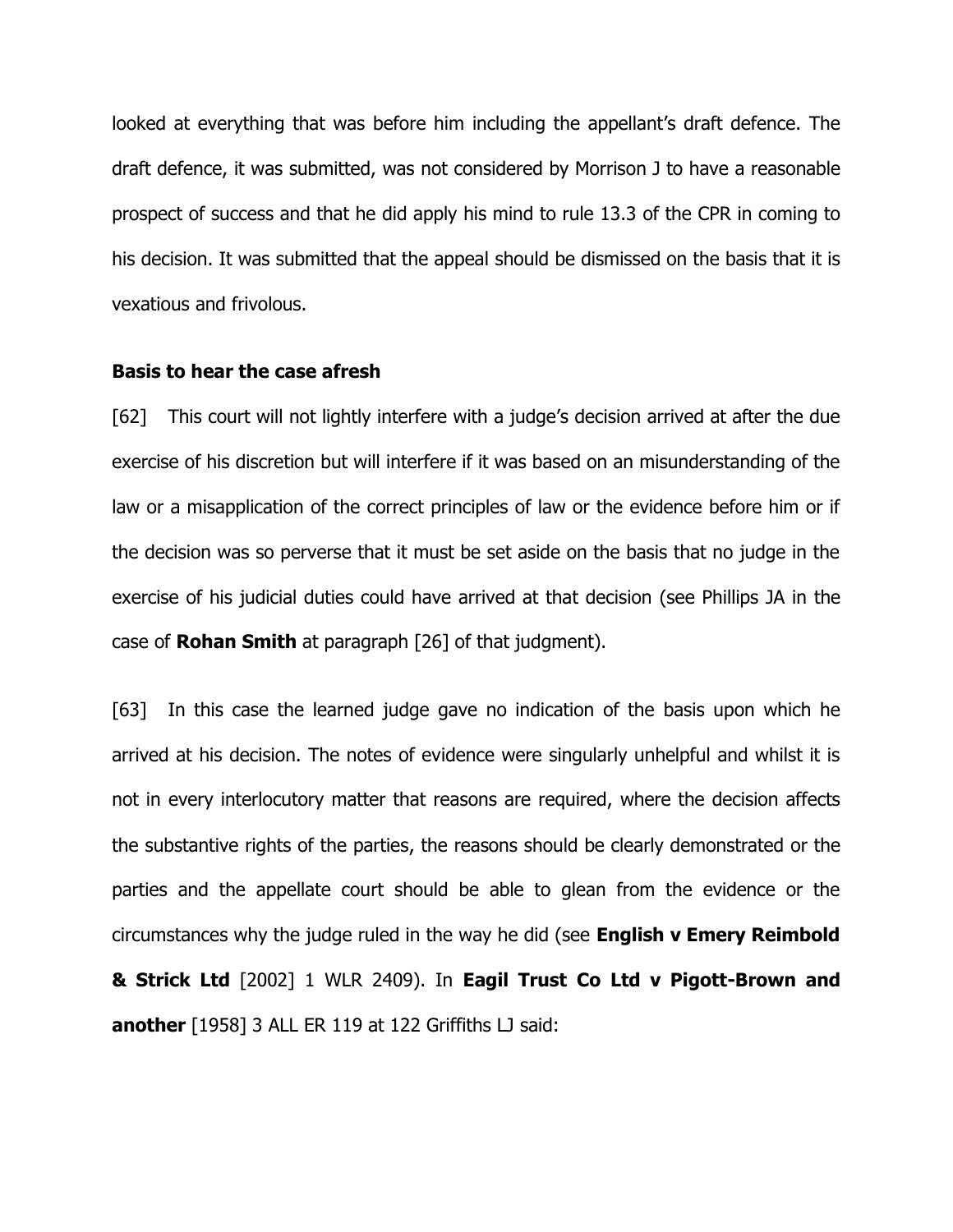"When dealing with an application in chambers to strike out for want of prosecution, a judge should give his reasons in sufficient detail to show the Court of Appeal the principles on which he has acted and the reasons that have led him to his decisions. They need not be elaborate."

Although Griffiths LJ was speaking specifically to applications to strike out, his observations are of general application.

[64] Learned Queen"s Counsel submitted that the appeal concerned the correctness of the learned judge"s decision to strike out the appellant"s application to set aside the default judgment entered against it on the basis that the proper procedure was to

appeal. He relied on the principles laid down in **Phonographic Performance Ltd v** 

**AEI Rediffusion Music Ltd** [1999] 1 WLR 1507 at 1523 and which was cited in the

Civil Procedure, The White Book Service 2014, Volume 1, at paragraph 52.11.4, where

it states, quoting Lord Woolf MR that:

"Before the court can interfere it must be shown that the judge has either erred in principle in his approach, or has left out of account, or taken into account, some feature that he should, or should not, have considered, or that his decision is wholly wrong because the court is forced to the conclusion that he has not balanced the various factors fairly in the scale."

[65] The orders complained of were made by the learned judge in the exercise of his discretion. The decision in **Jamaica Citizens Bank v Dalton Yapp** (1994) 31 JLR 42 applying **Hadmor Productions Ltd v Hamilton** [1982] 1 All ER 1042, and the decisions in cases such as **Attorney General v John McKay** [2012] JMCA App 2 and **Jamaica Public Service Company Limited v Rose Marie Samuels** all highlight the limited circumstances in which this court will interfere to set aside an order made in the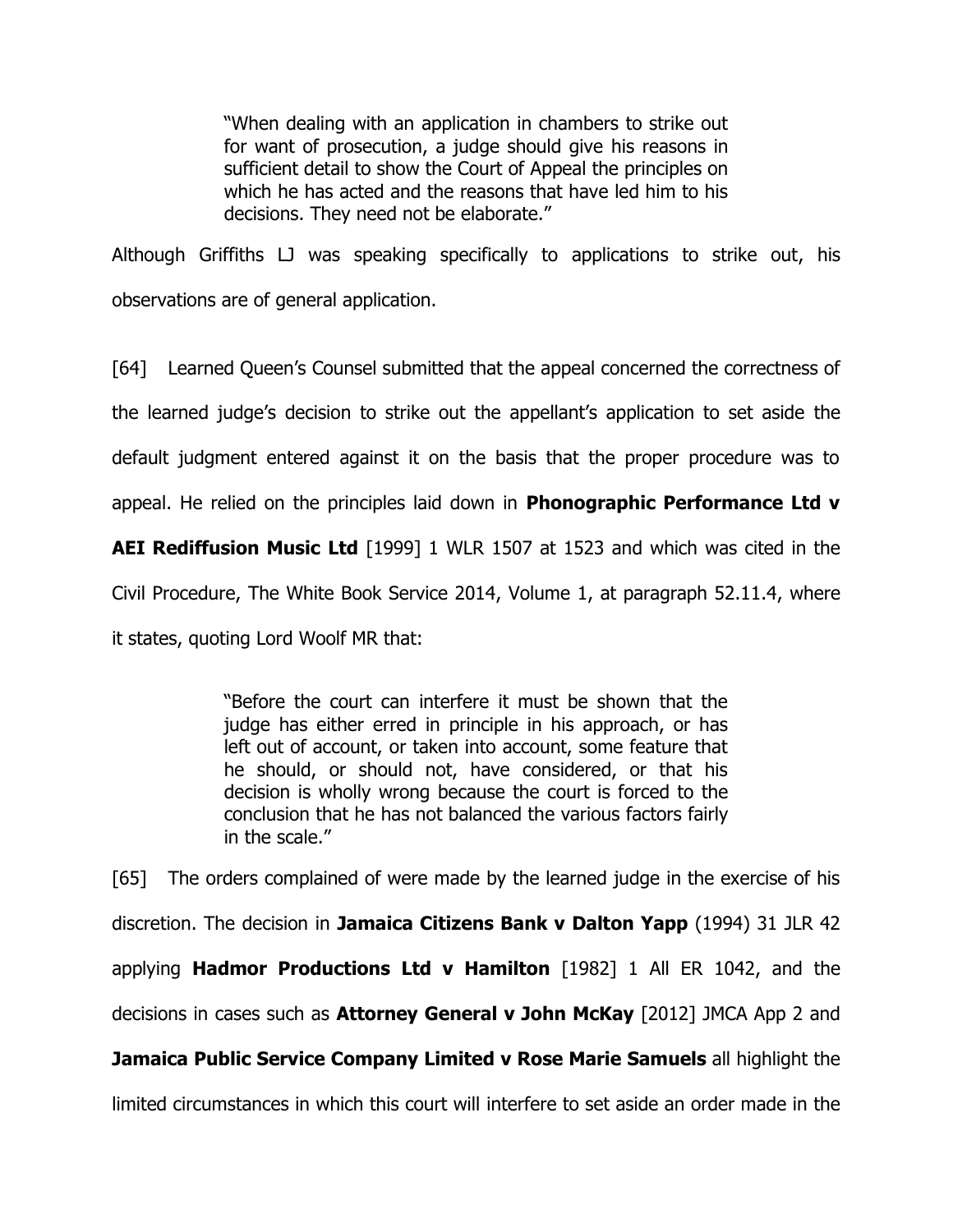exercise of a judge's independent discretion. It will only do so where the judge's decision was based on a misunderstanding of the law or of the evidence before him or on an inference that particular facts existed or did not exist.

[66] In describing the role of the Court of Appeal in examining the exercise of a discretion by the court below, Lord Diplock in **Hadmor productions Limited v Hamilton** made the following observation at page 1046:

> "On an appeal from the judge's grant or refusal of an interlocutory injunction the function of an appellate court, whether it be the Court of Appeal or your Lordships' House, is not to exercise an independent discretion of its own. It must defer to the judge's exercise of his discretion and must not interfere with it merely on the ground that the members of the appellate court would have exercised the discretion differently. The function of the appellate court is initially one of review only. It may set aside the judge's exercise of his discretion on the ground that it was based on a misunderstanding of the law or of the evidence before him or on an inference that particular facts existed or did not exist, which, although it was one that might legitimately have been drawn on the evidence that was before the judge, can be demonstrated to be wrong by further evidence that has become available by the time of the appeal, or on the ground that there has been a change of circumstances after the judge made his order that would have justified his acceding to an application to vary it. Since reasons given by judges for granting or refusing interlocutory injunctions may sometimes be sketchy, there may also be occasional cases where even though no erroneous assumption of law or fact can be identified the judge's decision to grant or refuse the injunction is so aberrant that it must be set aside on the ground that no reasonable judge regardful of his duty to act judicially could have reached it. It is only if and after the appellate court has reached the conclusion that the judge's exercise of his discretion must be set aside for one or other of these reasons that it becomes entitled to exercise an original discretion of its own." (Emphasis supplied)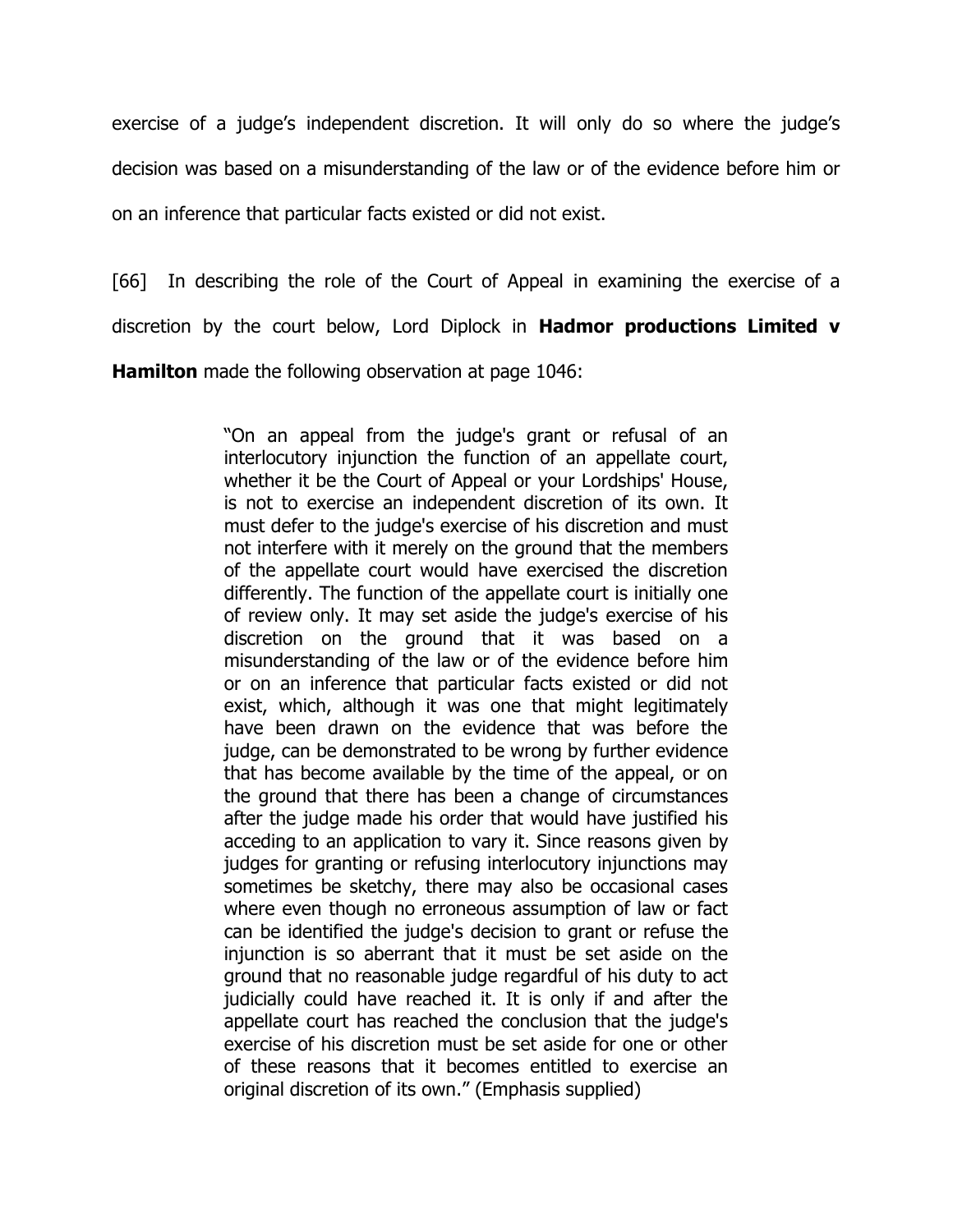[67] In light of the failure of the learned judge to indicate the basis of his decision, this court, based on the authorities previously outlined, is bound to examine the matter afresh and consider whether the appellant has met the requirements of rule 13.3 of the CPR.

#### **Was the learned judge correct to hold that the application to set aside was a wrong procedure and an appeal ought to have been filed?**

[68] The question is whether the judge was plainly wrong in his view that the wrong procedure was adopted by the appellant and plainly wrong in failing to consider whether the appellant had a real prospect of defending the claim under rule 13.3 of the CPR. Learned Queen"s Counsel submitted that the judge was in error and was bound to hear the application as no application on the merits was heard by P Williams J.

[69] The learned judge in ruling that the proper procedure was to file an appeal clearly misunderstood the law in relation to the challenges that can be made to the order entering a default judgment. This court will therefore consider grounds two and three together for convenience since they both challenge the learned judge"s treatment of the application to set aside the default judgment.

[70] When a court is considering whether to set aside a default judgment regularly obtained, it must turn its attention to Part 13 of the CPR, rule 13.3 as amended in 2006. Though familiar to all civil practitioners it is worthwhile setting it out in full. It states:

> "13.3 (1) The court may set aside or vary a judgment entered under Part 12 if the defendant has a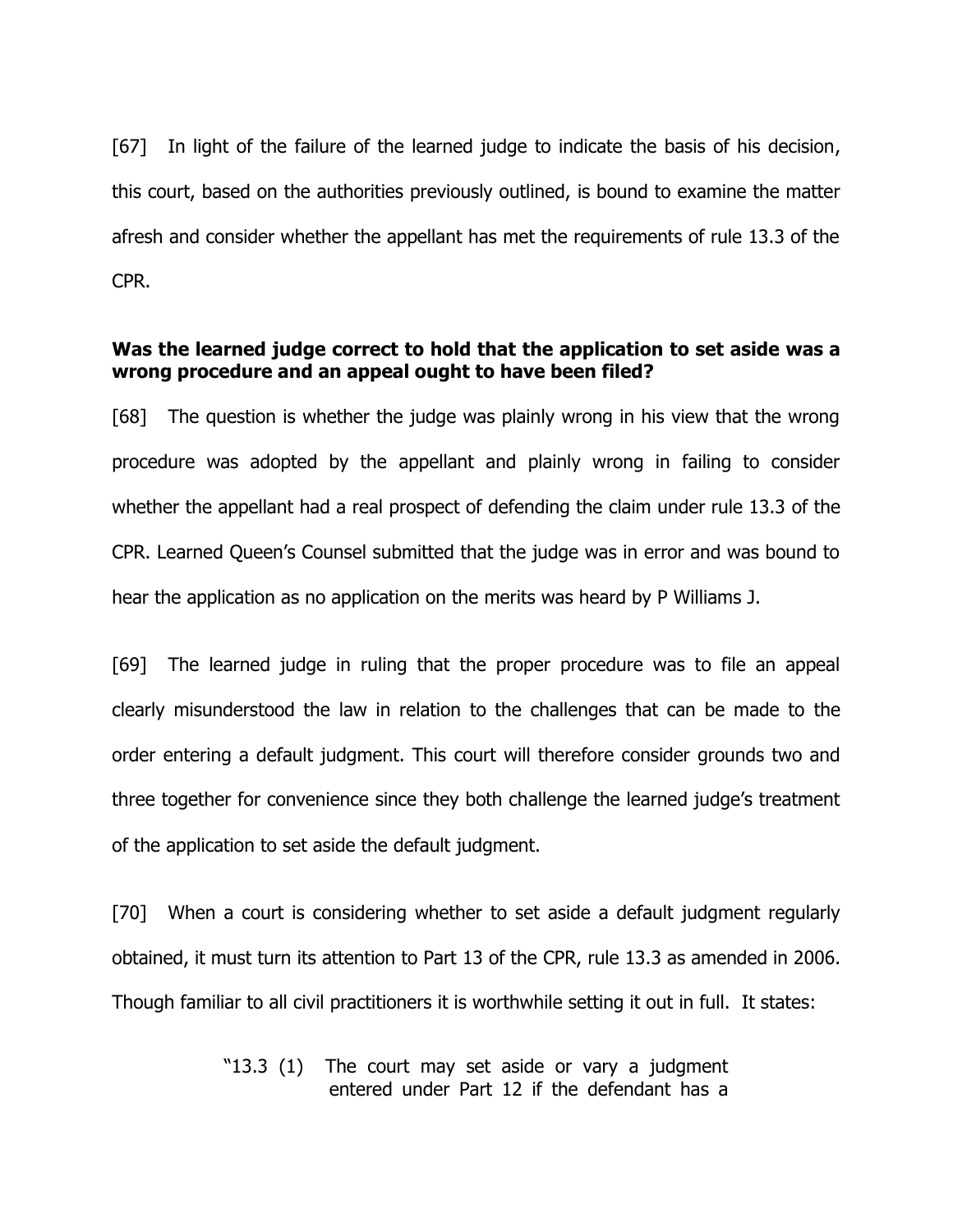real prospect of successfully defending the claim.

- (2) In considering whether to set aside or vary a judgment under this rule the court must consider whether the defendant has:
	- a. applied to the court as soon as reasonably practicable after finding out that judgment has been entered.
	- b. given a good explanation for the failure to file an acknowledgment of service or a defence, as the case may be.
- (3) Where this rule gives the court power to set aside a judgment, the court may instead vary it."

[71] An application to set aside a default judgment may therefore be made under rule 13.2 or rule 13.3 of the CPR. Under rule 13.2 of the CPR, the court must set aside a judgment entered in default under Part 12 if the judgment was wrongly entered because the conditions to enter judgment in default of acknowledgment of service or defence have not been satisfied or the whole of the claim was satisfied before judgment was entered. In such a case a judgment in default must be set aside as of right. One basis for setting aside a default judgment as of right is if it can be shown that service of the claim form and particulars of claim was not properly effected.

[72] Under rule 13.3 of the CPR the default judgment may be set aside if the judge, in his discretion, is of the view that the applicant has satisfied the requirements of the rule, that is, that he has a real prospect of successfully defending the claim. Additionally, the court must consider whether the application was made promptly, if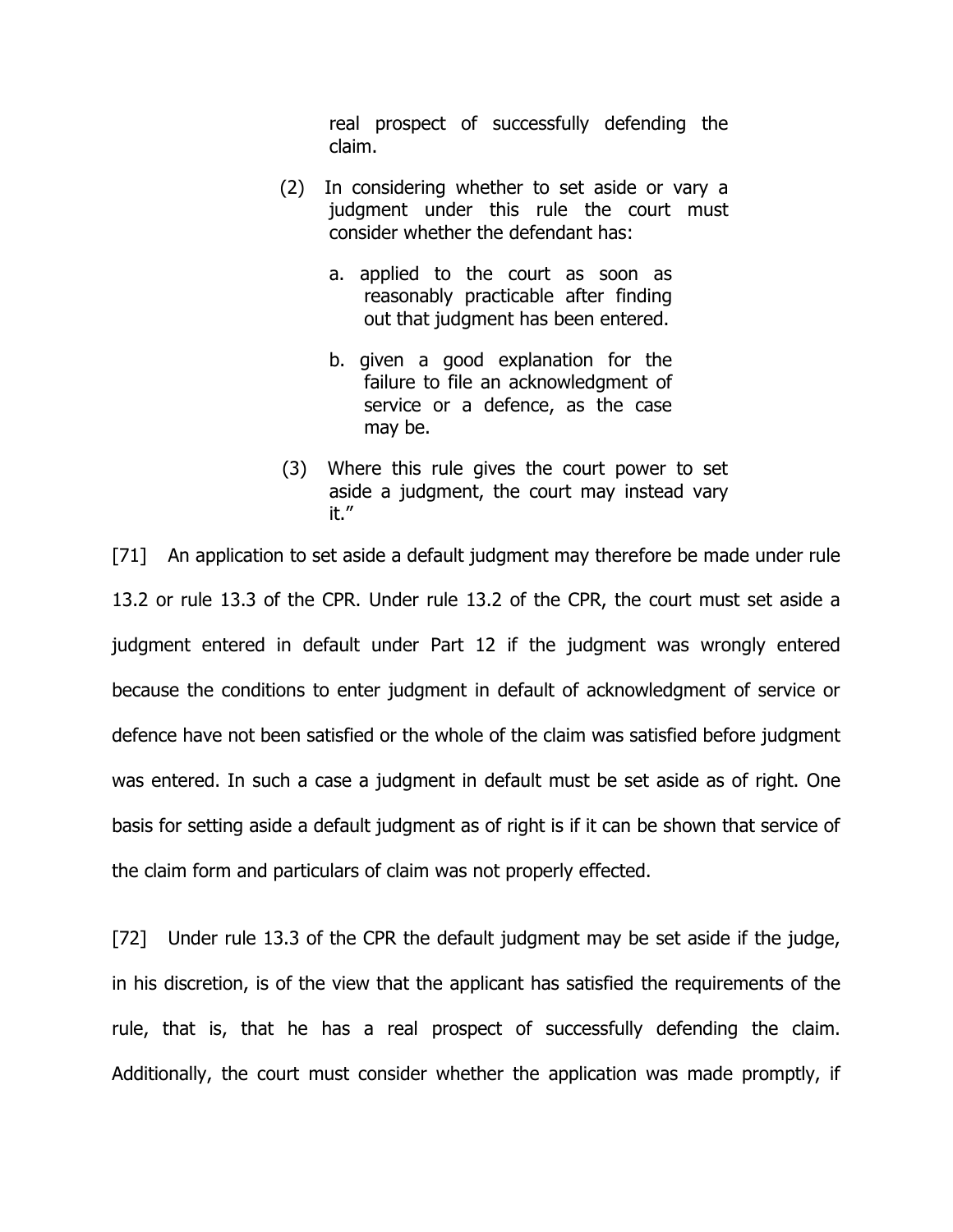there is a good explanation for the failure to file acknowledgment of service or defence and whether there would be any prejudice to the respondent in light of the overriding objective of doing justice between the parties.

[73] Since P Williams J entered judgment in default of acknowledgment of service and defence, it was open to the appellant to apply to set aside the judgment either under rule 13.2 or 13.3 of the CPR depending on the existing circumstances. P Williams J did not hear an application to set aside a judgment entered in default, but in fact entered such a judgment. In the same way the appellant would have had the right to apply to set it aside if it had been a judgment in default entered by the registrar, so too it had a right to apply to set aside the judgment in default entered by the court. Certainly, if it was attempting to set aside the default judgment as of right under rule 13.2 of the CPR one would expect that it would have presented new material that had not been canvassed before P Williams J as to the issue of service. The application being on two grounds, the other being that the appellant was claiming that it had a good defence on the merits with a real prospect of success, the learned judge was also obliged to consider the application in light of rule 13.3 of the CPR.

[74] No doubt, although he gave no reasons, the learned judge was influenced in his observation by the fact that P Williams J made a finding of fact when she found that the claim and particulars of claim were properly served. He may have felt that this was a finding that properly ought to be appealed. If that is so, he would have been incorrect.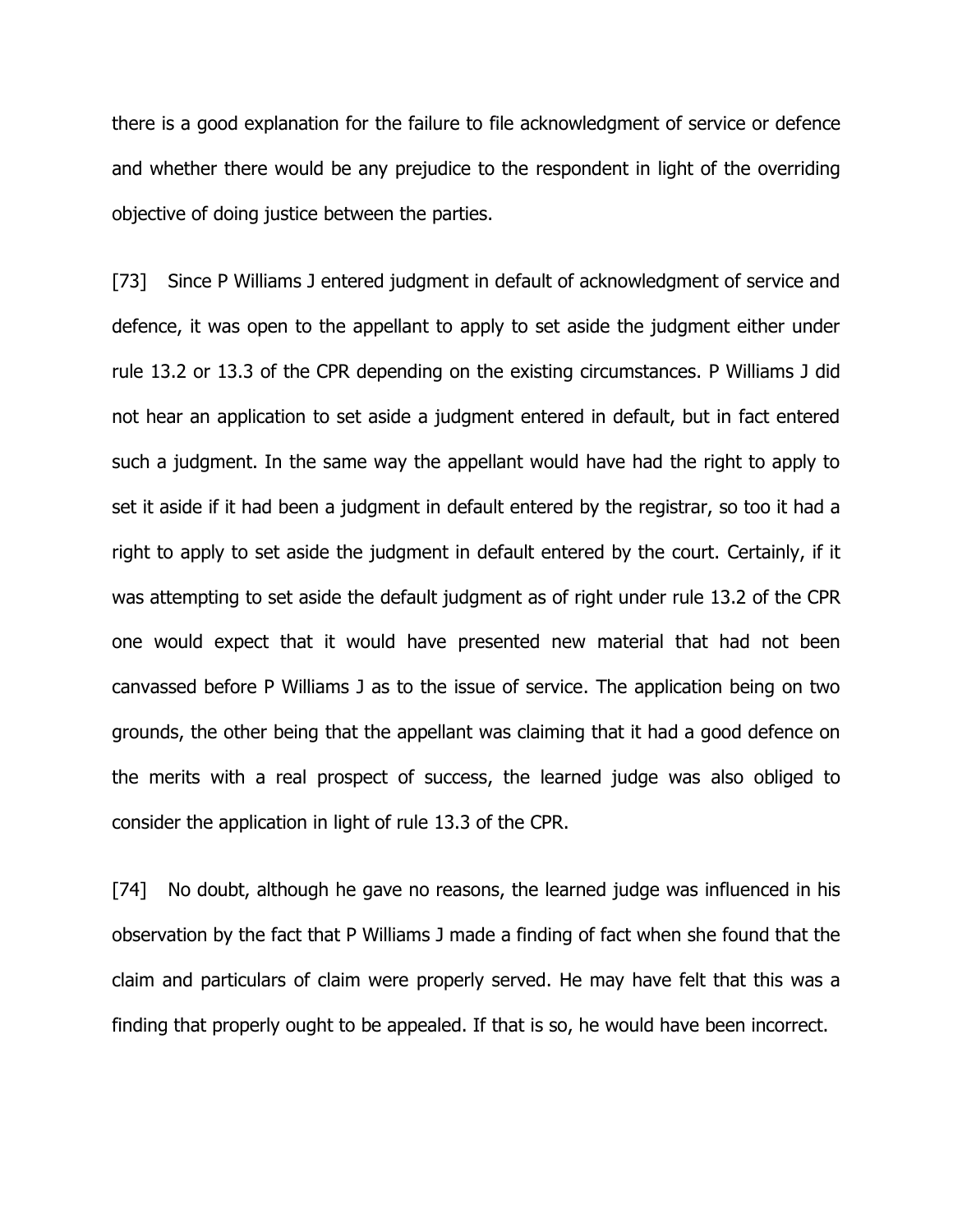[75] This effectively means therefore, that even if Morrison J was of the view that the issue of service had been traversed in the application to enter judgment before P Williams J, he was duty bound to hear the application to set aside the judgment on the basis of non service under rule 13.2 of the CPR and consider any new material presented as to service. The appellant"s grounds in the application before him for setting aside being two-fold he was also obliged to consider the application as to whether the defendant had a good defence with a real prospect of success under rule 13.3 of the CPR.

[76] As a corollary to that point, even if the application before Morrison J was a second application to set aside the default judgment, he was still in error when he determined that the order of P Williams J ought to be appealed instead. This is because there is no general rule prohibiting an unsuccessful applicant for an order to set aside a default judgment from making a second application. This issue was considered in the case of **Rohan Smith.** In that case this court considered the issue settled since the judgment in **Granville Gordon and Aderaide Gordon v William Vickers and Lucille Vickers** (1990) 27 JLR 60 and **Trevor McMillan and Others v Richard Khouri** SCCA No 111/2002, judgment delivered on 29 July 2003. There is now no doubt that a court may entertain an application to set aside a default judgment even if a previous application had been made and dismissed. It also does not matter whether the previous application was heard on the merits and the evidence in the second application need not be evidence which was not available at the time of the first but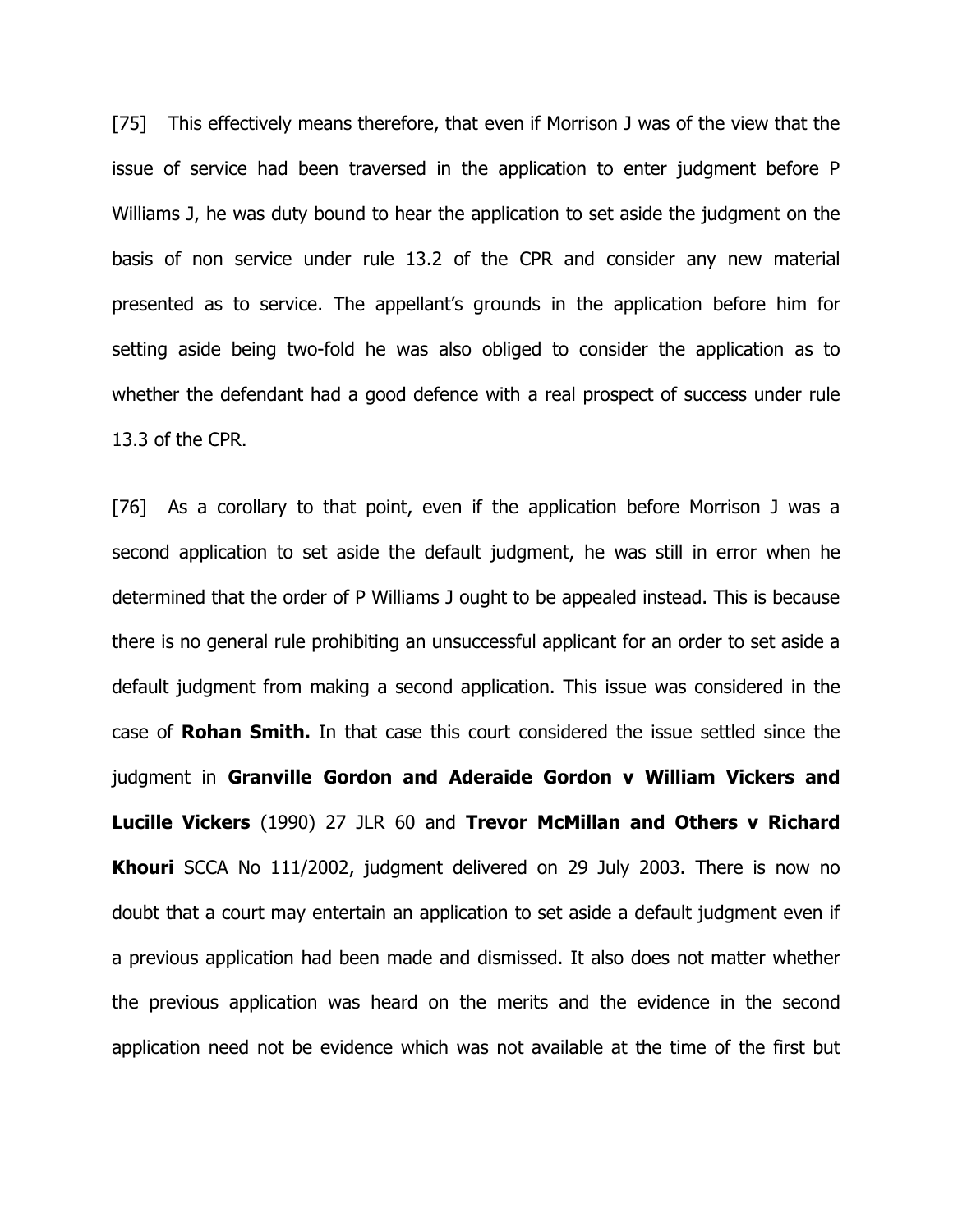must be new in the sense that it had not been placed before the court at the hearing of the first application.

[77] In **Rohan Smith** the court referred to and approved the decision in **Trevor McMillan**. In that case the learned judge at first instance dismissed the second application to set aside the default judgment on the basis that it was the wrong procedure and that an appeal ought to have been filed. Harrison P (Ag) giving the judgment of the Court of Appeal said that:

> "A second and subsequent application may be made to the same or another judge of the Supreme Court to set aside such a judgment as long as the applicant can put forward new relevant material for consideration (**Gordon et al v Vickers** (1990) 27 JLR 60). Facts may be regarded as new material, although through inadvertence or lack of knowledge such facts were not placed before the court on the first occasion provided they are relevant (See also **Minister of Foreign Affairs, Trade and Industry v Vehicles and Supplies et al [1971] 1 WLR 550)."**

[78] The issue was considered again in **Anwar Wright v The Attorney General** [2013] JMSC Civ 128, where Campbell J considered and applied the reasoning in both the **Gordon Vickers** and **Trevor McMillan** cases. There is no doubt therefore that Morrison J"s approach was incorrect. Even if the learned judge was of the view that the hearing before P Williams J was a hearing on the merits he was wrong to have dismissed the application to set aside on the basis that it was an abuse of process because the wrong procedure had been followed.

[79] Applications to set aside a default judgment are made under Part 13.3 of the CPR which outlines the requirements that must be met. Morrison J was required to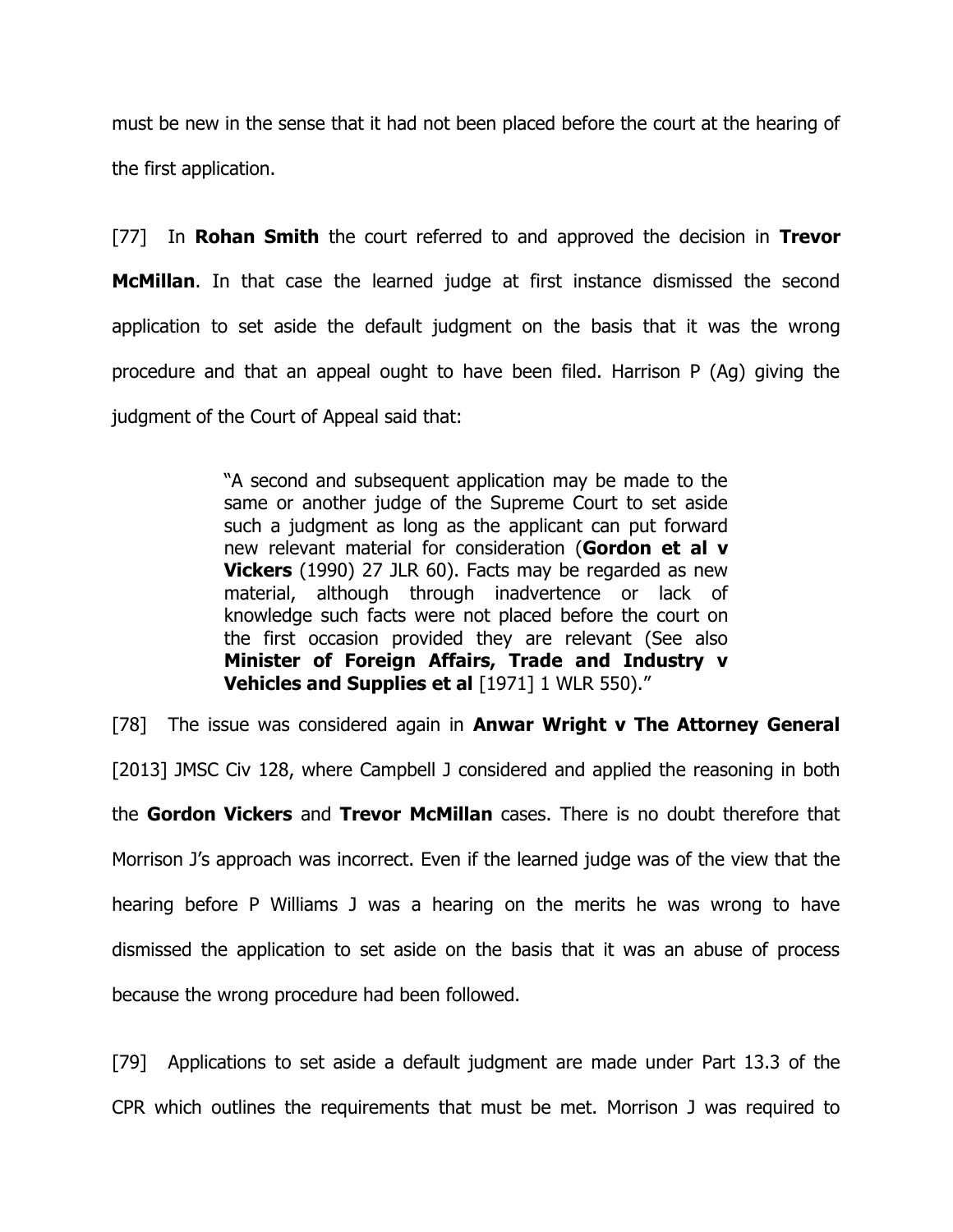consider whether the applicant met those requirements. Although counsel for the respondent had submitted that the court ought to accept that the learned judge had examined the application to strike out based on Part 26 of the CPR. With no reasons being provided, I am afraid I cannot agree with counsel's position as the views expressed by the learned judge that the wrong procedure was being followed could and very likely have influenced the learned judge"s decision to strike out the application to set aside the default judgment.

[80] In the light of the view expressed by the learned judge, without more, it could reasonably be said that he did not address his mind to the relevant provisions of the CPR dealing with the application for setting aside a default judgment. In the light of this it can be said that he had not properly or judicially exercised his discretion in this matter. The orders of Morrison J cannot stand and must be set aside and this court must therefore, conduct its own assessment.

#### **Principles applicable to the setting aside of a default judgment under rule 13.3 of the CPR**

[81] Before beginning the assessment, I will first consider the principles applicable to the exercise of a discretion to set aside a default judgment. The focus of the court in hearing an application to set aside a default judgment regularly obtained under rule 13.3 of the CPR and in considering how to exercise its discretion should be on whether the applicant has a real prospect of successfully defending the claim. The court must also consider the matters set out in rule 13.3(2)(a) and (b) (see the judgment of this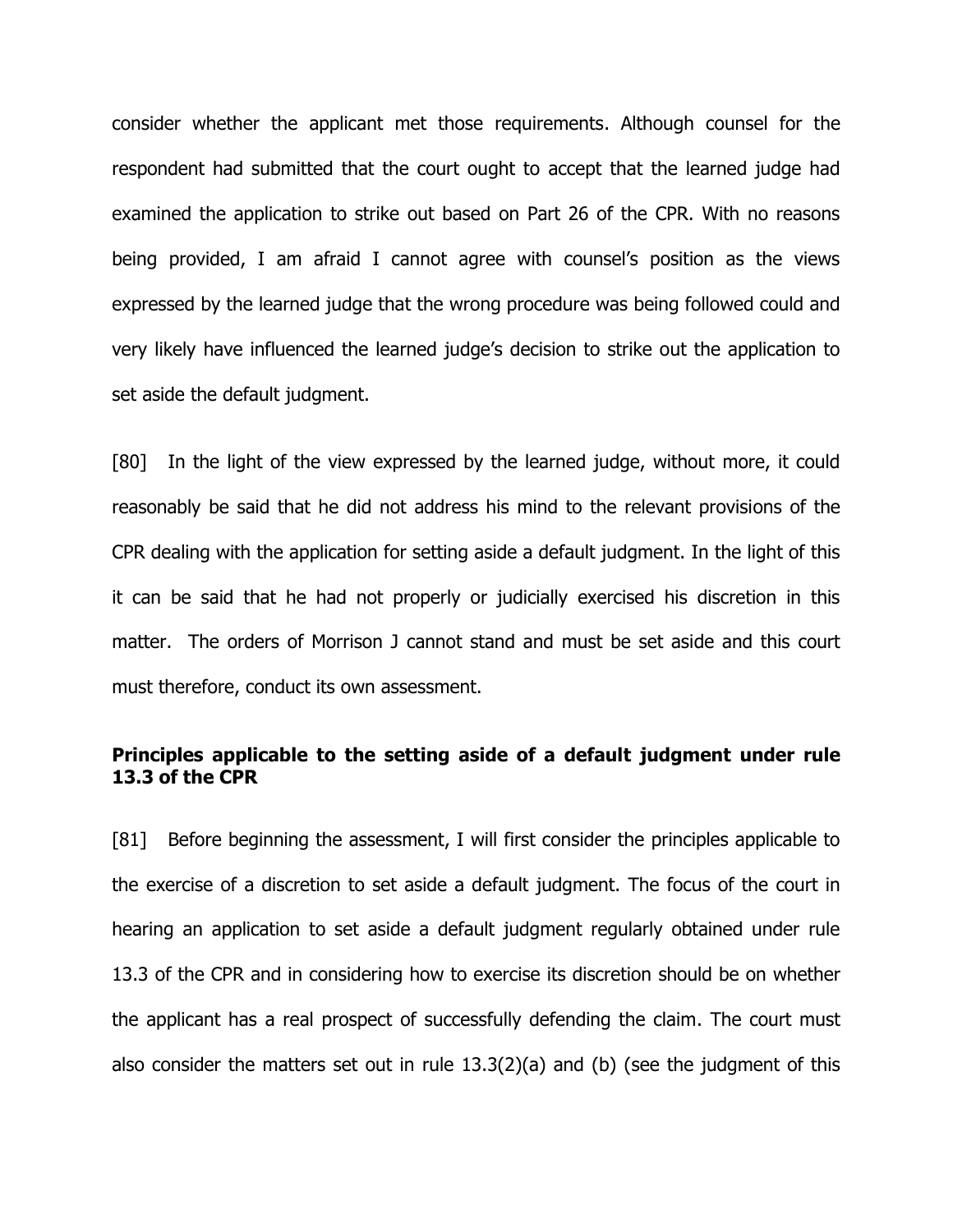court in **Merlene Murray-Brown v Dunstan Harper and Winsome Harper** [2010] JMCA App 1, per Phillips JA). The primary consideration therefore is whether the appellant has a defence on the merits with a real prospect of success.

[82] For there to be a real prospect of success the defence must be more than merely arguable and the court, in exercising its discretion, must look at the claim and any draft defence filed. Whilst the court should not and must not embark on a mini trial, some evaluation of the material placed before it for consideration should be conducted. The application must therefore be accompanied by evidence on affidavit and a draft of the proposed defence.

[83] A defendant who has a real prospect of successfully defending the claim may still be shut out of litigation if the factors in rule 13.3(2)(a) and (b) are considered against his favour and if the likely prejudice to the respondent is so great that, in keeping with the overriding objective, the court forms the view that its discretion should not be exercised in the applicant's favour. If a judge in hearing an application to set aside a default judgment regularly obtained considers that the defence is without merit and has no real prospect of success, then that"s the end of the matter. If it is considered that there is a good defence on the merits with a real prospect of success, the judge should then consider the other factors such as any explanation for not filing an acknowledgement of service or defence as the case may be, the time it took the defendant to apply to set the judgment aside, any explanation for that delay, any possible prejudice to the claimant and the overriding objective.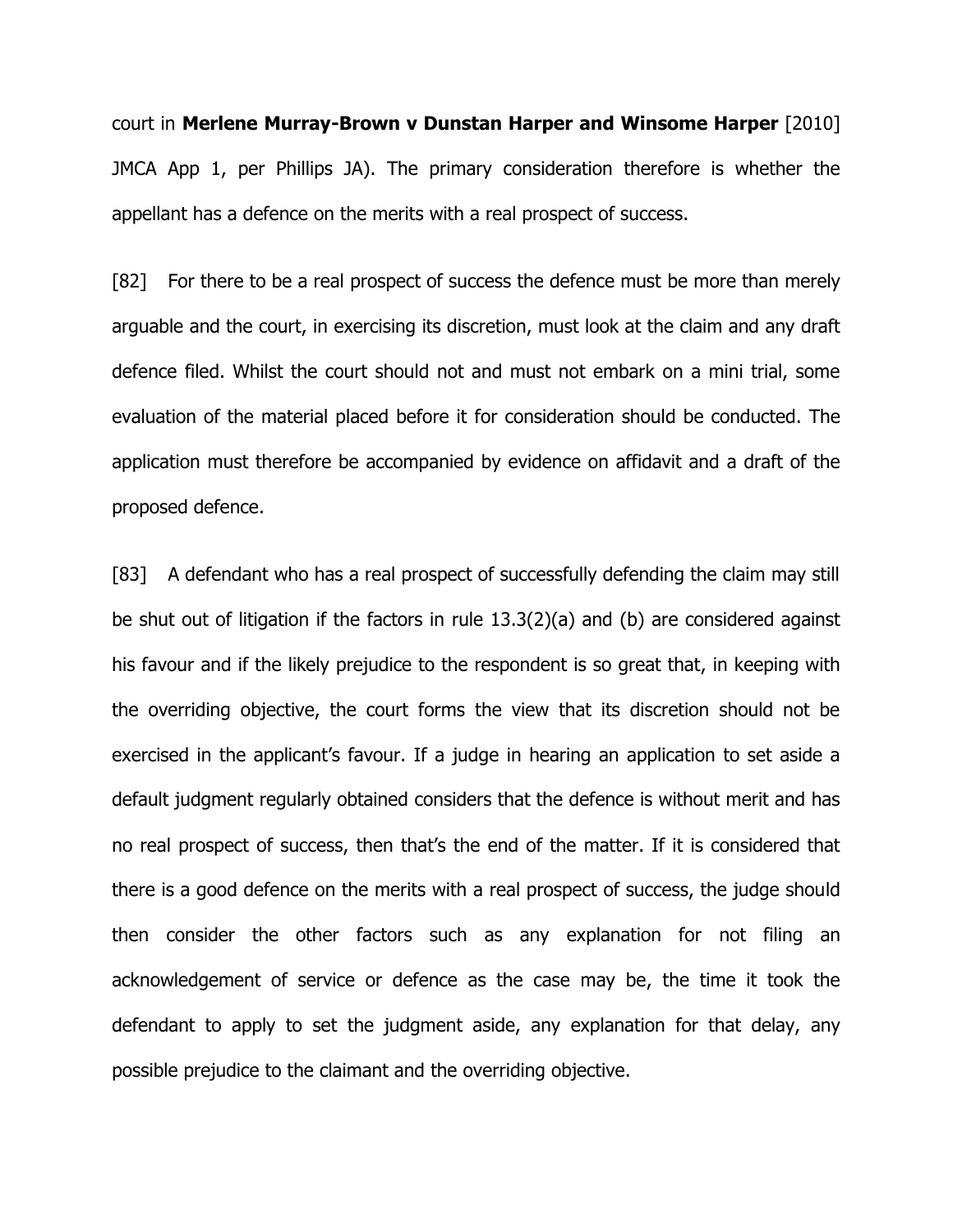[84] The prospect of success must be real and not fanciful and this means something more than a mere arguable case. The test is similar to that which is applicable to summary judgments (see Blackstone's Civil Procedure 2005, paragraphs 20.13 and 20.14 and the case of **International Finance v Utexafrica sprl** [2001] All ER (D) 101 (May). (See also **ED&F Man Liquid Products v Patel & another** (2003) Times, judgment delivered on 18 April 2003.)

[85] In Blackstone's Civil Procedure 2004 paragraph 34.13 the learned editors in reference to summary judgment applications argued that a defendant could show that the defence had a real prospect of success by:

- (a) showing a substantive defence, for example volenti non fit injuria, frustration, illegality etc;
- (b) stating a point of law which would destroy the claimant"s cause of action;
- (c) denying the facts which support the claimant"s cause of action; and
- (d) setting out further facts which is a total answer to the claimant"s cause of action for example an exclusion clause, agency etc.

[86] Accepting that the principles to be applied regarding a defence on the merits in summary judgment applications are similar to that in an application to set aside a default judgment regularly obtained, a defence with a real prospect of success in such an application may therefore involve a point of law, a question of fact or one comprising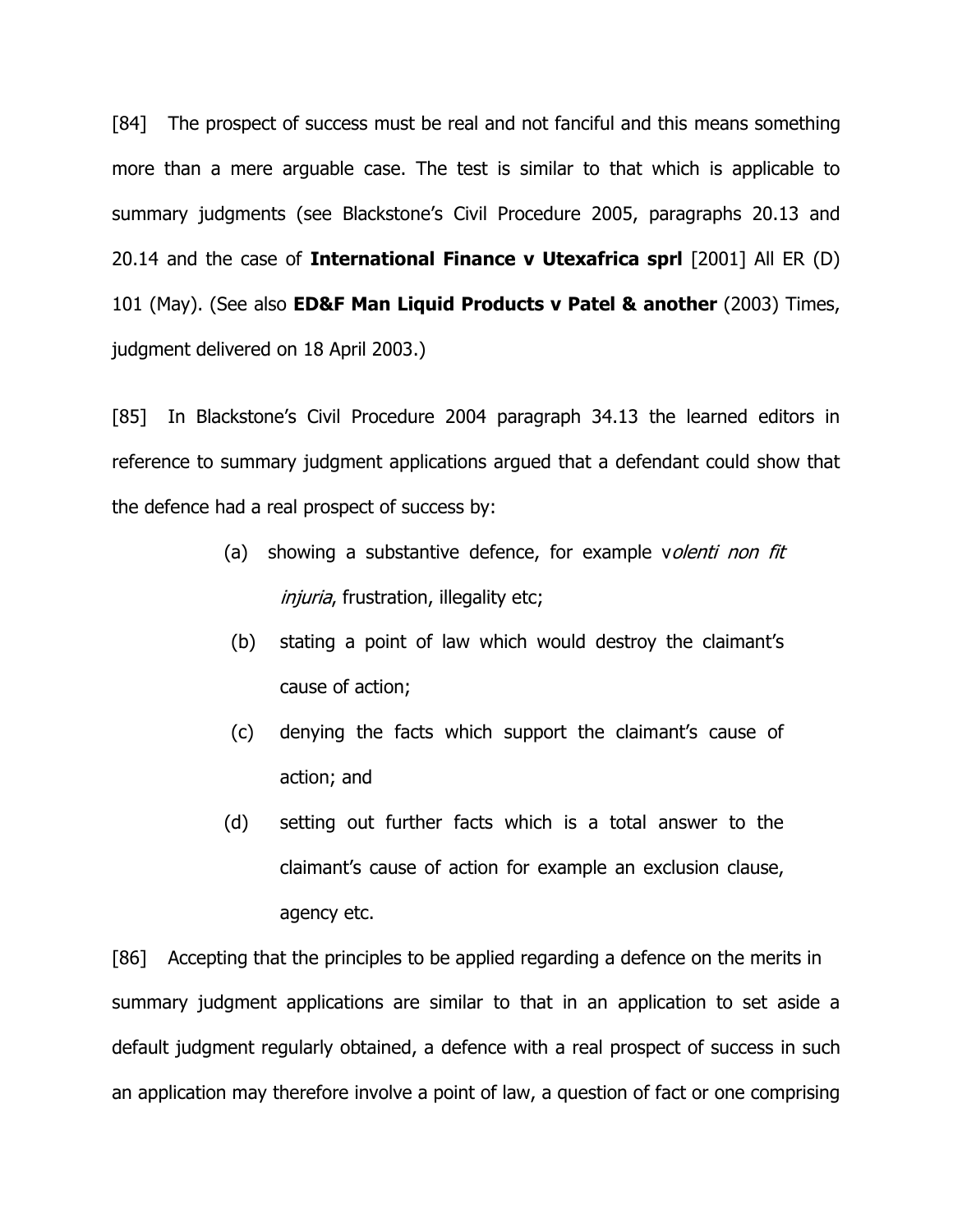a mixture of fact and law. A defence will have little prospect of success if it is weak or fanciful and lacking in substance or if it is contradicted by documentary evidence or any other material on which it is based. A defence consisting purely of bare denials may have little prospect of success (see **Broderick v Centaur Tipping Services** (2006) LTL 22/8/06 as cited in Stuart Simes's "*A Practical Approach To Civil Procedure*", 15<sup>th</sup> edition at page 272, paragraph 21.21).

[87] In **Swain v Hillman** [2001] 1 All ER 91 Lord Woolf said that:

"The words, "no real prospect of succeeding" do not need any amplification, they speak for themselves. The word 'real' distinguishes fanciful prospects of success or,…. directed the court to the need to see whether there was a "realistic" as opposed to a "fanciful" prospect of success."

[88] In the instant case, this court in deciding whether or not the appellant has a real prospect of successfully defending the claim will have to consider all the material which was before the court below and the fresh evidence presented to this court for consideration. Therefore, the affidavits filed by the appellants and those filed in response by the respondent, will be subject to assessment. Consideration will also be given to whether there was any delay in making the application to set aside the default judgment as well as the reasons for the failure to file the acknowledgment of service or defence.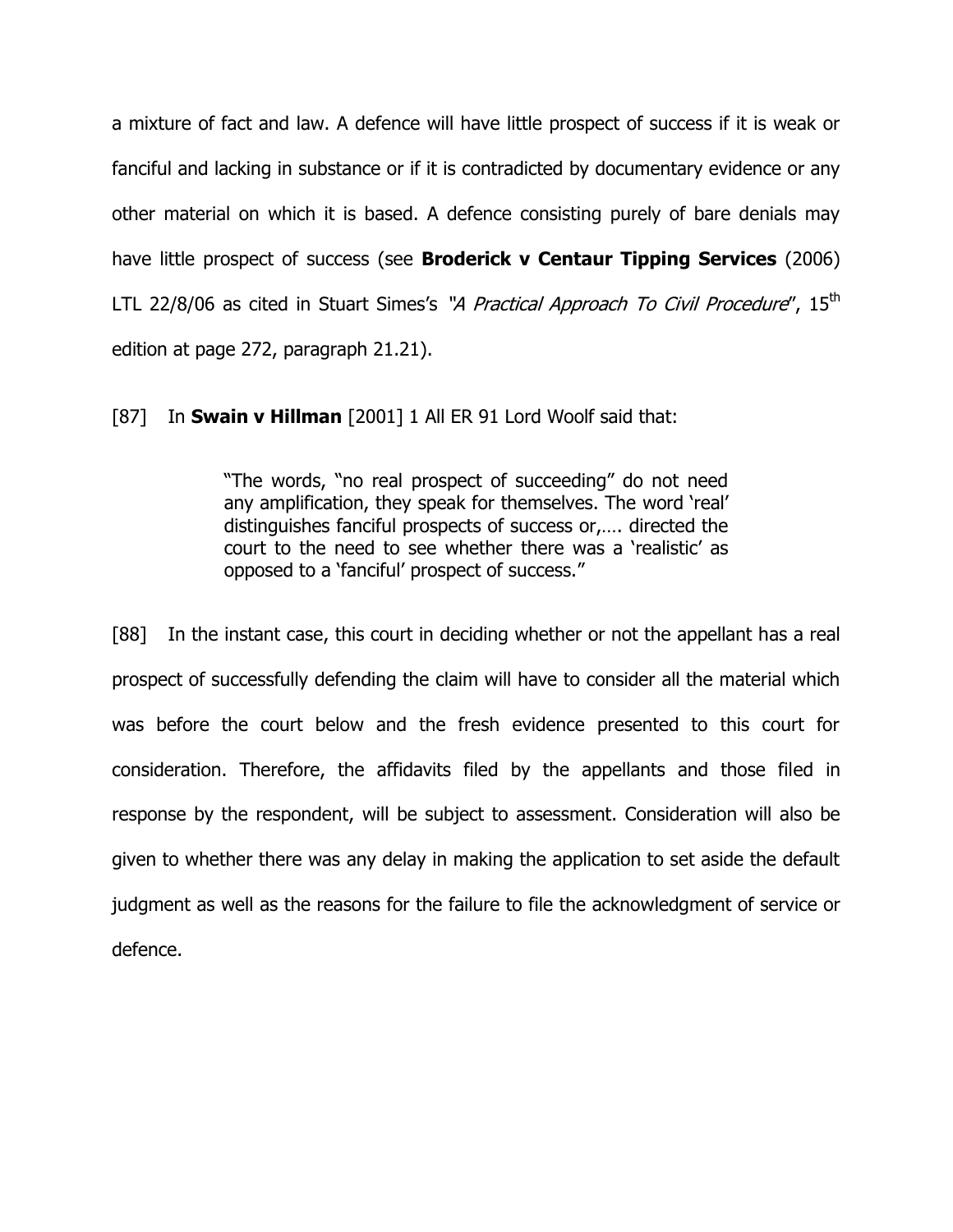#### **Does the appellant have a good defence with a real prospect of success?**

[89] The respondents in their claim form dated 1 February 2011, claimed for breach of contract pursuant to a lease between the  $1<sup>st</sup>$  respondent and the appellant commencing on 5 January 2010, a sum representing the value of permanent improvements to the subject property, loss of revenue as a consequence of the breach of contract and damages to capital assets and interests. In its particulars of claim it is averred that the  $1<sup>st</sup>$  respondent has a commercial interest in the  $2<sup>nd</sup>$  respondent and that they are related in that they share similar objectives directors and shareholders. It is also averred that they are both private limited liability companies operating as call centre companies, both with registered offices in Jamaica. The respondents also aver that they both entered into a lease with the appellant in January of 2010. However, the signed terms of the lease had only the  $1<sup>st</sup>$  respondent as a party to the agreement.

[90] It is now necessary to consider those aspects of the defence which the appellant claims has a real prospect of success. I will begin with the affidavit of Keith Russell filed on 16 June 2014 and which exhibited a draft of the proposed defence. This would have been the "affidavit of merit" before Morrison J for his consideration. In paragraph 3 Mr Russell referred to the lease agreement which was never properly executed. At paragraph 4 he alleged that the respondents were responsible for their own electrical needs and in failing to apply for the electrical requirements they were responsible for their own losses. At paragraph 6 he asserts that the appellant gave letters addressed to the Jamaica Public Service to the respondents for permission to connect four metres but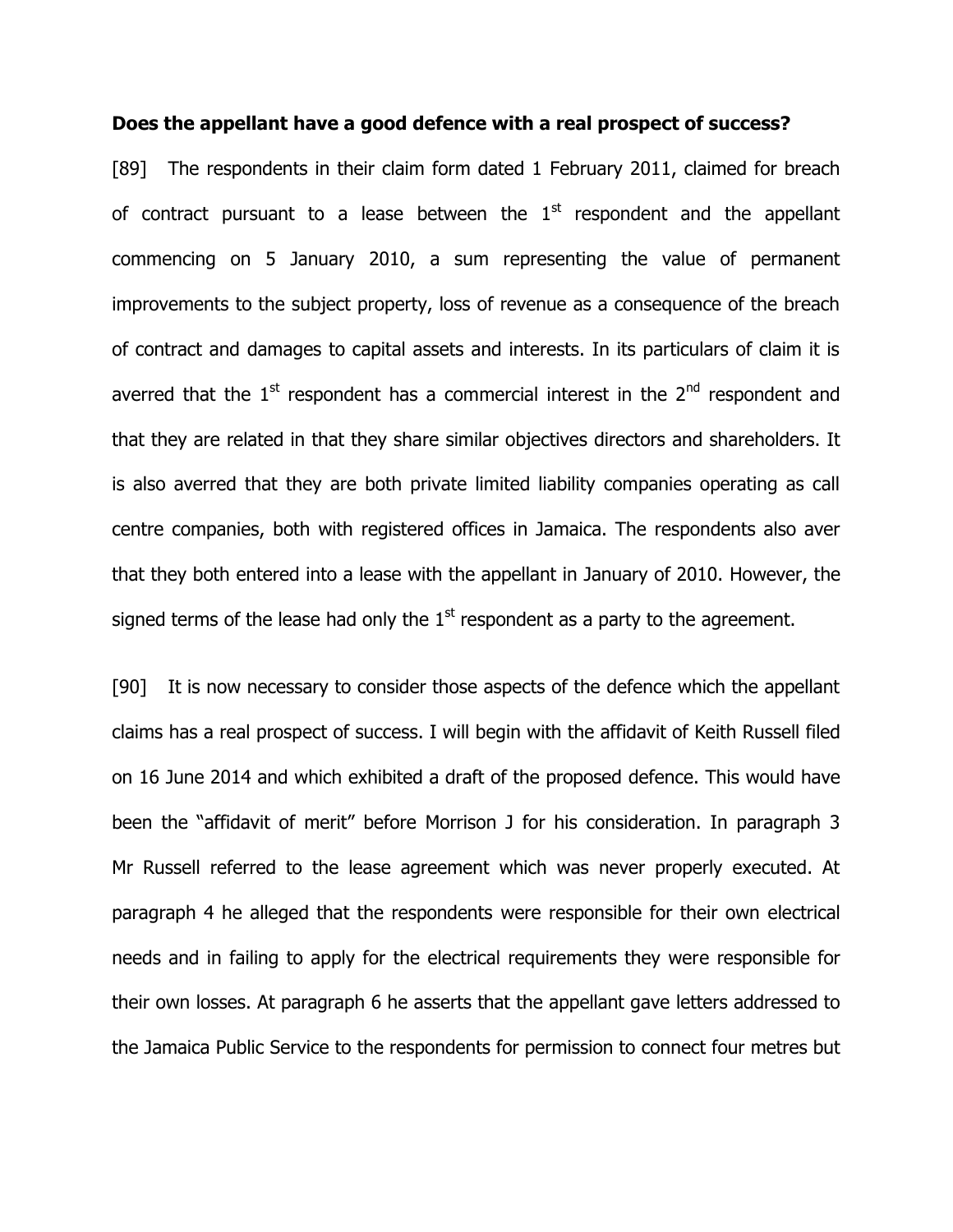they chose to connect only two. At paragraph 10 he denied that the appellant was responsible for the appellant"s losses.

[91] The proposed defence exhibited the agreed terms of lease signed by the  $1<sup>st</sup>$ respondent and the appellant. It also exhibited the first draft of the lease signed by the respondents but not the appellant. The appellant denied that there was any discussion regarding the  $2<sup>nd</sup>$  respondent at the time of the agreement for the terms of the lease. The defence also speaks to the letters for the four metres to be connected but the respondents chose to connect only two. It also averred that the respondents sought to connect the remaining two only after they began having electrical problems. The appellant also asserted that leakage and damage to the premise only resulted after the respondents began making modifications to the premises without permission, to create more space and accommodate more agents.

[92] The appellant further averred in its defence that the lease was not properly executed, rent was not paid and there had been negotiations for a new lease and that the appellant was not responsible for the respondents' loss. There was, therefore, a full affidavit of merit and draft defence which was before the learned judge for consideration. What it lacked however, was any explanation for the failure to file acknowledgment of service and defence in the time required by the rules.

[93] In considering whether the appellant has a real perfect of success I will also consider the issues raised by the fresh evidence, that is, whether there was a valid lease, whether the  $1<sup>st</sup>$  respondent was a juristic entity and whether the default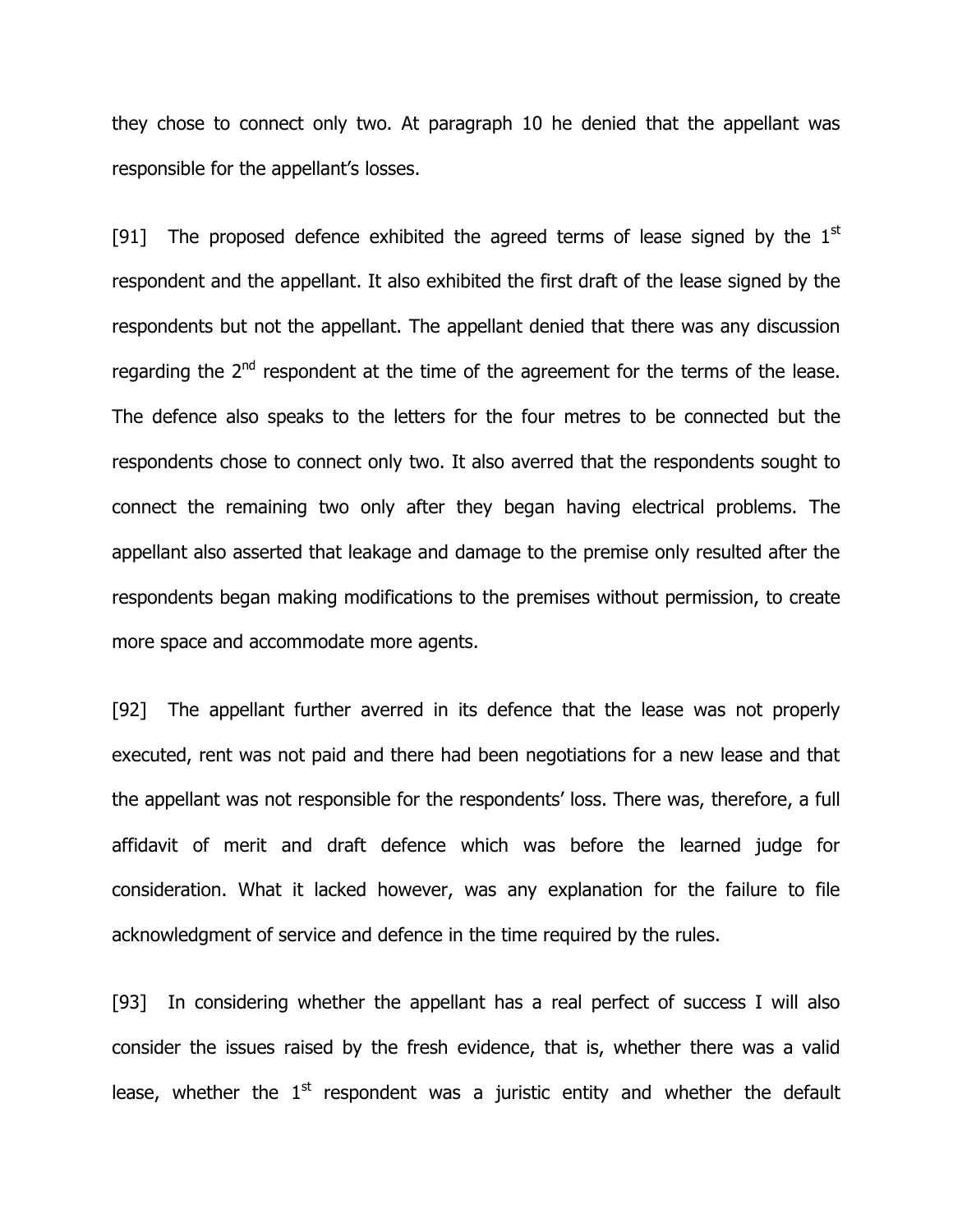judgment was a nullity. I will also consider separately whether there is a defence with a real prospect of success to the claim for breach of the contractual terms.

[94] The appellant's submissions on this aspect of the appeal were threefold. Firstly, it was argued that there was the question of whether the  $1<sup>st</sup>$  and  $2<sup>nd</sup>$  respondents were existing legal entitles at the time of the execution of the agreed terms of the lease. The appellant argued that they were not as at that time the  $2<sup>nd</sup>$  respondent was not yet incorporated and the status of the  $1<sup>st</sup>$  respondent was questionable. Secondly, the appellant argued that there was a triable issue as to whether the signatories to the agreed terms of lease on behalf of the  $1<sup>st</sup>$  respondent company had authority to sign on its behalf as they were not listed as directors. Thirdly, it was also submitted that at least at the time of the judgment, the  $1<sup>st</sup>$  respondent was not a valid legal entity and therefore the judgment in its favour was a nullity.

[95] Learned Queen's Counsel pointed to the affidavit of Joshua Sherman filed on 17 March 2016, where he indicated that the firm having lately come into the matter, the appellant's files were examined and it was revealed that no record of the incorporation of the respondents were on the file. A subsequent search at the Companies Office to ascertain the status of the respondents showed that the  $1<sup>st</sup>$  respondent, despite its claim in the Supreme Court to being registered in Jamaica, was actually not incorporated nor registered in Jamaica.

[96] Mr John Spencer, in his affidavit filed on 31 March 2016, indicated that the  $1<sup>st</sup>$ respondent is a company registered in the state of Nevada, United States of America.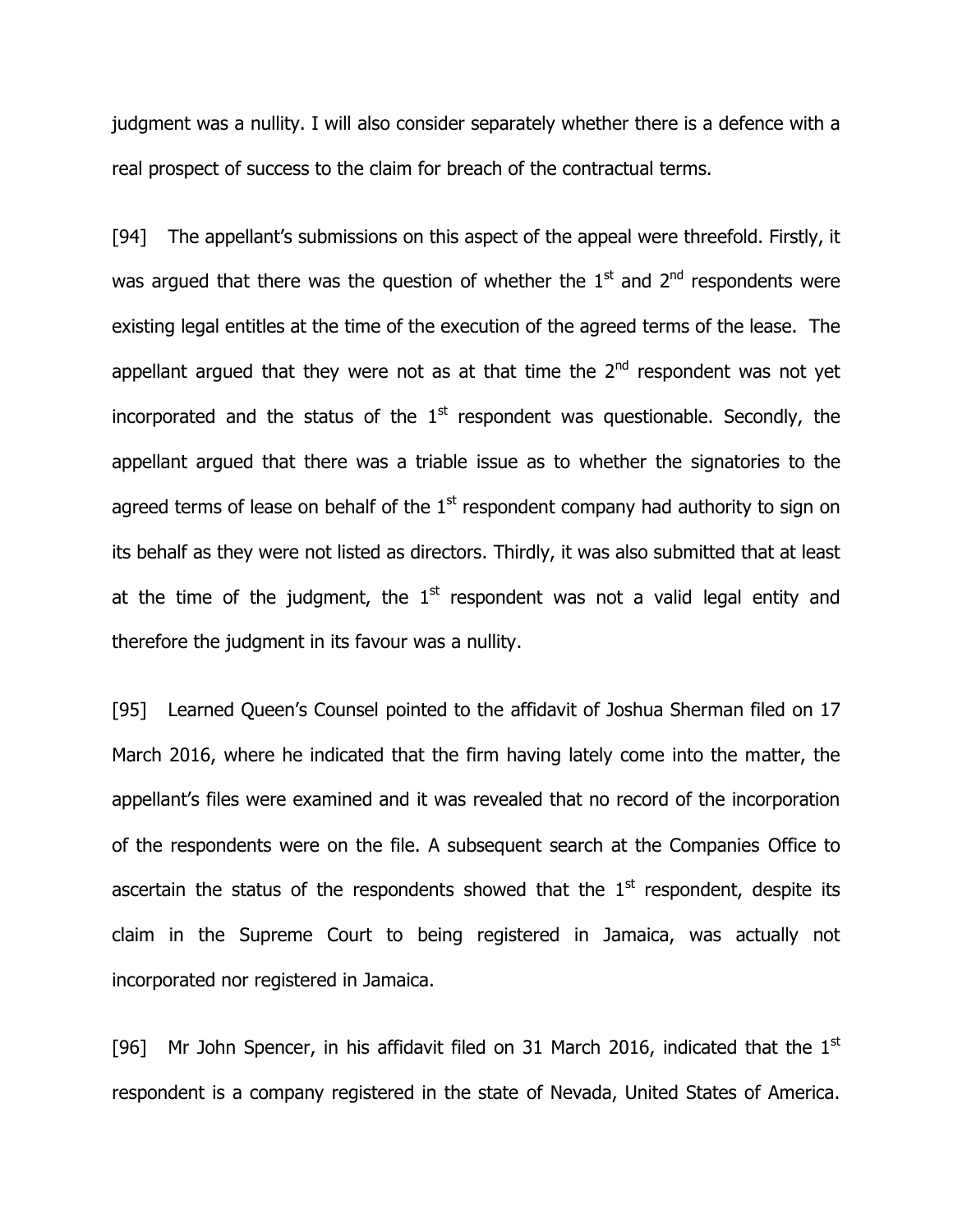The affidavit of Joshua Sherman filed on 1 April 2016, in response to that affidavit revealed that a search of the records in the state of Nevada as to the status of the 1<sup>st</sup> respondent revealed that L & W Enterprises Inc had been permanently revoked. Interestingly, Mr Joshua Sherman also deposed that neither the name of John Spencer nor Ron MacKay, both of whom claimed to be directors of the  $1<sup>st</sup>$  respondent, appeared as a director of the  $1^\text{st}$  respondent in the state of Nevada's registry. The appellant's attorneys not content with just that information went on to request and did receive a certificate from the Nevada Secretary of State in respect of the status of the company L&W Enterprises Inc which was registered in the state of Nevada. That certificate confirmed that the company had been permanently revoked. The evidence is that the 1<sup>st</sup> respondent's status was revoked from 1 March 2011 and was permanently revoked 1<sup>st</sup> March 2015. Learned Queen's Counsel submitted, therefore, that the 1<sup>st</sup> respondent was a non-existent company incapable of filing or maintaining a suit.

[97] Mr John Spencer filed two affidavits in response, the first on 4 April 2016 and the second on 6 April 2016. The former was in response to the affidavit of Joshua Sherman filed on 1 April 2016. In it he claimed to be a director of the  $1<sup>st</sup>$  respondent and that the  $1<sup>st</sup>$  respondent was a valid company in 2009 when the 'terms of lease' was signed. He also claimed that on the state of Nevada website not all directors need be listed and that anyone can be a director, if they agree. He also made a curious statement that "we could be directors as claimed". In the latter affidavit he sought to clarify the arrangement with the  $2^{nd}$  respondent and the appellant. He claimed that the  $1^{st}$ respondent entered into the lease because the  $2<sup>nd</sup>$  respondent was not yet a duly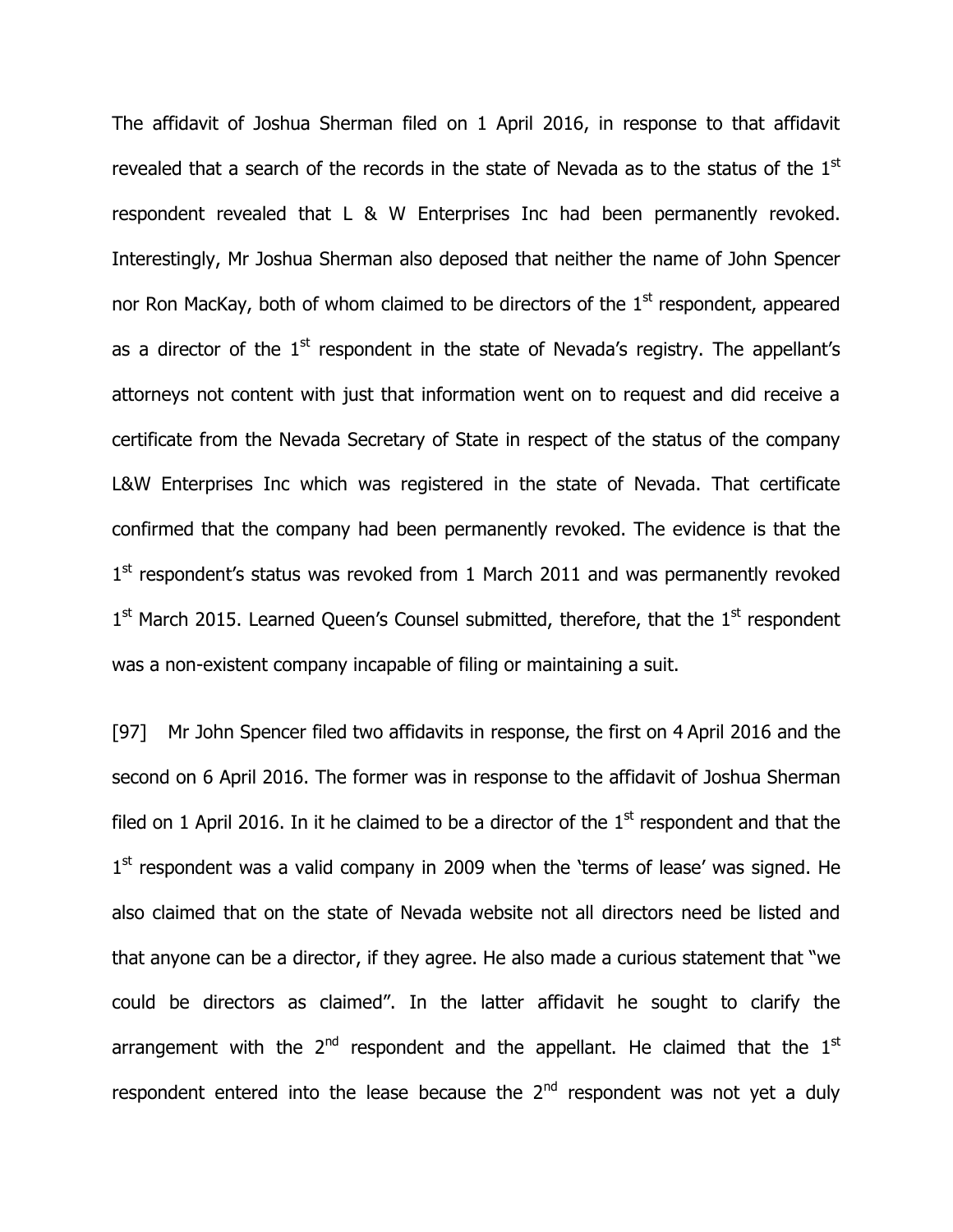registered company in Jamaica and that it was clearly expressed to the appellant that that lease would be temporary and the long term lease would be with the  $2<sup>nd</sup>$ respondent. He also presented evidence intended to show that at all times the 2<sup>nd</sup> respondent was actively in the picture.

[98] The second point argued on behalf of the appellant was that the judgment had been obtained by the  $1<sup>st</sup>$  respondent which was a non-existent company and that as the lease terms had not been agreed with the 2<sup>nd</sup> respondent, it was not a party to that lease and was therefore not entitled to the judgment. Learned Queen's Counsel argued that on either basis the judgment should be set aside and the matter determined at trial. He argued further that even if at the time of signing the terms of lease the  $1<sup>st</sup>$ respondent had validly been in existence, by the time of judgment it was not. Learned Queen"s Counsel also pointed out that it was also of concern as to whether the directors who signed the agreed terms of lease were authorised to do so as they do not appear as directors on the state of Nevada's registry. The draft of the proposed defence accompanying the affidavit of Keith Russell filed on 17 March 2016 incorporated all the material contained in the fresh evidence application.

[99] It is a fact that the authorities support the stance taken by learned Queen"s Counsel. For example in **Lazard Brothers and Company v Midland Bank Limited** [1931] 1 KB 617, after a certain period, the Bank had ceased to exist as a juristic person so that the default judgment obtained against it after that period was a nullity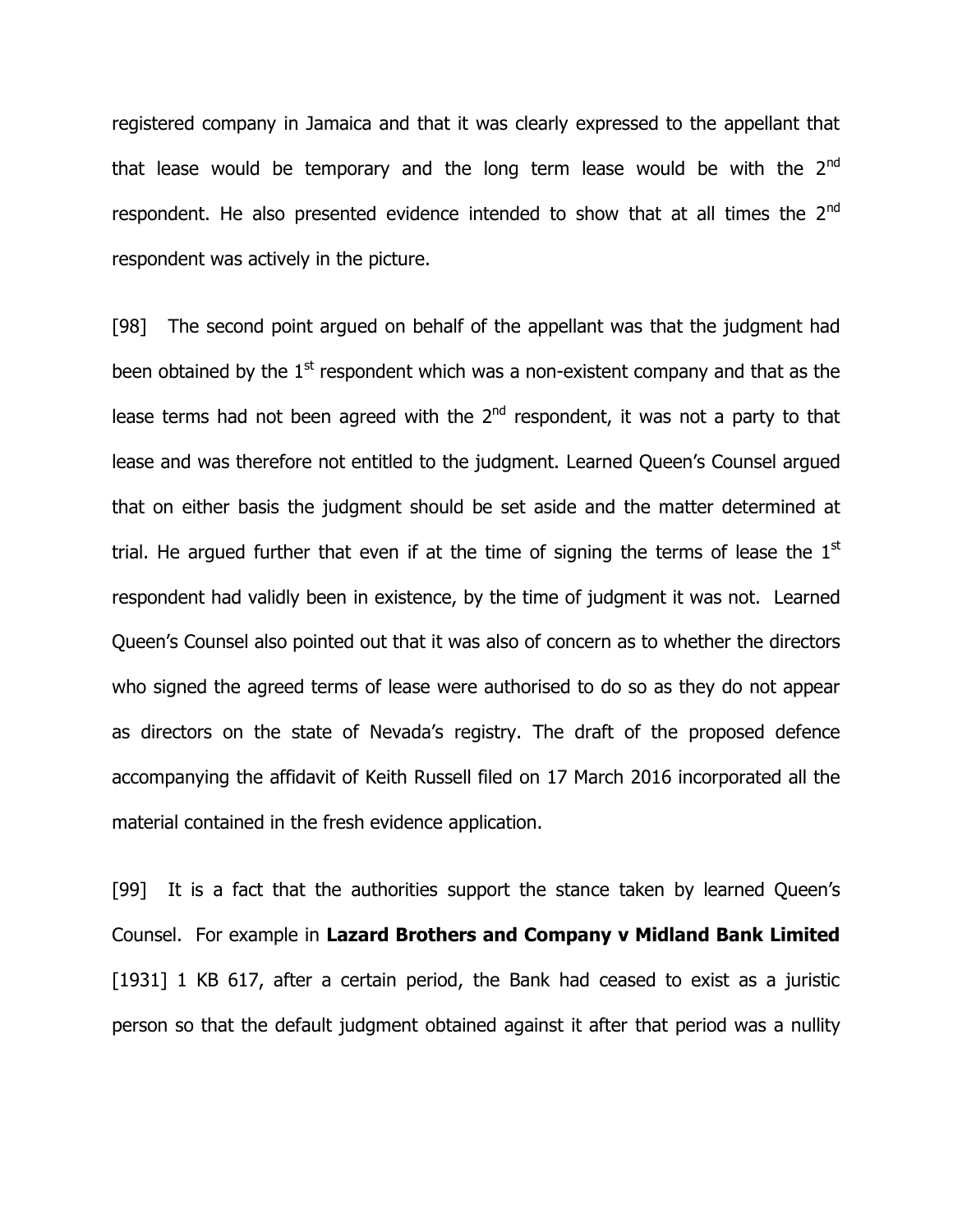and consequently, no garnishee proceedings could be founded on it. The head note of that judgment reads per Scrutton LJ:

> "If it comes to the knowledge of the Court that it has entered judgment in default of appearance against a man who was at the time dead or a company which was at the time dissolved or non-existent according to the law of its country of origin, the Court is bound after hearing the parties interested, of its own motion to set the judgment aside."

[100] This case went to the House of Lords reported at [1933] AC 289, where the

decision of the Court of Appeal was upheld, Lord Wright at page 296 holding that:

"...a judgment must be set aside and declared a nullity by the court in the exercise of its inherent jurisdiction if and as soon as it appears to the court that the person named as the judgment debtor was at all material times at the date of the writ and subsequently non-existent…"

[101] In **Forbes and Forbes v Miller's Liquor Store** [2012] JMCA App 13, a preliminary point was taken by counsel for the respondent that the appeal was a nullity as the  $1<sup>st</sup>$  applicant was deceased and had died before the appeal was filed. The court adopted the following propositions; firstly, that an attorney being a kind of agent, when his client dies, the authority of the attorney is thereby terminated. The court found that the appeal was a nullity, the applicant having died before it was filed and it could not continue with one applicant, it being a joint claim wherein both interests would have to be pursued on appeal.

[102] In **Russian and English Bank v Baring Brothers and Company Limited** (1932) 1 Ch 435 it was held that the action had to be stayed indefinitely as the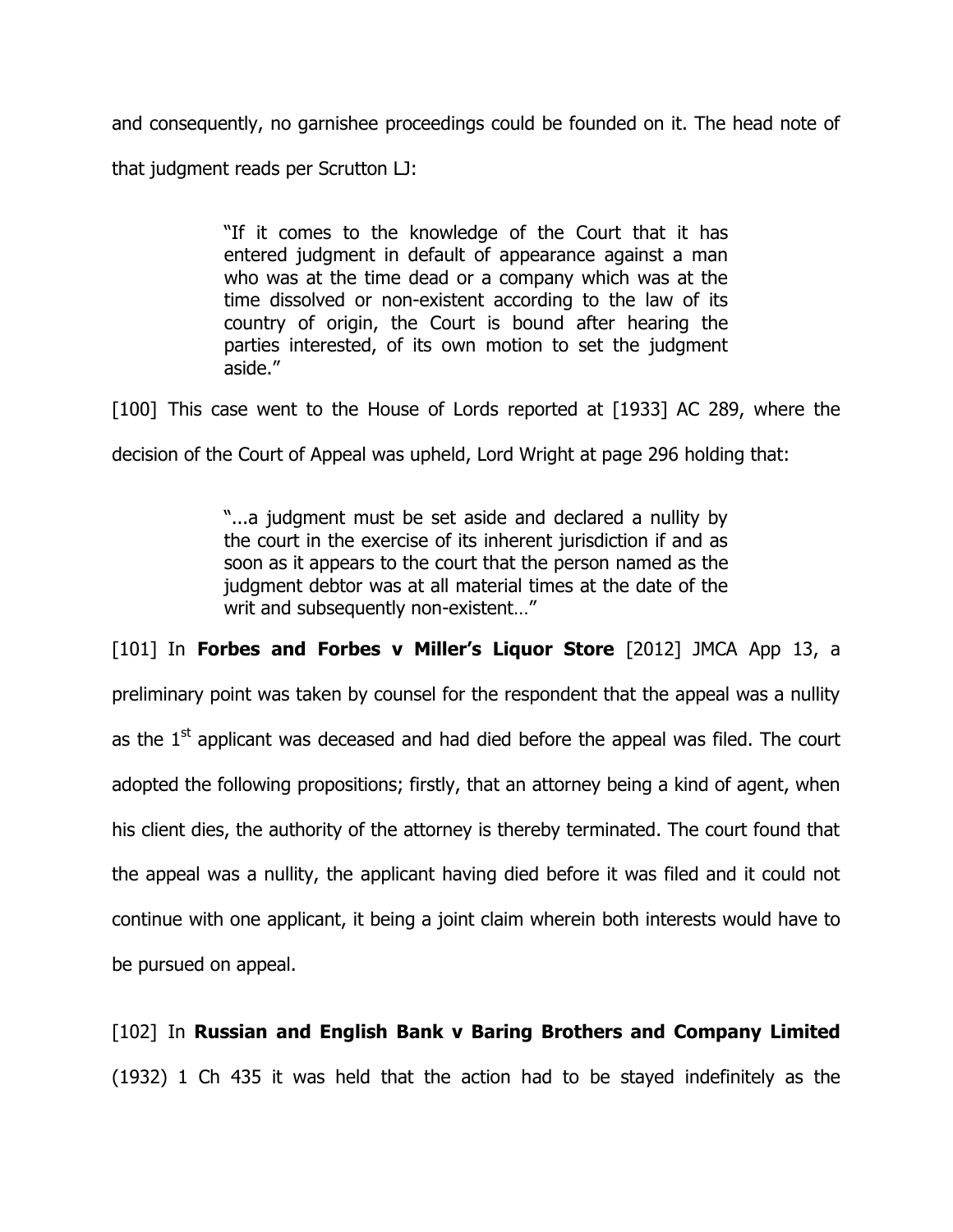claimants no longer existed having been dissolved as a corporation. The court at page

442, quoting Atkins LJ in **Banque Internationale de Commerce de Petrograd v** 

**Goukassow** [1923] 2 KB 682, 691 stated that:

"In the case of an artificial person, such as a foreign corporation, our law would look to the law of the country which created the corporation, and finding the corporation dissolved by that law, our Court must also treat the corporation as dissolved."

[103] The court also found that as a defunct corporation seeking to maintain an action,

in the eyes of English Law, it was not a party but a mere name only with no legal

existence and that a non-existent person cannot sue. The court went on to state that:

"When once the Court is made aware that the plaintiff is non-existent, and therefore quite incapable of maintaining the action, it is bound to put an end to it."

It also held that a claim commenced in the name of a non-existing person, or company, was a nullity.

[104] The fresh evidence adduced really amounts to the fact that L&W Enterprises Inc, at the time of the institution of the claim and the entry of the default judgment was not a juristic person. It did not, therefore, have the capacity to institute legal proceedings or to have a judgment entered in its favour by the court as it was then a non-existent entity or an entity not recognised by law. It also indicates that at the time of the execution of the "terms lease" and any time thereafter, the capacity and authority of the signatories could be viewed as questionable. The significance of this is that the appellant claims that the agreement for the lease was entered into with the  $1<sup>st</sup>$ respondent L&W Enterprises Inc and that the 2<sup>nd</sup> respondent was not a party to it.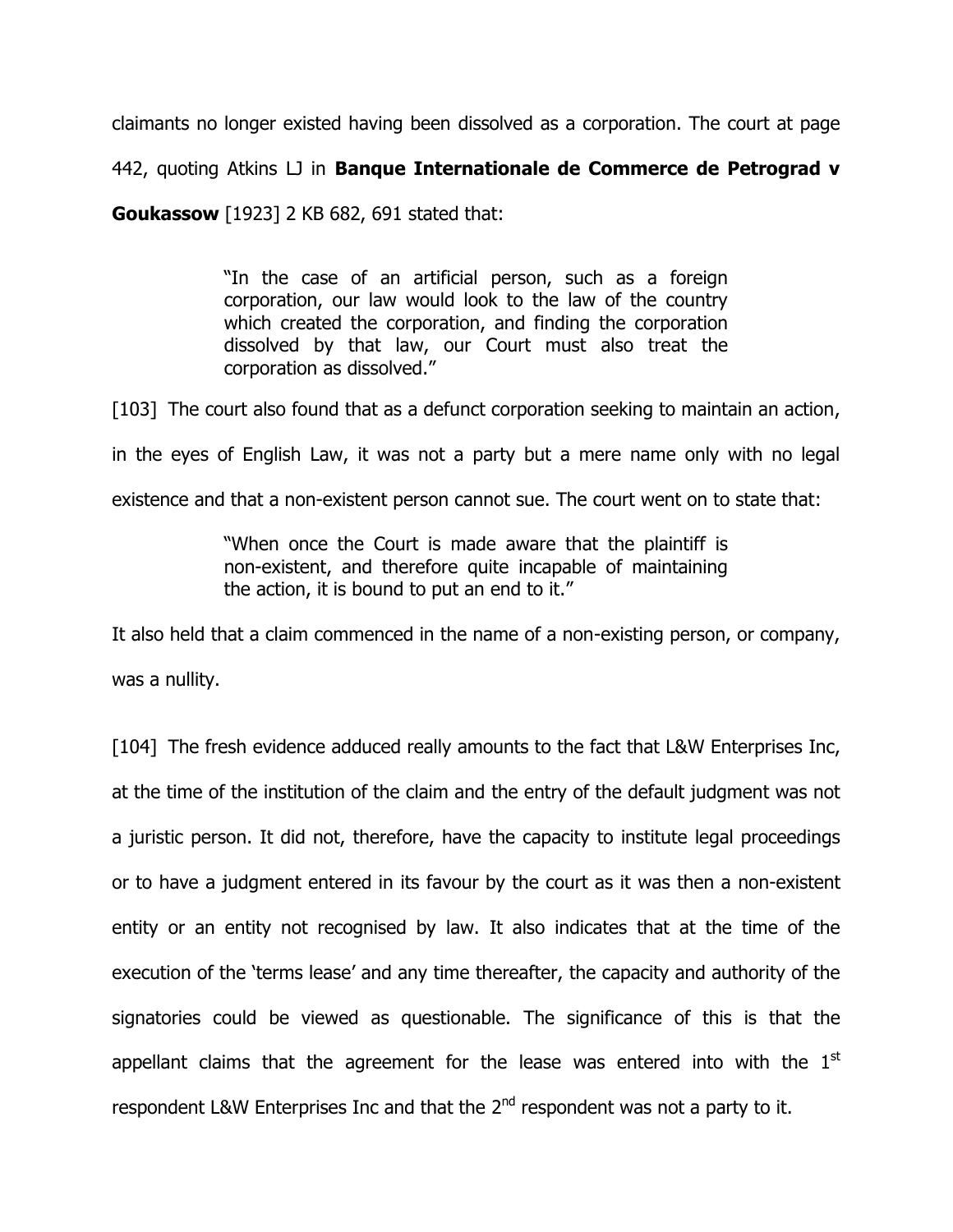[105] There is no dispute that the executed 'terms of the lease' was with L&W Enterprises Inc. The evidence placed before this court revealed that at the time of the execution of that agreement L&W Enterprises Inc, was a company incorporated in the state of Nevada. At the time of the judgment entered by P Williams J it was a company temporarily struck from the registry of the state of Nevada. By the time the case was set for assessment of damages its status was permanently revoked.

[106] Importantly, this fresh evidence raises an issue which would go to the jurisdiction of the court to deal with the matter, where the capacity of one of the parties to bring or maintain the claim is in question. In the case of **Jarrott v Ackerley** [1914- 15] ALL ER Rep Ext 1248, the court was dealing with a matter in which an under lease was demised to a society which was not registered as a company, trade union neither as a friendly or industrial and provident society but was in fact a club. The sublease was executed by a person purporting to act on behalf of the society but who had not been appointed under seal. The head lease was forfeited by the lessor for breach of covenant and notice was given to the society to give up possession. The society sued the lessors and the writ was amended to make three trustees of the society sue on behalf of all the members. It was held that the trustees had no status to sue. The defence raised the point of law that the trustees were not entitled to claim and that the under lease was made to a society which had no legal status and was not duly executed by any party to the lease. The court agreed that the trustees had no right to sue and that the under lease was purported to have been made to persons who have no legal status. It also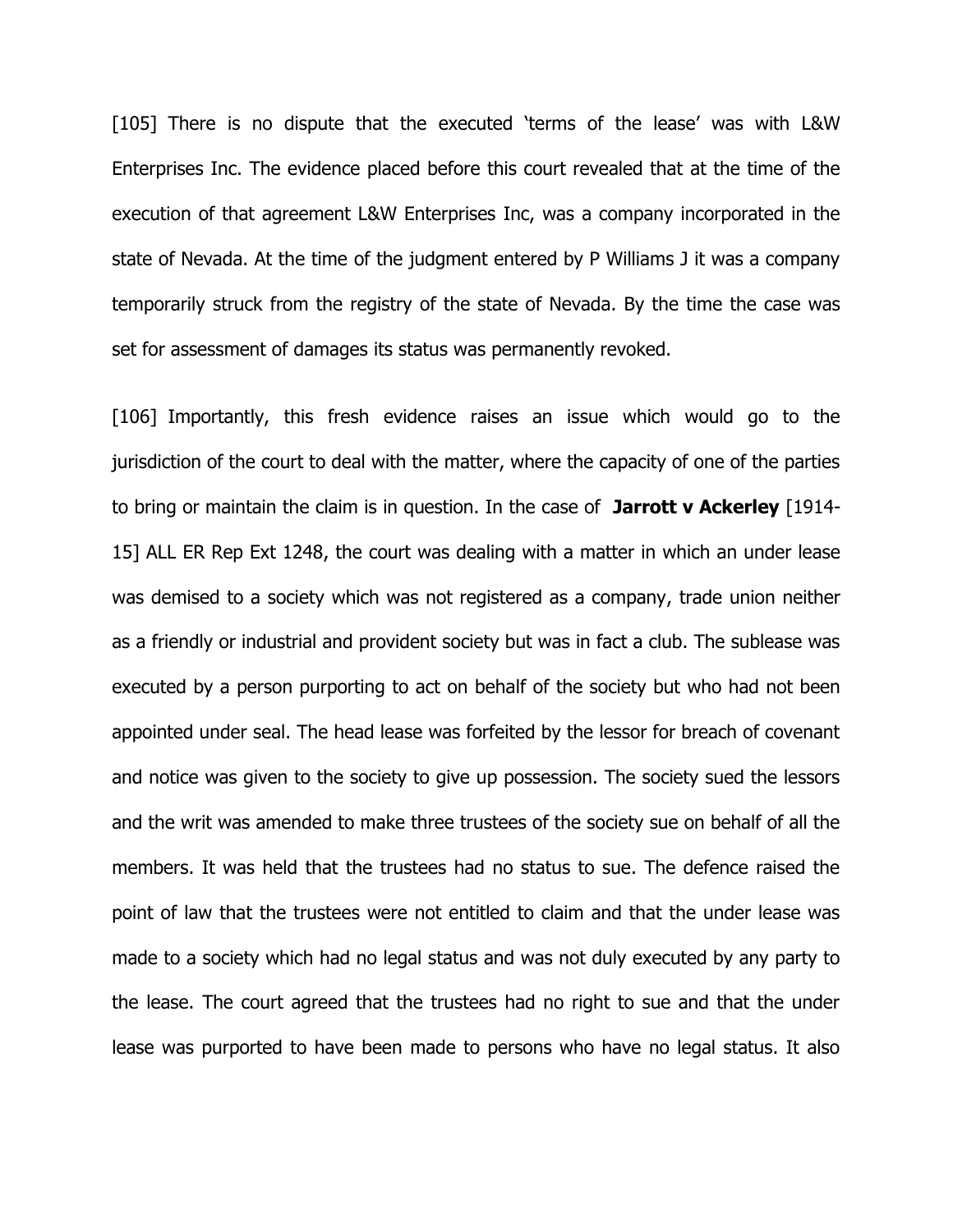held that the plaintiffs were not under lessees within the meaning of the Conveyancing and Law of Property Act 1892.

[107] In Halsbury's Laws of England,  $5<sup>th</sup>$  edition, volume 11, at paragraph 223, under the heading corporations it states that "a corporation which has ceased to have any juristic existence cannot sue or be sued". It cites the cases of **Russian and English Bank** and **Lazard Brothers** as authorities for this proposition. In **The Junior Doctors Association and The Central Executive of the Junior Doctors Association v The Attorney General** Motion No 21/2000, judgment delivered on 12 July 2000, this court considered whether an injunction could be sustained against an unincorporated body which was not a legal entity and was thereby incapable of suing or being sued. The proceedings against the association was held to be a nullity as it was an unincorporated body and therefore not a juristic person.

[108] The appellant having adduced fresh evidence which appears to be credible regarding the status of the  $1<sup>st</sup>$  respondent, that is, that it might not be a juristic person either in this jurisdiction or in the state of Nevada and in light of the authorities, the default judgment entered in favour of the  $1<sup>st</sup>$  respondent cannot stand and must be set aside.

[109] Another issue which arose from the fresh evidence is the question of the capacity of John Spencer and Ron Mackay to enter into any agreement on behalf of the  $1<sup>st</sup>$ respondent. According to the affidavit of Joshua Sherman to which was attached the incorporation documents of the  $1<sup>st</sup>$  respondent, neither John Spencer nor Ron Mackay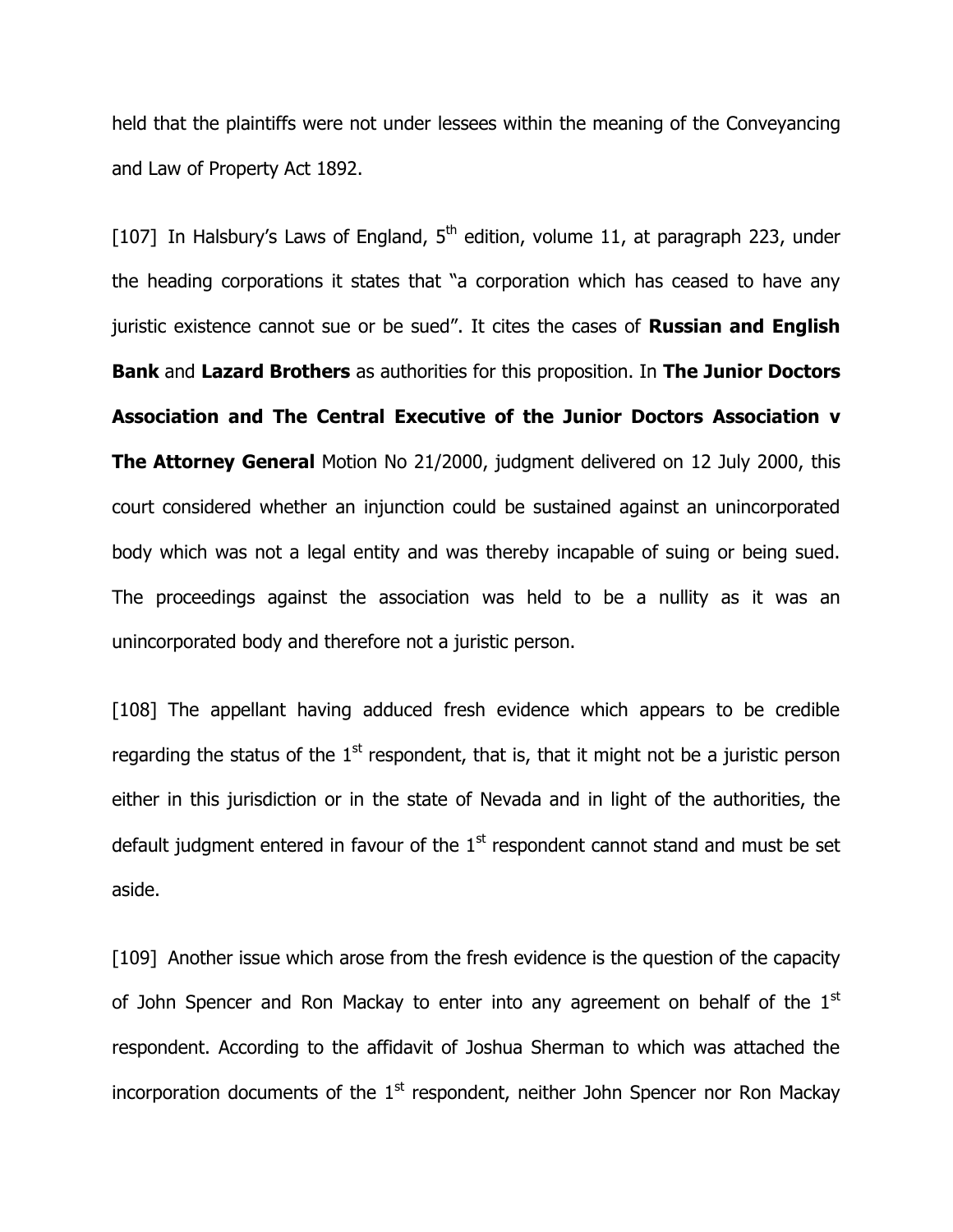were listed as directors of the  $1<sup>st</sup>$  respondent. In his affidavit evidence filed in response, John Spencer was content to declare that anyone can be a director and they could have been directors. The appellant therefore has a good defence with a real prospect of success as regards the legal capacity of the two directors at the time of the lease, whether there was a misrepresentation made by them which induced the appellant into signing a lease and whether the agreed terms of lease should be rescinded as a result.

[110] With regard to the defence that there was no lease agreement with the  $2<sup>nd</sup>$ respondent, there were two draft lease documents, the first was intended to be entered into with the  $1<sup>st</sup>$  respondent and the  $2<sup>nd</sup>$  respondent is not mentioned. It is however unexecuted. The second draft mentions the  $2<sup>nd</sup>$  respondent but it is not executed by the appellant. In examining the terms of lease it is clear that it was contemplated that there would be another agreement later. However, until that new or later document is signed superseding it, the signed lease terms would govern the relationship between the parties. Therefore, those are the terms that would bind the parties until the new agreement took effect. It was also clear from the material in this case that there was no agreement in relation to the rent to be paid in the unsigned lease. That is a vital aspect of a lease agreement. In light of that it cannot be said that the appellant"s defence to the  $2<sup>nd</sup>$  respondent's claim is fanciful. The appellant's defence as to whether there was a new lease with the 2<sup>nd</sup> respondent superseding the terms of lease has a real prospect of success. The appellant is entitled to have this issue determined at trial.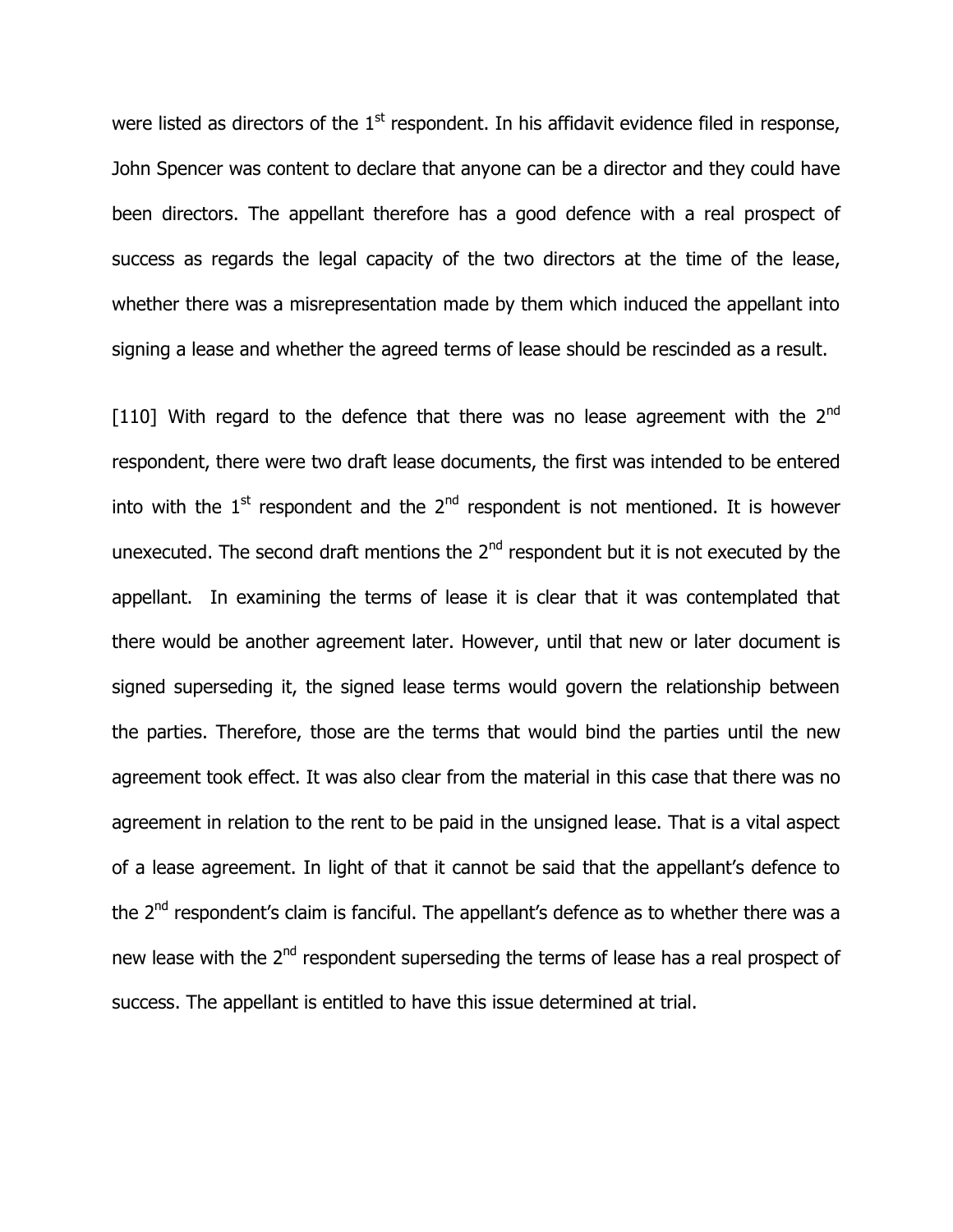[111] As to the point raised by counsel for the respondents that even if the court were to find that the  $1<sup>st</sup>$  respondent was not a juristic person, the  $2<sup>nd</sup>$  respondent was in the picture, the letters exhibited in support of that contention were not decisive on the issue. The letter dated 11 January 2011 from the appellant's attorney-at-law is addressed to "L&W Enterprises Ltd/ADS Global Ltd". I do not find this to be decisive one way or the other because although the lease was in the name of L&W Enterprises Inc, it is not in dispute that the premises were occupied by ADS Global Limited. This letter merely informed that the premises were exempt premises for the purposes of the provisions of the Rent Restriction Act and reminding that a notice to quit had been served on the occupants. Neither does the minute of meeting with ADS Global Limited take the issue much further.

[112] It appears to me that there is very little doubt that the appellant would have a good defence with a real prospect of success as regards the status of the two directors and on the question of whether the  $2<sup>nd</sup>$  respondent was a party to the lease. I find no difficulty in setting aside the default judgment obtained by the  $2<sup>nd</sup>$  respondent on those bases.

#### **The breach of contractual terms**

[113] The respondents claim that the appellant's failure to provide sufficient air conditioning to acceptable office standard led to their losses. The essence of the appellant's defence, as contained in the draft defence to the claim, is that it is not liable or responsible for any of the losses or damage incurred by the respondents and that the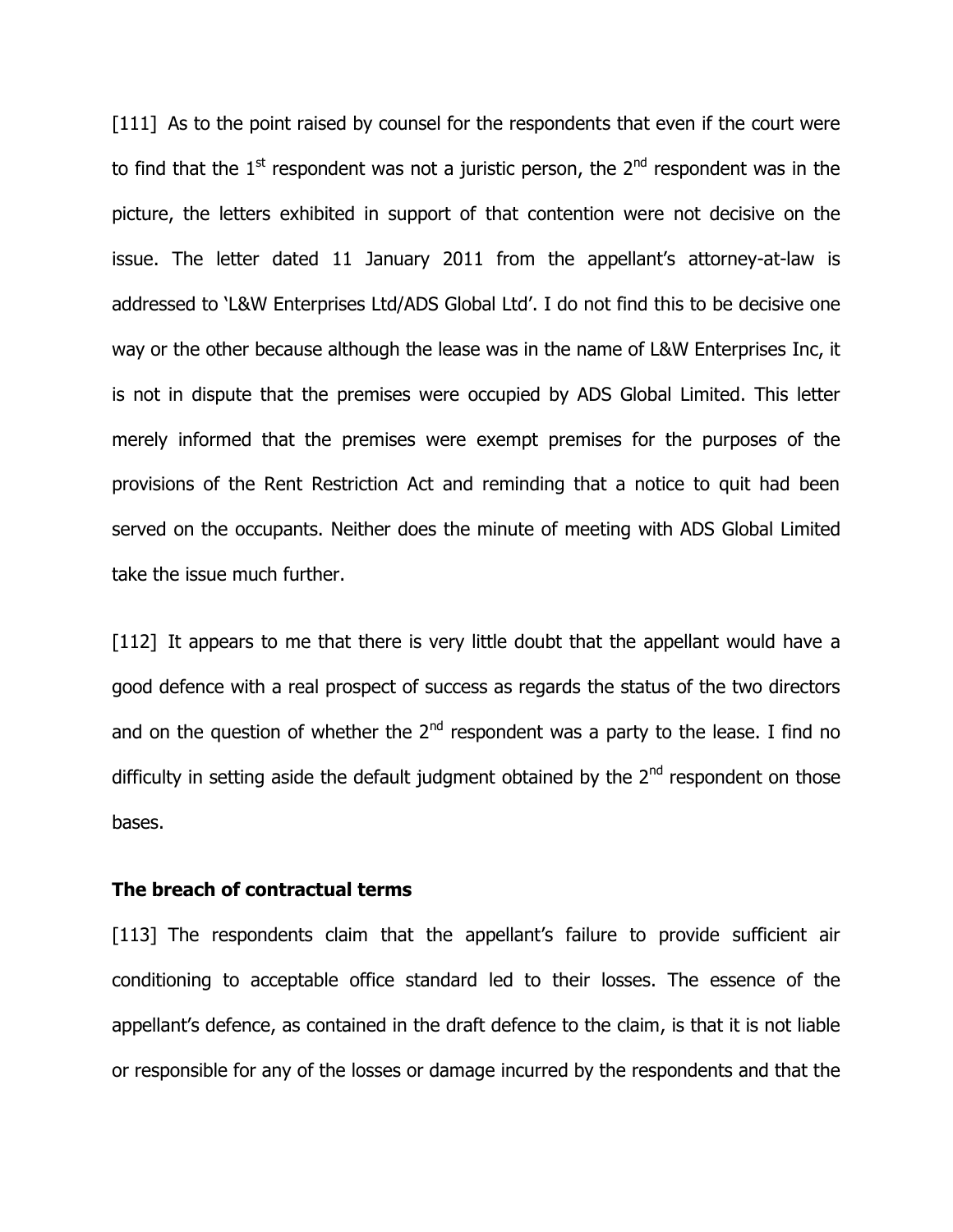losses alleged would be as a result of their decision to only connect two of the four metres on the property.

[114] However, in submissions before the court it was argued that based on the terms of lease the appellant had not undertaken to provide additional electricity to the premises. The appellant averred that it was the respondents own failure to connect the four metres they required, which led to the electrical problems. The appellant also denied that there was any indication that the respondents had a special requirement in relation to the amount of electricity to be supplied, in order to properly carry on their business. Further, that there was no provision addressing this in the terms of lease and the losses being alleged were therefore remote.

[115] The appellant also denied that there was any leakage or damage to the property before the respondents took possession, but argued that the respondents reconfigured the space several times to accommodate more agents and to increase their work stations thereby making several unauthorised modifications to the building. In submissions, learned Queen"s Counsel also pointed out that in the terms of lease the respondents were to conduct the business of information technology and at no time were they told that the respondents intended to operate a call centre. This, it was argued would result in the loss of revenue claim failing as being too remote.

[116] All these are factual disputes which in light of the proposed defence fall to be determined at a trial on the merits and it can in no way be said that the appellant"s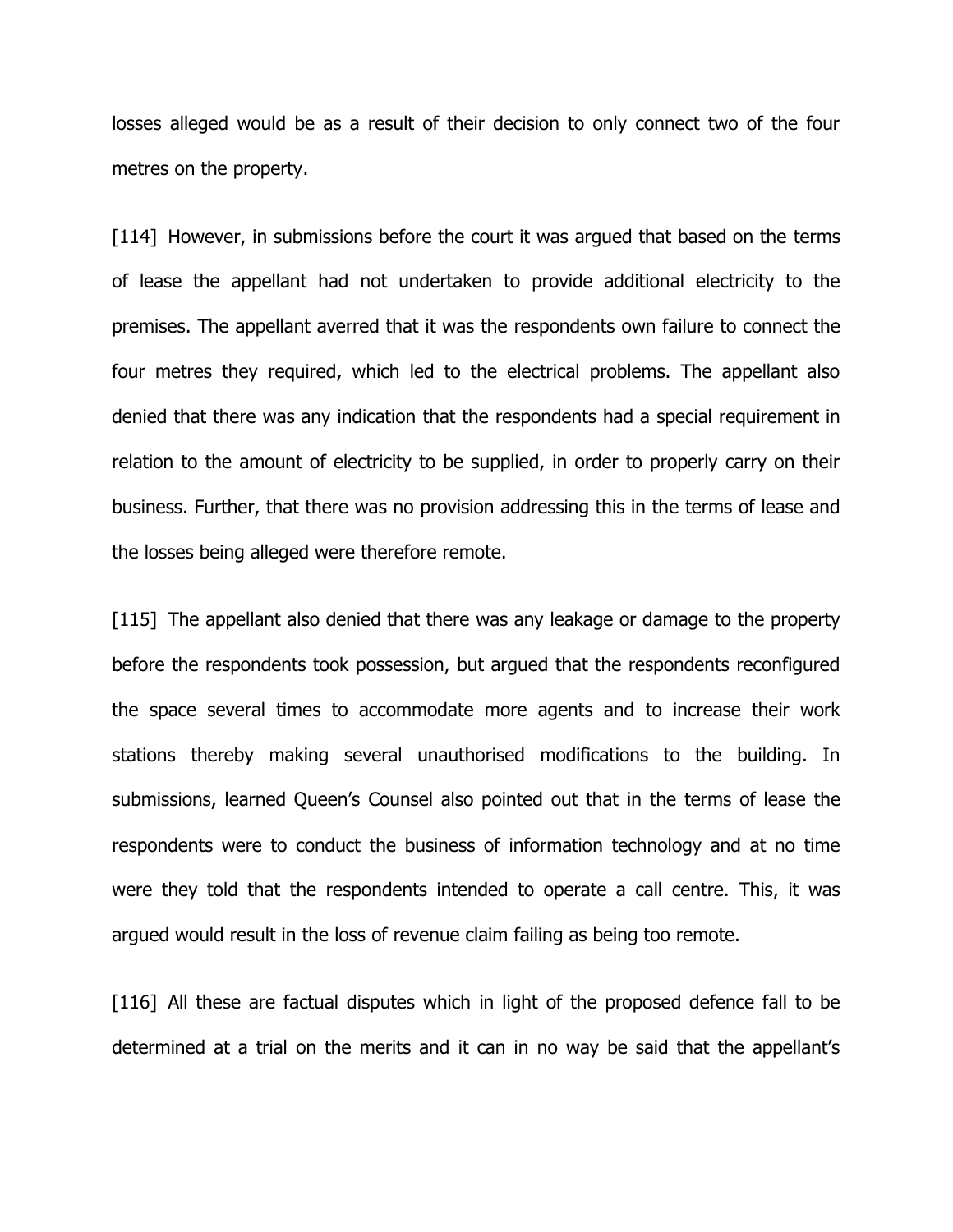defence to the respondents" factual assertions as to the breach of contract has no real prospect of succeeding.

[117] I will now consider the requirements under rule  $13.3(2)(a)$  and (b). The default judgment was filed on 12 June 2013. The application to set aside the default judgment was filed 16 June 2014; almost exactly a year to date. That is by no means as soon as is reasonable practicable after finding out that judgment had been entered. There is no explanation as to why there was this lag in time in applying to set it aside. The rule requires the appellant to act promptly and whilst it does not specifically require an explanation for not doing so it is usually prudent to give one if one expects the application to meet with success. In **Peter Haddad v Donald Silvera** SCCA No 31/2003, Motion No 1/2007, judgment delivered 31 July 2007, it was said by Smith JA, at page 12-13, that:

> "As has been already stated, the absence of a good reason for delay is not in itself sufficient to justify the court in refusing to exercise its discretion to grant an extension. But some reason must be proffered... The guiding principle which can be extracted [**Hashtroodi v Hancock** [2004] 3 All ER(D) 530] ...is that the court in exercising its discretion should do so in accordance with the overriding objective and the reason for the failure to act within the prescribed period is a highly material factor."

[118] Learned Queen"s Counsel argued that the delay in making the application is only one factor to be considered and it should not be the decisive factor. He noted that the court had set aside a default judgment more than four years after it was entered in the case of **Barons Bridging Finance** where there was an allegation of breaches of the Consumer Credit Act and fraud.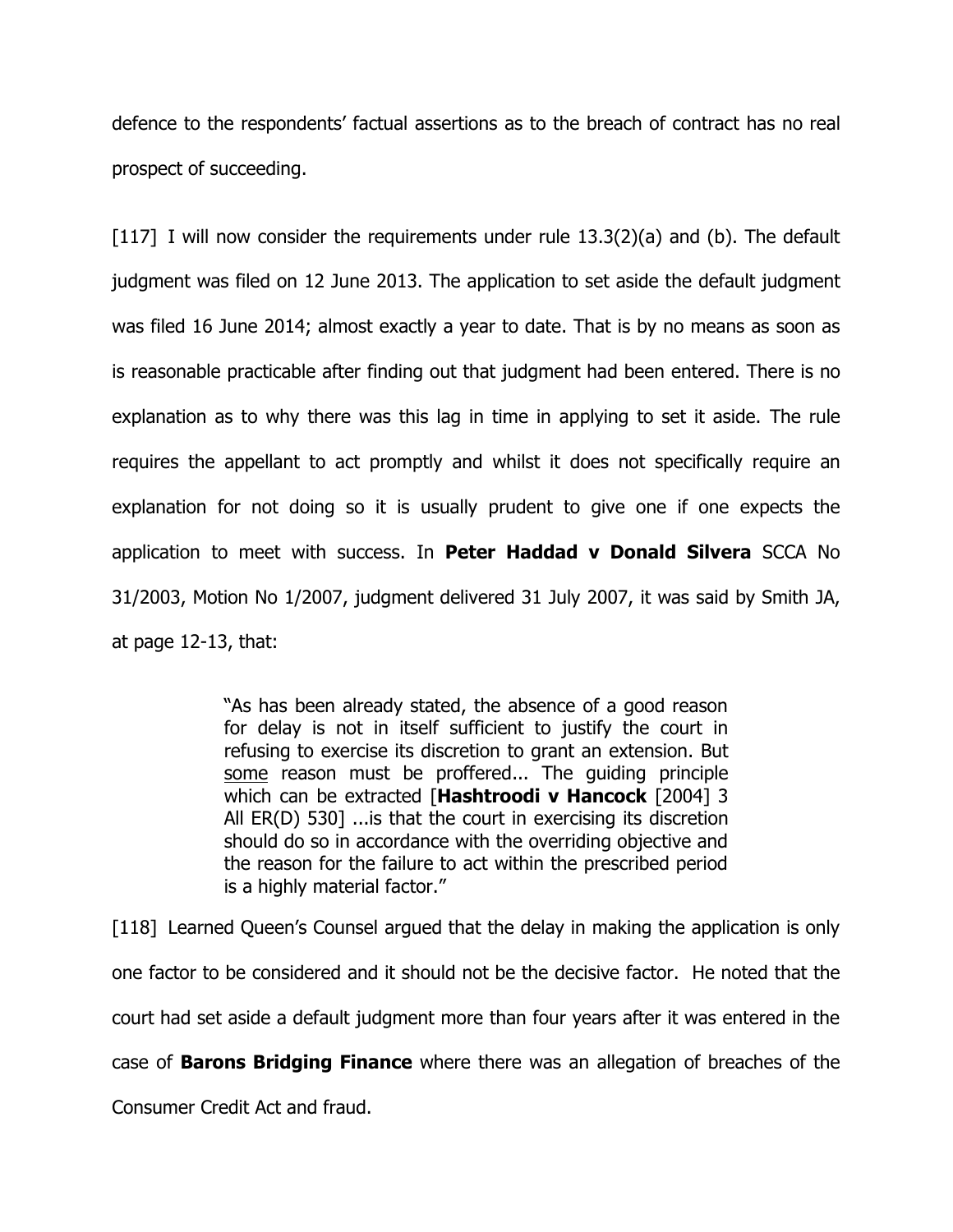[119] The respondents submitted that the inordinate delay had some bearing on the learned judge"s decision and further, that the learned judge should not be faulted for ruling as he did in the light of rule 13.3 of the CPR and what was before him.

[120] The fact that the appellant's application was filed more than a one year after the default judgment was entered is significant. Phillips JA in **Rohan Smith**, where there were two applications to set aside, noted at paragraph [37] that the considerations in rule 13.3(2) of the CPR are equally applicable to the second application as it is to the first so that:

> "...the length of time between the dismissal of the first and the subsequent application would be an additional factor for consideration in keeping with the overriding objective of dealing with cases expeditiously and fairly as otherwise, subsequent applications could be made after prolonged delay with impunity."

[121] In this case only one application was made in June 2014. The delay of one year is inordinate but not decisive. Based on the circumstances of this case and in the light of the fresh evidence which was not before the learned judge in the court below and which would affect the validity of the judgment, I am of the view that the delay, although significant, should not determine the outcome of this matter.

[122] In the affidavit of Keith Russell in support of the application before Morrison J no reason was given for not filing an acknowledgement of service or a defence. In the notice of application for court orders to set aside the default judgment the grounds on which the application was based were that the appellant was never served and therefore could not have filed acknowledgment of service and defence in the time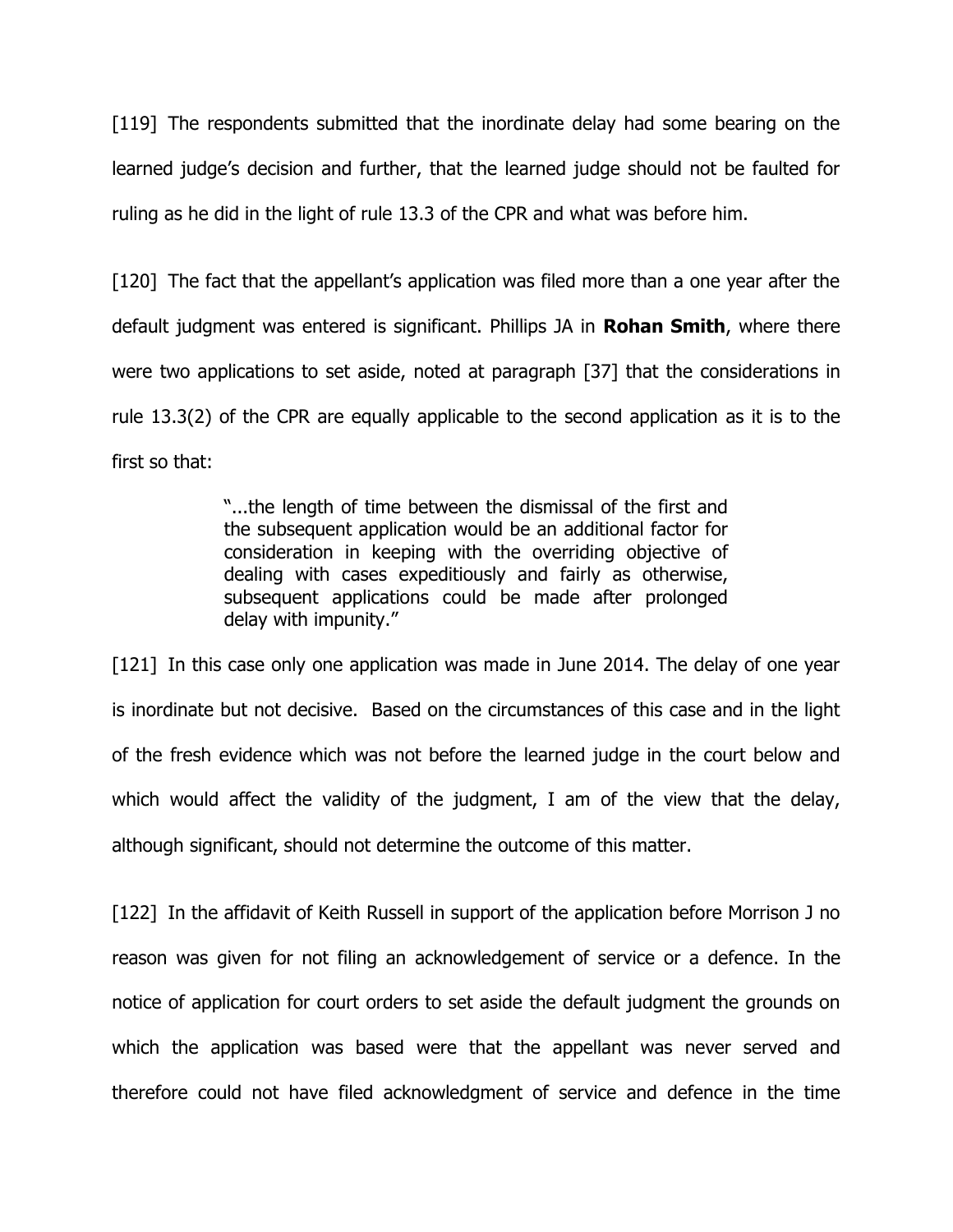prescribed by the rules. The grounds maintained that the attorney-at-law was retained to appear in the application for injunction filed by the respondents and that at that hearing the court ordered that the attorney-at-law be served with the claim form and particulars of claim. In the affidavit of Khadine Colman filed on 1 December 2015 in support of the application for leave to appeal before this court she indicated that the appellant did not file acknowledgment of service as at all material times its contention was that it had not been served with the claim form and particulars of claim and had instructed counsel only in respect of the injunction with which it had been served.

[123] In the affidavit of Keith Russell filed on 17 March 2016, he also states that the appellant relied on the advice of counsel and on her representation in contesting the claim brought by the respondents. He maintains that no acknowledgment of service or defence was filed based on the attorney's advice that the claim form and particulars of claim were not properly served.

[124] In the light of the explanation given by Khadine Coleman and Keith Russell, the appellant would have acted on advice of counsel, erroneous advice as it turned out to be, in not filing an acknowledgement of service or a defence in the time required. This court has consistently maintained that a litigant should not suffer due to counsel"s error, or inadvertence.

[125] Even if the court were to find that the explanation given for failure was not a good one that is not the end of the matter. In **Thorn Plc v McDonald** (1999) CPLR 660 [1999] All ER(D) 989, the United Kingdom Court of Appeal stated that any failure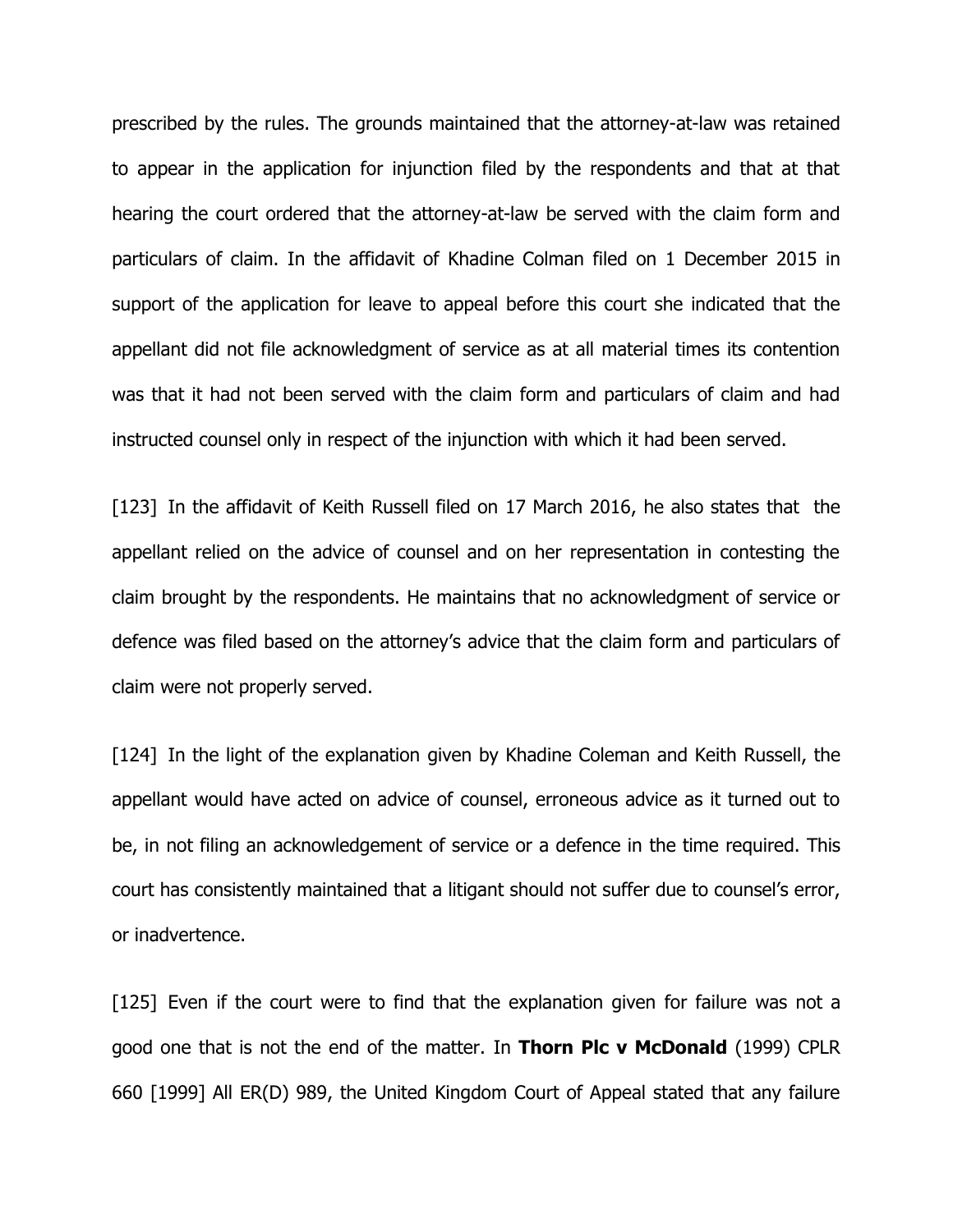by a defendant to give a good explanation for the delay is a factor to be taken into account but is not decisive on the issue whether to refuse or grant the application to set aside the judgment.

[126] It seems to me that this court has taken, what one may term a protective approach to explanations involving the inadvertence of counsel which affects their client"s rights. In **Murray-Brown v Harper**, Phillips JA said at paragraph [30] that:

> "The fact is that there are many cases in which the litigants are left exposed and their rights infringed due to attorney errors made inadvertently, which the court must review. In the interest of justice, and based on the overriding objective, the peculiar facts of a particular case and depending on the question of possible prejudice or not as the case may be to any party, the court must step in to protect the litigant when those whom he has paid to do so have failed him, although it was not intended."

[127] In **The Attorney General of Jamaica and Western Regional Health Authority v Rashaka Brooks Jnr (a minor) by Rashaka Brooks Snr (his father and next friend)** [2013] JMCA Civ 16, where the explanation for the delay in filing a defence was attributed to administrative oversight, the court remarked that such oversight had been excused more than once on the basis "...that a deserving litigant ought not to be shut out because of an error by his attorney-at-law. It is usually when the behaviour is grossly negligent that the litigant's position is imperilled". In this case Khadine Colman's view of her client's legal position as regards the service of the documents, though erroneous, was not such as could be deemed to be grossly negligent.